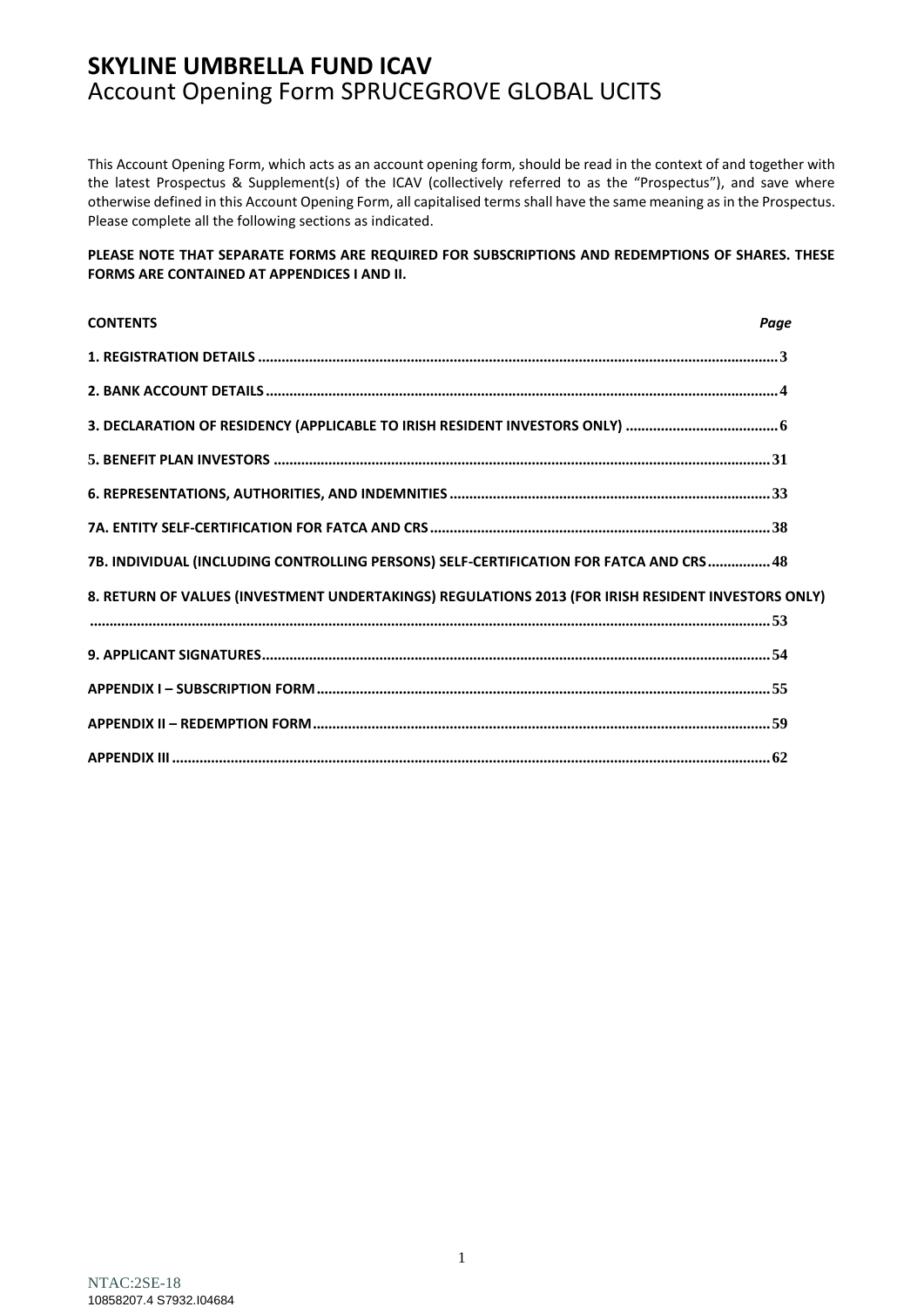**IMPORTANT: Your personal information will be handled by the Administrator or it's duly appointed delegates as Data Processor for the Fund in accordance with the Irish Data Protection Acts 1988 to 2018 and the General Data Protection Regulation (Regulation 2016/679) (together the "Data Protection Legislation"). Your information provided herein will be processed for the purposes of complying with the Data Protection Legislation and this may include disclosure to the Irish Revenue Commissioners.**

This Account Opening Form constitutes your agreement to subscribe for Shares in the Sprucegrove Global UCITS (the "Fund"). Once fully completed and signed, this Account Opening Form and full identity verification documentation should be sent to the following address and/or facsimile number, and **if sent by facsimile the original Account Opening Form and supporting documentation must follow by post**.

Once the signed Account Opening Form and complete identity verification documentation is received and verified, the Administrator will send you an account number that is unique to you, this account number should then be included on the subscription form (see Appendix I for dealing information). The account number must be specified on all subscription forms in order for the deal to be executed. Subscription (dealing) instructions and associated proceeds must not be forwarded until the account number is issued to you by the Administrator. Please note this may take up to 4 Business Days.

**Any deal instructions will be rejected until the Account Opening Form and supporting identity verification documentation has been processed and verified by the Administrator.**

**Account Opening Forms must be received by the Administrator by 10:30am on the relevant Dealing Day.**

**Skyline Umbrella Fund ICAV Attention: Davy TA Queries Team c/o Northern Trust International Fund Administration Services (Ireland) Limited 2 nd Floor, Block A City East Plaza Towlerton, Ballysimon Limerick V94 X2N9 Ireland T** +353 (0)1 434 5124 **F** +353 (0)1 434 5285 **E** [davy\\_ta\\_queries@ntrs.com](mailto:davy_ta_queries@ntrs.com)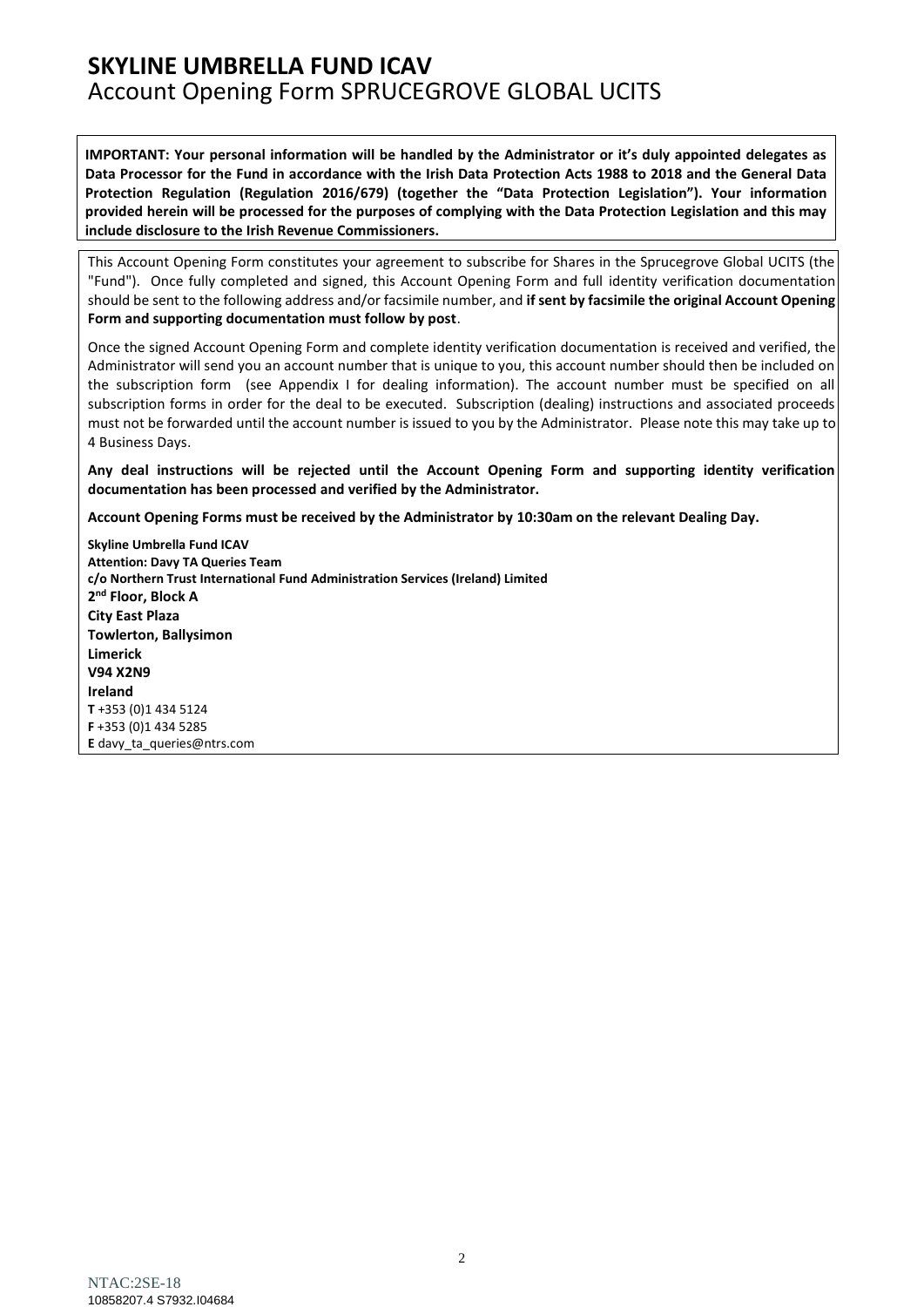<span id="page-2-0"></span>

| 1. Registration Details                                                                        |                                                                                                                                                                                                                                                                                                                      |                                | Please complete in full |  |
|------------------------------------------------------------------------------------------------|----------------------------------------------------------------------------------------------------------------------------------------------------------------------------------------------------------------------------------------------------------------------------------------------------------------------|--------------------------------|-------------------------|--|
| Full Name of Applicant:                                                                        |                                                                                                                                                                                                                                                                                                                      |                                |                         |  |
|                                                                                                |                                                                                                                                                                                                                                                                                                                      |                                |                         |  |
| Registered Office Address                                                                      |                                                                                                                                                                                                                                                                                                                      | Mailing Address (if different) |                         |  |
|                                                                                                |                                                                                                                                                                                                                                                                                                                      |                                |                         |  |
|                                                                                                |                                                                                                                                                                                                                                                                                                                      |                                |                         |  |
| Telephone Number:                                                                              |                                                                                                                                                                                                                                                                                                                      | Telephone Number:              |                         |  |
| Fax Number:                                                                                    |                                                                                                                                                                                                                                                                                                                      | Fax Number:                    |                         |  |
| <b>Contact Name:</b>                                                                           |                                                                                                                                                                                                                                                                                                                      | <b>Contact Name:</b>           |                         |  |
| E-mail Address:                                                                                |                                                                                                                                                                                                                                                                                                                      | E-mail Address:                |                         |  |
|                                                                                                |                                                                                                                                                                                                                                                                                                                      |                                |                         |  |
| Details of Authorised Contactee/Agent*                                                         |                                                                                                                                                                                                                                                                                                                      |                                |                         |  |
|                                                                                                |                                                                                                                                                                                                                                                                                                                      |                                |                         |  |
| investment in the Fund.                                                                        | By ticking the box opposite and signing this Account Opening Form, I hereby authorise the Administrator<br>to transfer to the authorised contactee/agent copies of contract notes, statements, investor reports and<br>other documentation that may contain my personal details and/or information in relation to my |                                | $\Box$                  |  |
| *If you do not wish to appoint an authorised contactee/agent, please leave this section blank. |                                                                                                                                                                                                                                                                                                                      |                                |                         |  |
| Full Name:                                                                                     |                                                                                                                                                                                                                                                                                                                      |                                |                         |  |
|                                                                                                |                                                                                                                                                                                                                                                                                                                      |                                |                         |  |
| Relationship with the                                                                          |                                                                                                                                                                                                                                                                                                                      |                                |                         |  |
| Applicant: (e.g. agent)                                                                        |                                                                                                                                                                                                                                                                                                                      |                                |                         |  |
| <b>Registered Office Address</b>                                                               |                                                                                                                                                                                                                                                                                                                      | Mailing Address (if different) |                         |  |
|                                                                                                |                                                                                                                                                                                                                                                                                                                      |                                |                         |  |
|                                                                                                |                                                                                                                                                                                                                                                                                                                      |                                |                         |  |
|                                                                                                |                                                                                                                                                                                                                                                                                                                      |                                |                         |  |
| Telephone Number:                                                                              |                                                                                                                                                                                                                                                                                                                      | Telephone Number:              |                         |  |
| Fax Number:                                                                                    |                                                                                                                                                                                                                                                                                                                      | Fax Number:                    |                         |  |
| <b>Contact Name:</b>                                                                           |                                                                                                                                                                                                                                                                                                                      | <b>Contact Name:</b>           |                         |  |
| E-mail Address:                                                                                |                                                                                                                                                                                                                                                                                                                      | E-mail Address:                |                         |  |
|                                                                                                |                                                                                                                                                                                                                                                                                                                      |                                |                         |  |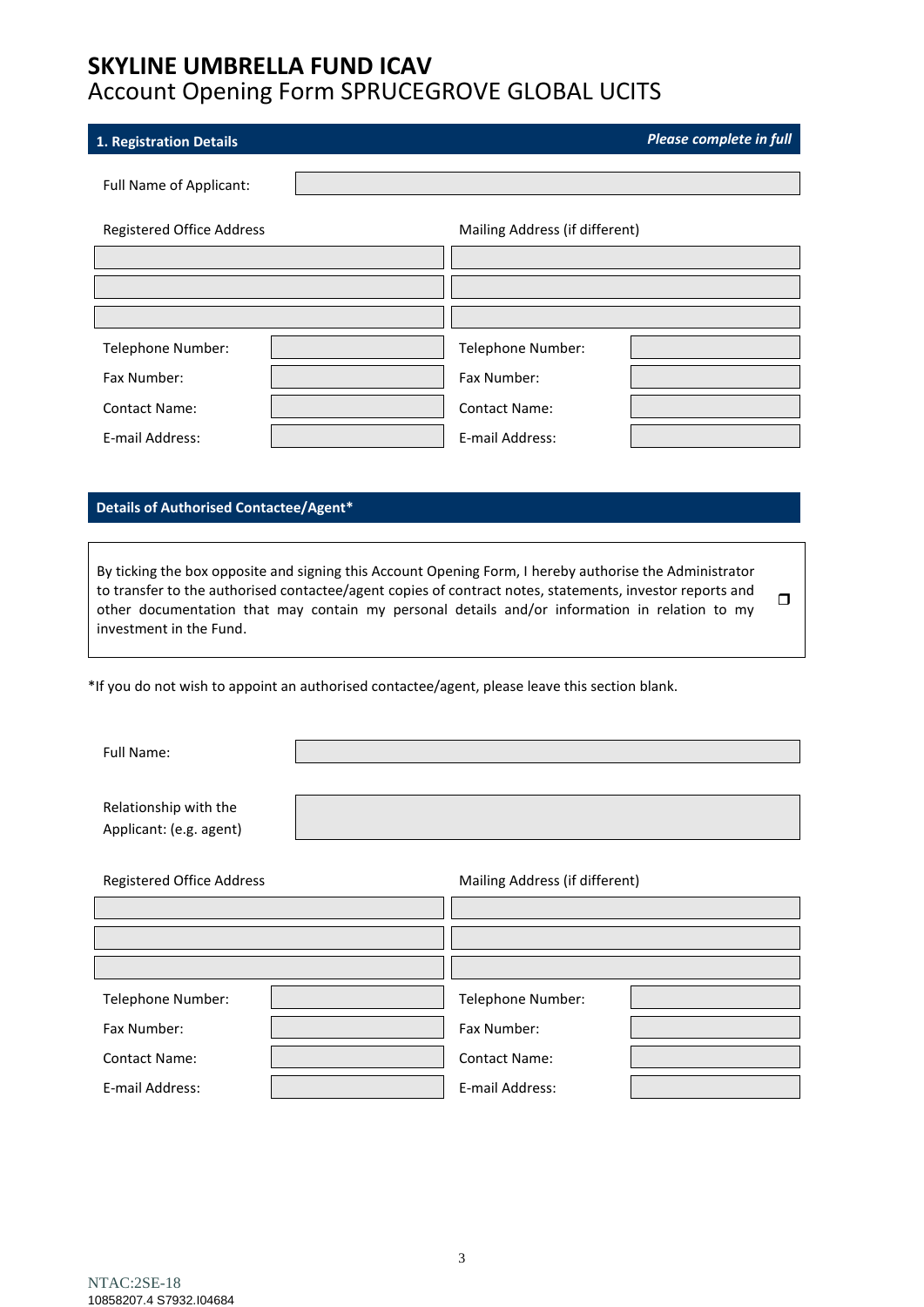#### <span id="page-3-0"></span>**2. Bank Account Details** *Please complete in full*

#### **Applicant's Banking Information**

Important information regarding bank accounts for subscriptions and redemptions

Third party payments are not permitted for redemptions. Please confirm the details of the bank accounts from which and to which payments will be made below.

A copy of a recent bank statement (no more than 3 months old) or a banker's reference, must accompany the application to evidence the bank account details provided for subscriptions and redemption payments are for a bank account in the registered account name. Accounts in the name of regulated entities are exempt from this requirement

To meet anti-money laundering and counter terrorist financing obligations under the current legislation, all joint bank account holders will be required to complete identity and verification requirements, even where those joint bank account holders will not be registered holders of shares or units in the fund.

Failure to provide all the anti-money laundering identity and verification requirements, bank account information and documentation requested as part of this application will result in a failure in setting up the account and subscribing to the fund.

THIS SECTION MUST BE COMPLETED BY ALL INVESTORS OTHER THAN EQUIVALENTLY REGULATED ENTITIES OPENING AN ACCOUNT IN THEIR OWN NAME OR THE NAME OF THEIR NOMINEE COMPANY, EITHER FOR THEIR OWN BENEFIT OR THE BENEFIT OF ONE OR MORE THIRD PARTIES

A request to change bank account details MUST BE MADE IN WRITING TO THE ADMINSTRATOR AND MUST BE ACCOMPANIED BY a bank statement or banker's reference to evidence the new bank account details provided are for a bank account registered account name.

| Name of Bank     |                 |
|------------------|-----------------|
| A/c Name         |                 |
| Address of Bank  |                 |
| A/c Number       |                 |
| Sort Code        |                 |
| IBAN:            |                 |
| Swift Code / ABA | Reference Code: |

#### **BENEFICIARY BANK INFORMATION**

#### **CORRESPONDENT BANK INFORMATION**

**Note:** Required if Payment CCY differs to bank account residency or if your bank account does not support Multi currency payments

| Correspondent Bank Name                            |  |
|----------------------------------------------------|--|
| Correspondent BIC/SWIFT<br>Code/Sort Code/ABA Code |  |
| Correspondent A/c Name                             |  |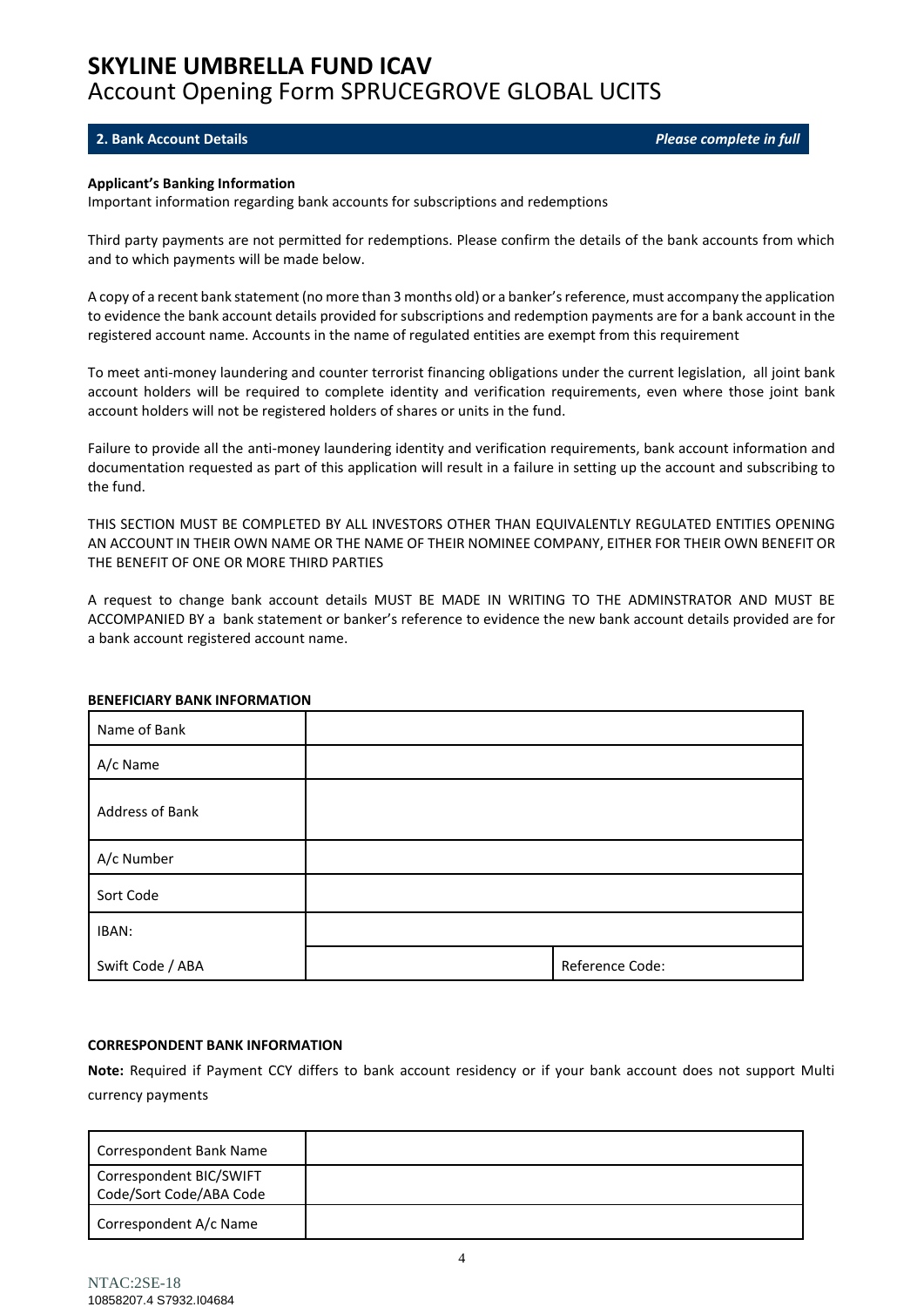**Please complete the Bank Account Details for the account that you wish any redemption payment to be paid:**

**Bank account details for any redemption payments.**

| Name of Bank          |  |
|-----------------------|--|
|                       |  |
| <b>SWIFT Code</b>     |  |
|                       |  |
| <b>Account Number</b> |  |
|                       |  |
| <b>Account Name</b>   |  |
|                       |  |
| Sort Code & IBAN      |  |
|                       |  |

#### **Note: No third party payments will be undertaken**

#### **Note: A request to change bank account details must be made in writing to the administrator, requiring an original signed instruction, and must be accompanied by a bank statement or banker's reference**

Please contact the Administrator if payment details are required in any other currency. Any bank charges in respect of telegraphic transfers or otherwise will be deducted from the amount or value of subscriptions and the net amount invested in Shares. Requests for redemption or distribution payments to be made by telegraphic transfer will be subject to bank charges. The Base Currency of the Fund and the designated currency of any Shares will be set out in the Supplement. Applications for Shares shall be accepted in the Base Currency of the Fund or the designated currency of the relevant Share Class. At the discretion of the ICAV or the Manager, applications may be accepted in currencies other than the Base Currency.

No redemption payment may be made until the original Account Opening Form has been received by the Administrator and the Administrator is satisfied that all necessary anti-money laundering documentation and checks have been received and completed in full.

By **ticking the box** below, I hereby consent to the provision of contract notes, statements and other reports, by secured or encrypted electronic transmission, which may be issued from time to time by the Administrator in respect of my holdings in the ICAV.  $\Box$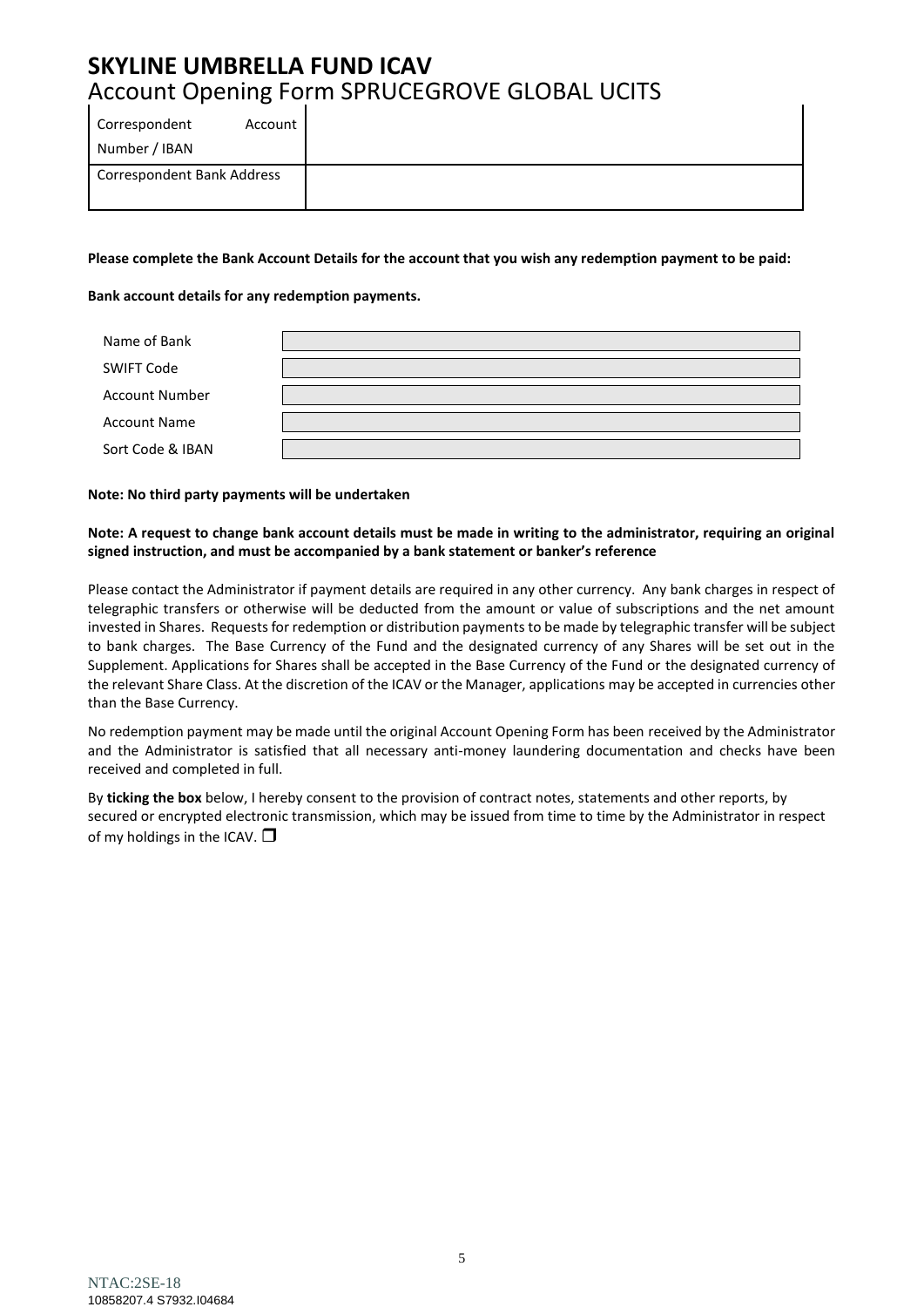<span id="page-5-0"></span>**3. Declaration of Residency (applicable to Irish resident investors only)**

## **Investment Undertaking Tax - Declaration of Residence**

### **Declaration of Residence inside or outside Ireland (OWN BEHALF ONLY)**

Please tick (i), (ii) or (iii) as appropriate

### **(i) Irish residents**

I am/we are an Irish resident who will cause the Fund to have an obligation to deduct and pay tax to the Irish Revenue Commissioners. *Irish resident companies entitled to the lower rate of Investment Undertaking Tax are required to provide a statement on its letterhead confirming that the company is within the charge of corporation tax.*

**OR**

### **(ii) Exempt Irish residents**

I am/we are an Irish resident who will not cause the Fund to have an obligation to deduct and pay tax to the Irish Revenue Commissioners. *If this box is ticked, please also complete the declaration of exempt Irish residents below.*

**OR**

### **(iii) Non-Irish residents**

I am/we are not currently resident or ordinarily resident who will not cause the Fund to have an obligation to deduct and pay tax to the Irish Revenue Commissioners. *If this box is ticked, please also complete the declaration of residence outside Ireland below.*

### **Declaration of Residence for the beneficial owner inside or outside Ireland (INTERMEDIARIES ONLY)**

Please tick (i), (ii) or (iii) as appropriate

### **(i) Irish residents**

As an Intermediary, I/we declare that the person who will be beneficially entitled to the units is an Irish resident who will cause the Fund to have an obligation to deduct and pay tax to the Irish Revenue Commissioners. *Irish resident companies entitled to the lower rate of Investment Undertaking Tax are required to provide a statement on its letterhead confirming that the company is within the charge of corporation tax.*

**OR**

### **(ii) Exempt Irish residents**

As an Intermediary, I/we declare that the person who will be beneficially entitled to the shares/units is an Irish resident who will not cause the Fund to have an obligation to deduct and pay tax to the Irish Revenue Commissioners. *If this box is ticked, please also complete the declaration of exempt Irish residents below.* **OR**

### **(iii) Non-Irish residents**

As an Intermediary, I/we declare that the person who will be beneficially entitled to the shares/units is not currently resident or ordinarily resident who will not cause the Fund to have an obligation to deduct and pay tax to the Irish Revenue Commissioners. *If this box is ticked, please also complete the declaration of residence outside Ireland below.*

**Authorised signatory: \_\_\_\_\_\_\_\_\_\_\_\_\_\_\_\_\_\_\_\_\_\_\_\_\_\_\_**

**Authorised signatory: \_\_\_\_\_\_\_\_\_\_\_\_\_\_\_\_\_\_\_\_\_\_\_\_\_\_\_**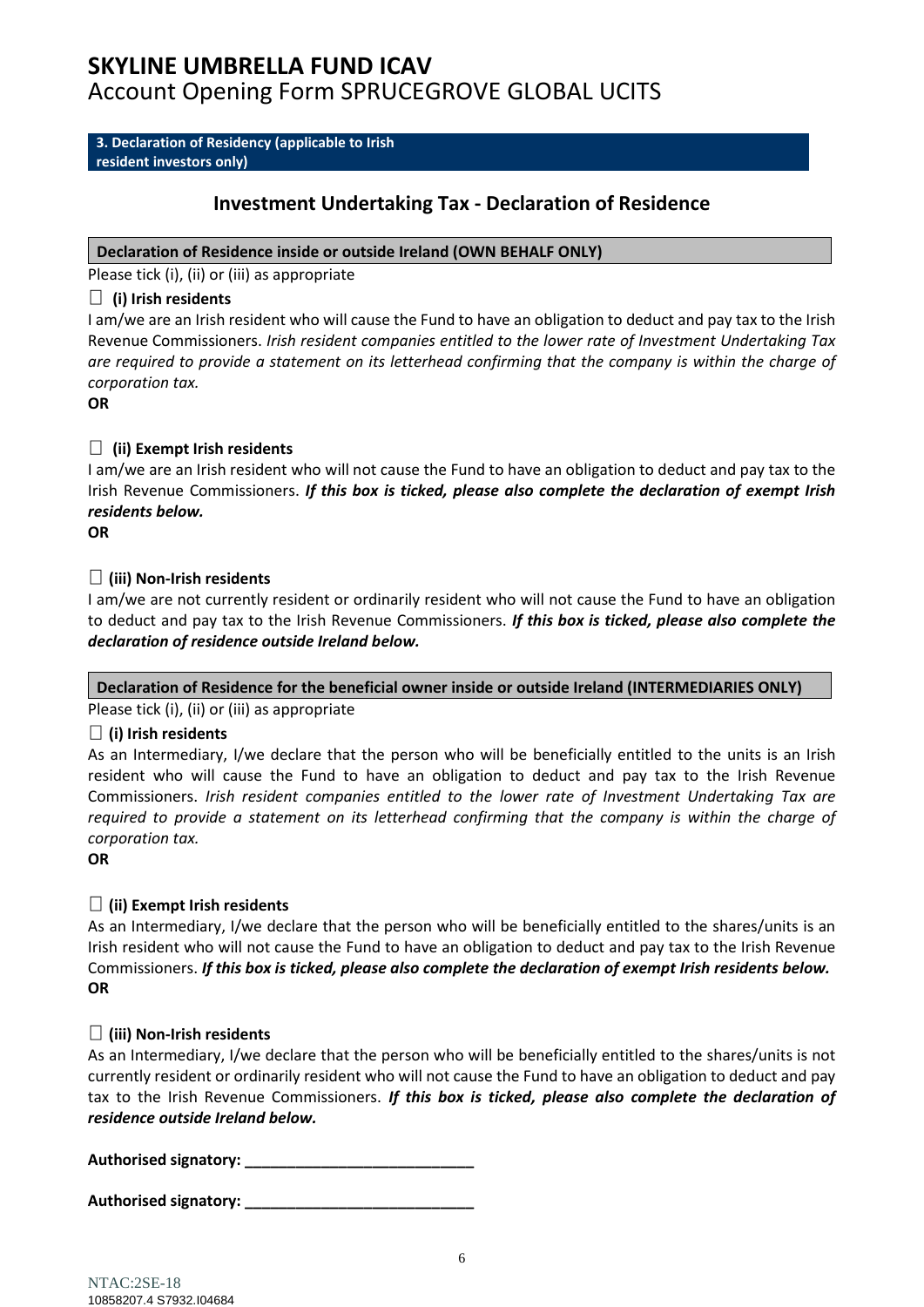**Date: \_\_\_\_ / \_\_\_\_ / \_\_\_\_**

### **Declaration of exempt Irish resident entities**

### **Declaration referred to in Section 739D(6), Taxes Consolidation**

**[It is important to note that this declaration, if it is then still correct, shall apply in respect of any subsequent acquisitions of shares/units.]**

- I declare that the information contained in this declaration is true and correct.
- I also declare that I am applying for the shares/units on behalf of the applicant named below who is entitled to the units in respect of which this declaration is made and is a person referred to in Section 739D(6) of the Taxes Consolidation Act, 1997, being a person who is: (*please tick* as *appropriate)*
- $\Box$  a pension scheme;
- $\Box$  a company carrying on life business within the meaning of section 706 TCA 1997;
- $\square$  an investment undertaking;
- $\square$  an investment limited partnership;
- $\square$  a special investment scheme;
- $\Box$  a unit trust to which section 731(5)(a) TCA 1997 applies;
- $\Box$  a charity being a person referred to in section 739D(6)(f)(i) TCA 1997;
- $\Box$  a qualifying management company;

 $\Box$  entitled to exemption from income tax and capital gains tax by virtue of section 784A(2) TCA, 1997\* (see further requirement for Qualifying Fund Manager below);

- $\Box$  a PRSA Administrator;
- $\Box$  a credit union within the meaning of section 2 of the Credit Union Act 1997.

### **Additional requirements where the declaration is completed on behalf of a Charity**

- I also declare that at the time of making this declaration, the units in respect of which this declaration is made are held for charitable purposes only and
	- form part of the assets of a body of persons or trust treated by the Revenue Commissioners as a body or trust established for charitable purposes only, or
	- are, according to the rules or regulations established by statute, charter, decree, deed of trust or will, held for charitable purposes only and are so treated by the Revenue Commissioners.
- I undertake that, in the event that the person referred to in paragraph (7) of Schedule 2B TCA 1997 ceases to be a person referred to in Section 739D(6)(f)(i) TCA, 1997, I will, by written notice, bring this fact to the attention of the investment undertaking accordingly.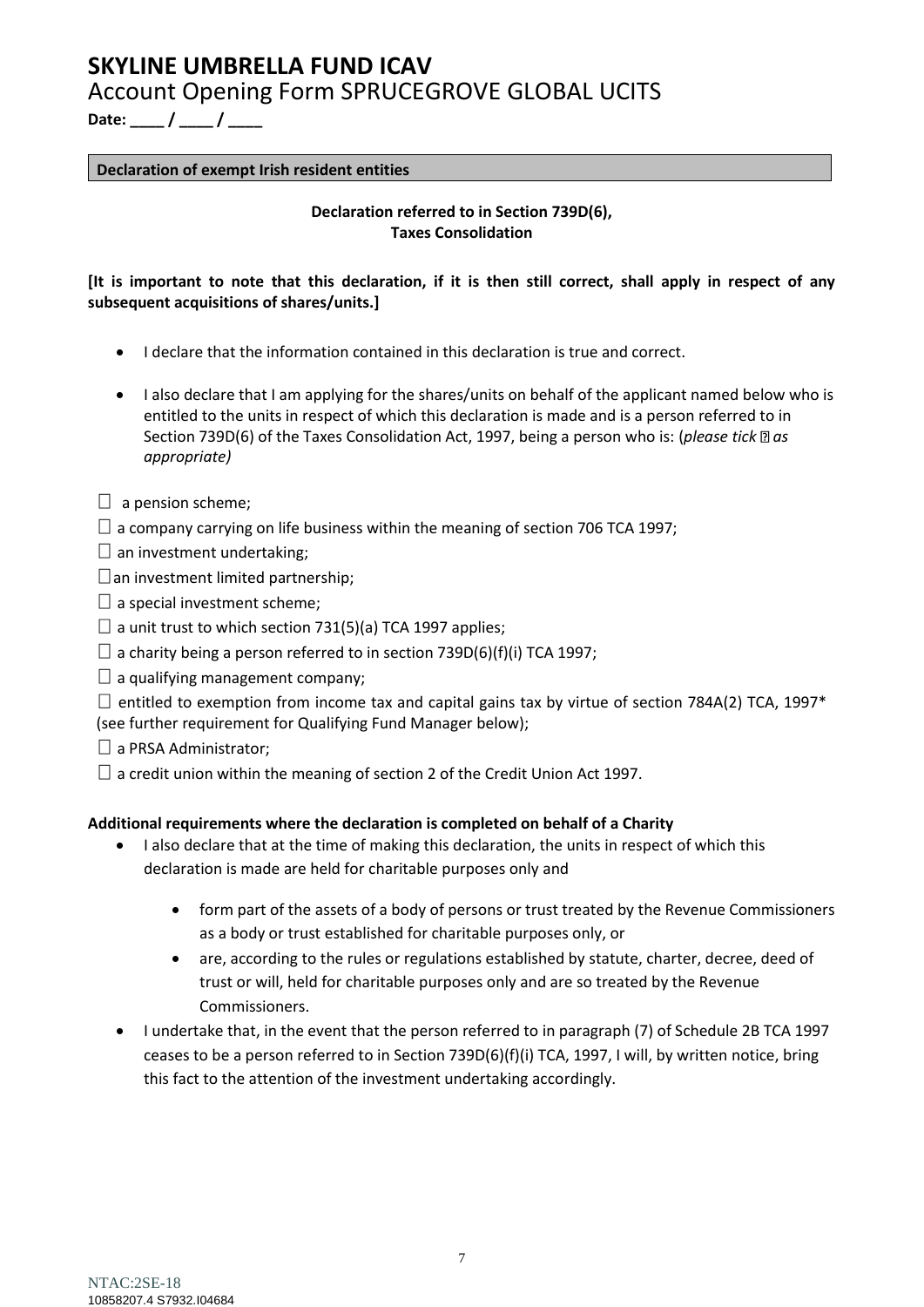# **SKYLINE UMBRELLA FUND ICAV**

# Account Opening Form SPRUCEGROVE GLOBAL UCITS

### **Additional requirements where the declaration is completed by a qualifying fund manager / PRSA Administrator**

- I/we\* also declare that at the time this declaration is made, the units in respect of which this declaration is made
	- $\circ$  are assets of \*an approved retirement fund/an approved minimum retirement fund or a PRSA, and
	- o are managed by the Declarant for the individual named below who is beneficially entitled to the units.
- I/we\* undertake that, if the units cease to be assets of \*the approved retirement fund/the approved minimum retirement fund or the PRSA, including a case where the units are transferred to another such fund or account, I/we\* will, by written notice, bring this fact to the attention of the investment undertaking accordingly.

\*Delete as appropriate

### **Additional requirements where the declaration is completed by an Intermediary**

- I/we\* also declare that I am/we are\* applying for shares/units on behalf of persons who
	- $\circ$  to the best of my/our\* knowledge and belief, have beneficial entitlement to each of the shares/units in respect of which this declaration is made, and
	- o is a person referred to in section 739D(6) TCA 1997.
- I/we\* further declare that
	- o Unless I/we\* specifically notify you to the contrary at the time of application, all applications for shares/units made by me/us\* from the date of this application will be made on behalf of persons referred to in section 739D TCA 1997, and
	- o I/we\* will inform you in writing if I/we\* become aware that any person ceases to be a person referred to in section 739D(6) TCA 1997.
	- \* Delete as appropriate

**Name of applicant: \_\_\_\_\_\_\_\_\_\_\_\_\_\_\_\_\_\_\_\_\_\_\_\_\_\_\_\_\_\_\_\_\_\_**

**Irish tax reference number of applicant:** 

**Authorised signatory: \_\_\_\_\_\_\_\_\_\_\_\_\_\_\_\_\_\_\_\_\_\_\_\_\_\_\_(declarant)**

**Capacity in which declaration is made: \_\_\_\_\_\_\_\_\_\_\_\_\_\_\_\_\_\_\_\_\_\_\_\_\_\_\_\_**

| Authorised signatory: |  | (declarant) |
|-----------------------|--|-------------|
|-----------------------|--|-------------|

**Capacity in which declaration is made: \_\_\_\_\_\_\_\_\_\_\_\_\_\_\_\_\_\_\_\_\_\_\_\_\_\_\_\_**

Date: \_\_\_\_ / \_\_\_\_ / \_\_\_\_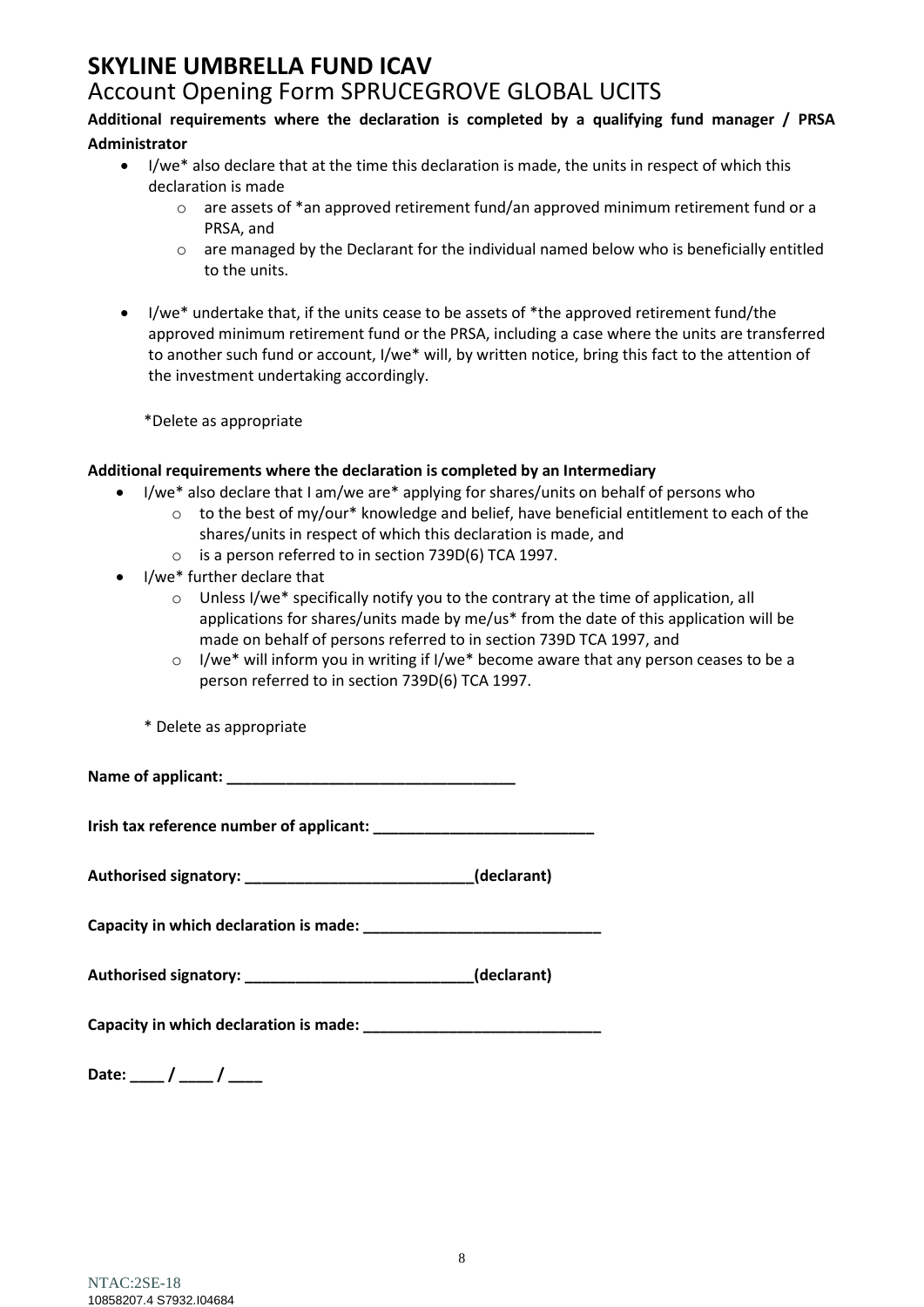### **IMPORTANT NOTES**

1. This is a form authorised by the Revenue Commissioners which may be subject to inspection. It is an offence to make a false declaration.

2. Tax reference number in relation to a person has the meaning assigned to it by Section 885 TCA, 1997 in relation to a "specified person" within the meaning of that section. In the case of a charity, quote the Charity Exemption Number (CHY) as issued by Revenue. In the case of a qualifying fund manager, quote the tax reference number of the beneficial owner of the share/units.

3. In the case of, (i) an exempt pension scheme, the administrator must sign the declaration; (ii) a retirement annuity contract to which Section 784 or 785 applies, the person carrying on the business of granting annuities must sign the declaration; (iii) a trust scheme, the trustees must sign the declaration. In the case of a charity, the declaration must be signed by the trustees or other authorised officer of a body of persons or trust established for charitable purposes only within the meaning of Sections 207 and 208 TCA 1997. In the case of an approved retirement fund/an approved minimum retirement fund or a PRSA, it must be signed by a qualifying fund manager or PRSA administrator. In the case of an intermediary, the declaration must be signed by the intermediary. In the case of a company, the declaration must be signed by the company secretary or other authorised officer. In the case of a unit trust it must be signed by the trustees. In any other case it must be signed by an authorised officer of the entity concerned or a person who holds a power of attorney from the entity. A copy of the power of attorney should be furnished in support of this declaration.

### **Declaration of residence outside Ireland**

It is important to note that this declaration, if it is then still correct, shall apply in respect of any subsequent acquisitions of shares/units. Terms used in this declaration are defined in the Prospectus.

### **Declaration on own behalf**

I/we\* declare that I am/we are\* applying for the shares/units on my own/our own behalf/on behalf of a company\* and that I am/we are/the company\* is entitled to the shares/units in respect of which this declaration is made and that

- I am/we are/the company is\* not currently resident or ordinarily resident in Ireland, and
- Should I/we/the company\* become resident in Ireland I will/we will\* so inform you, in writing, accordingly.

\*Delete as appropriate

### **Declaration as Intermediary**

I/we\* declare that I am/we are\* applying for shares/units on behalf of persons:

- who will be beneficially entitled to the shares/units; and
- who, to the best of my/our\* knowledge and belief, are neither resident nor ordinarily resident in Ireland.

\*Delete as appropriate

| Name and address of applicant:                    |             |
|---------------------------------------------------|-------------|
| Signature of applicant or authorised signatory:   | (declarant) |
| Capacity of authorised signatory (if applicable): |             |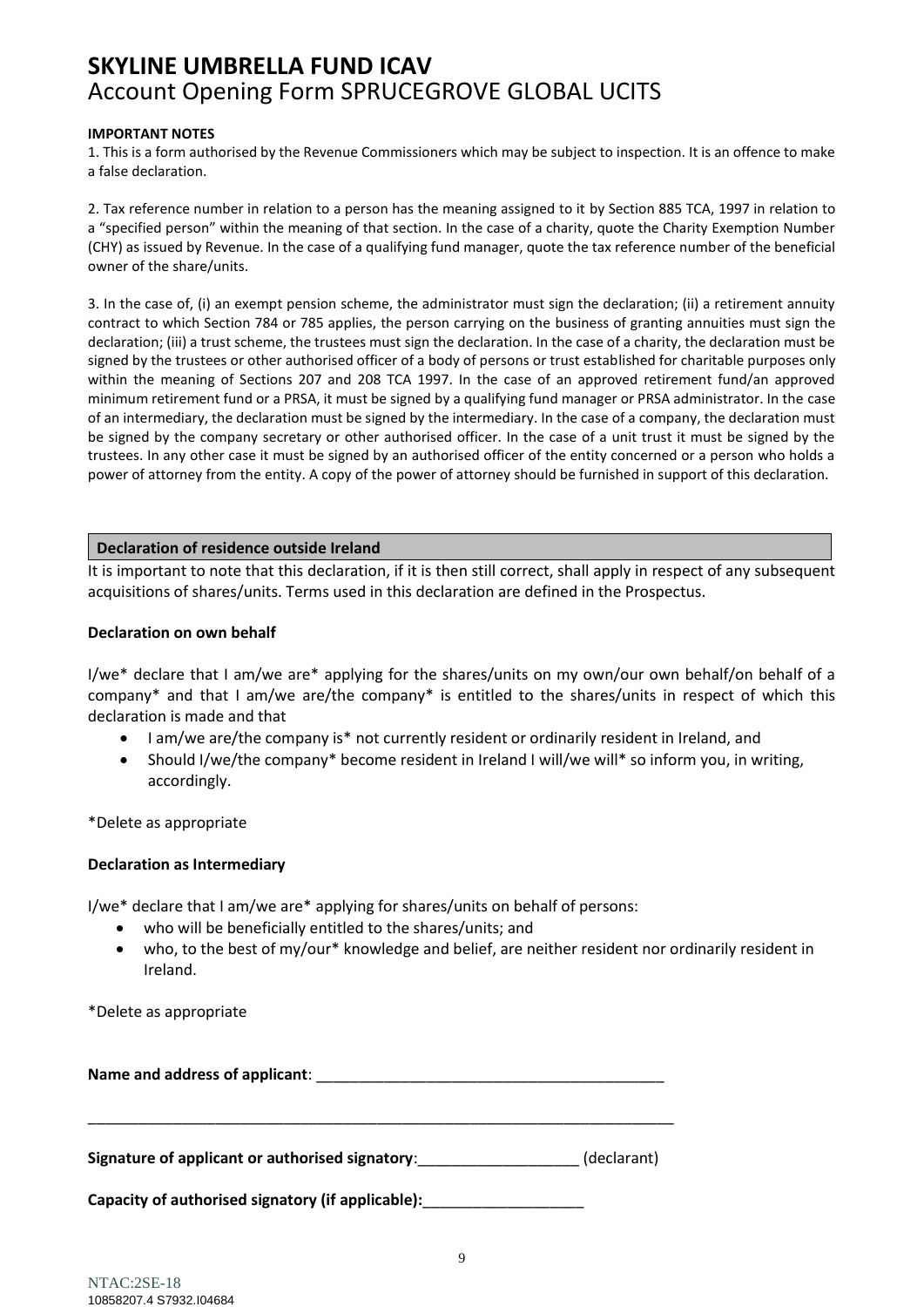**Date:** \_\_\_\_ / \_\_\_\_ / \_\_\_\_

| Joint Applicants: |             |
|-------------------|-------------|
| Names:            | Signatures: |

\_\_\_\_\_\_\_\_\_\_\_\_\_\_\_\_\_\_\_\_\_\_\_\_\_\_\_\_\_\_ \_\_\_\_\_\_\_\_\_\_\_\_\_\_\_\_\_\_\_\_\_\_\_\_\_\_\_

### IMPORTANT NOTES

1. Non-resident declarations are subject to inspection by the Irish Revenue Commissioners and it is a criminal offence to make a false declaration.

2. To be valid, the Account Opening Form (incorporating the declaration required by the Irish Revenue Commissioners) must be signed by the applicant. Where there is more than one applicant, each person must sign. If the applicant is a company, it must be signed by the company secretary or another authorised officer.

3. If the Account Opening Form (incorporating the declaration required by the Revenue Commissioners) is signed under power of attorney, a copy of the power of attorney must be furnished in support of the declaration.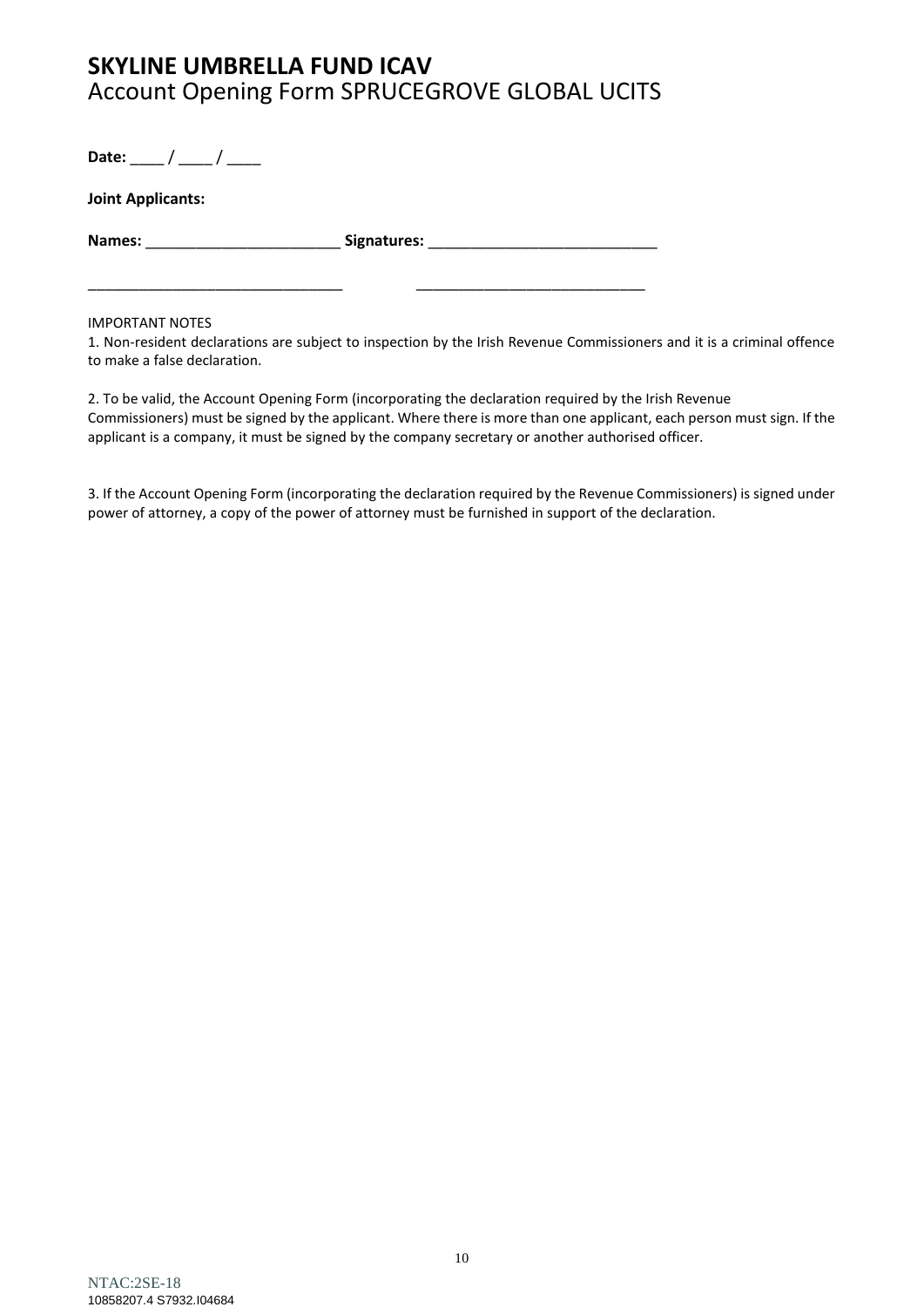**4. Identity Verification**

**Due Diligence Information**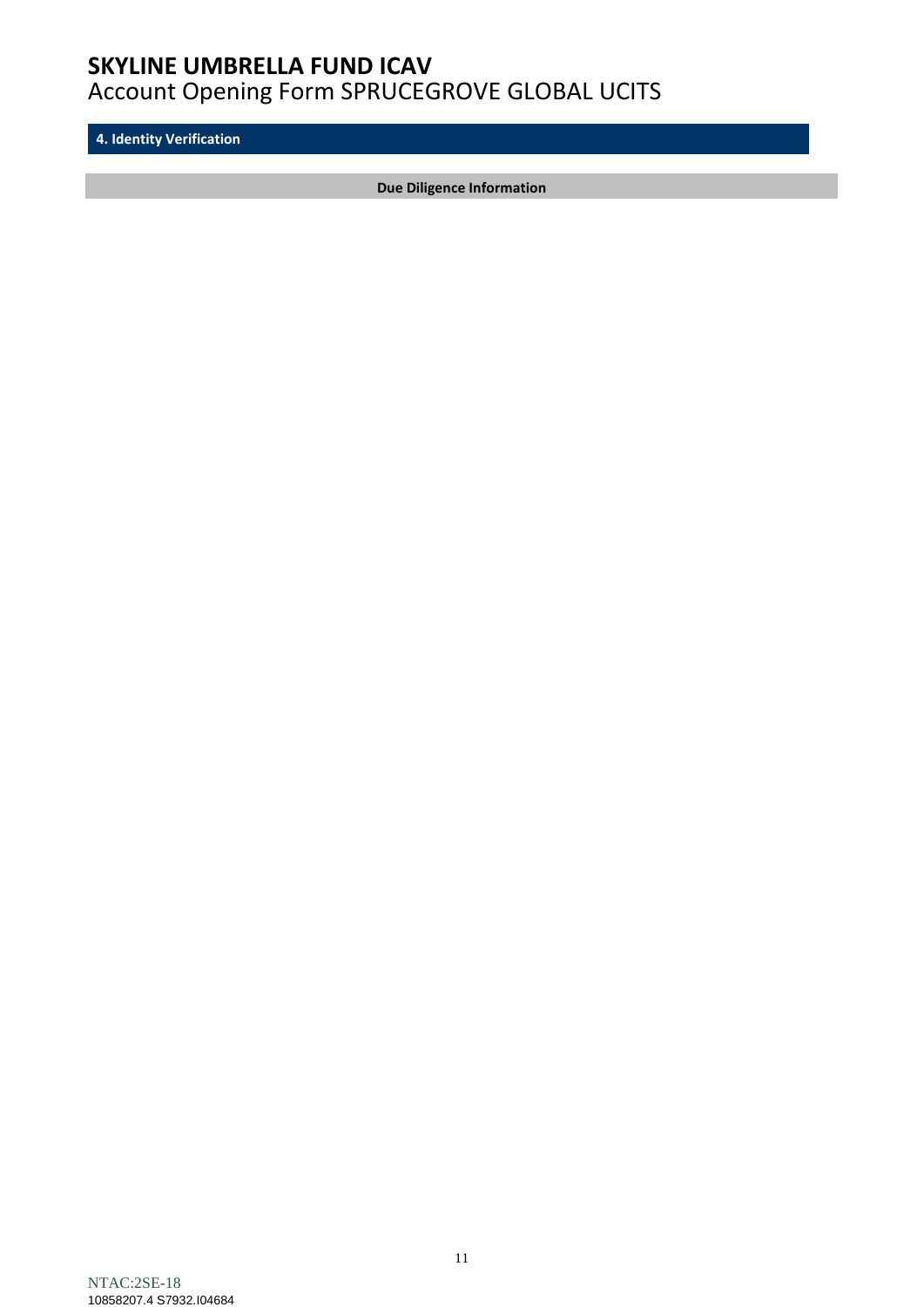**Anti-Money Laundering (AML) Due Diligence Documentary Requirements in accordance with The Criminal Justice (Money Laundering and Terrorist Financing) Acts 2010 – 2018. Please complete the area below applicable to you and provide the identity verification documentation initially requested.** 

**IMPORTANT: Be aware that the ICAV reserves the right to request additional information and documentation, including requiring that previously submitted documentation be certified as a true copy and re-submitted to ensure the ICAV's compliance with the Act and any associated regulations and authoritative guidance.**

### **1. Guide to completing this form.**

**Part I** – Purpose of the Investment.

Part II - This section must be completed by all applicants.

**Part III -** Please provide the due diligence documentation outlined in this section.

**Be aware that this may extend to identifying the beneficial owner and verifying their identity until such time that the ultimate natural persons beneficially owning the investment are identified.**

#### **Examples of Photographic Identity Documentation**

- Current passport.
- Current driving licence.
- Current national identity card.
- Identity document with photographic identity issued by a government department.

#### **Examples of Proof of Address**

- Bank statements/credit card statements.
- Utility bill.
- Household/motor insurance certificate and renewal notices.
- Correspondence from local authorities.
- Correspondence from the revenue commissioners or equivalent.
- Correspondence from any government body.
- Driving licence which confirms the address provided it has not also been used to satisfy the photographic identity requirement above.
- Payslip or salary advice dated within the previous 3 months.
- Confirmation of address from a lawyer or financial institution.

Note: All documentation must reflect the current residential address and must be dated within the previous 3 months other than in the case of an official document known to be issued only or typically at fixed intervals of more than 3 months, in which case such document may be accepted during that period, to a maximum of 12 months (e.g. correspondence from local authorities).

**Note that, in all cases the Administrator or ICAV may, at its absolute discretion request further due diligence documentation/ information to satisfy applicable procedural and regulatory requirements.** 

**Please note that for certain types of investors (for example a politically exposed person ("PEP") or a recognised regulated entity) the administrator will require and request further information.**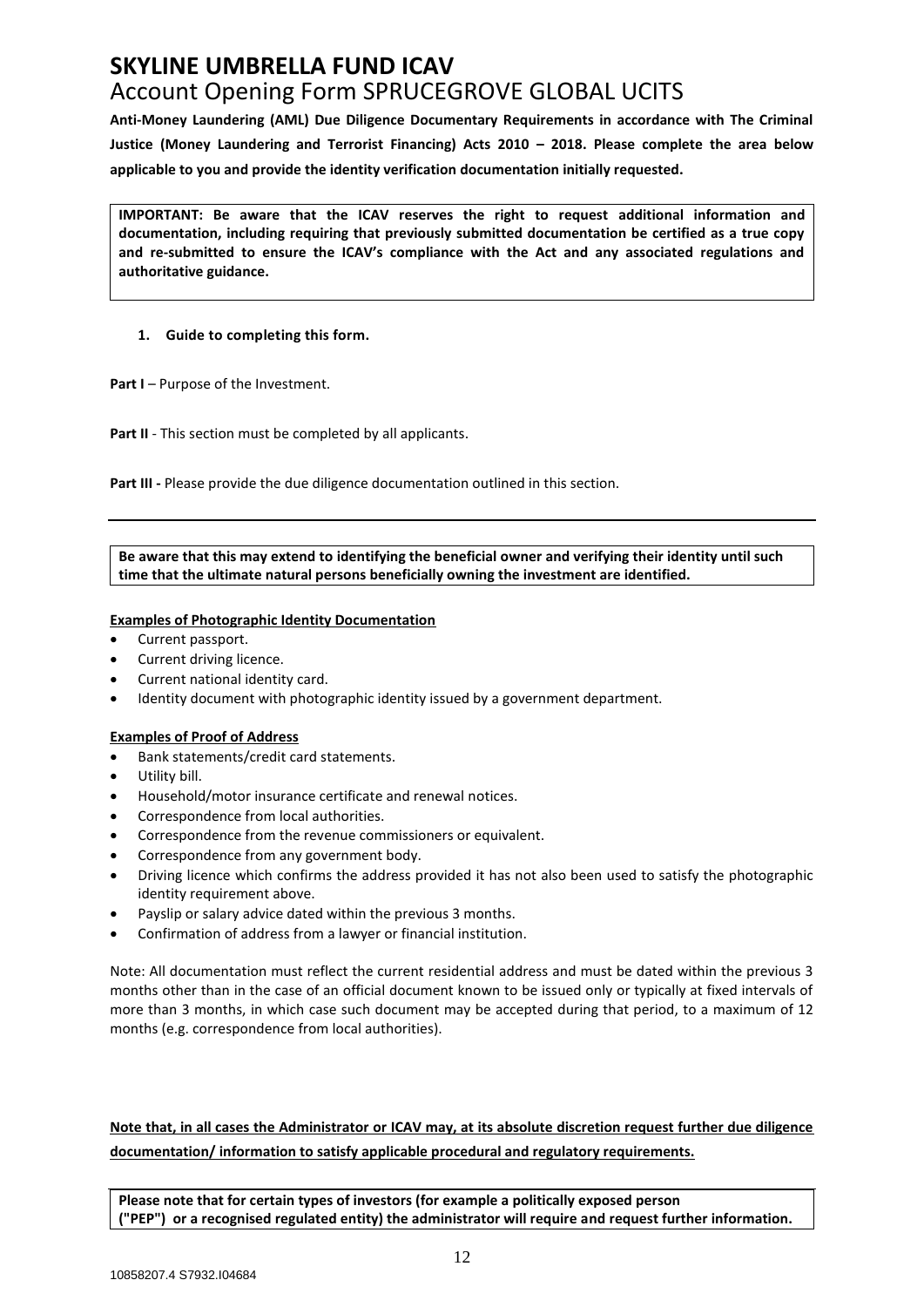#### **2. Certification of Documents – Required for High Risk countries**

Certified copies of personal identification documents and corporate documentation are required for certain identified investors. Documents must be a 'certified true copy of original'.

In terms of certifying a document as a true copy, certification means that there is an original signature on the document from a suitable person that can be independently verified.

Suitable persons include:

- $\triangleright$  An authorised signatory of a Regulated Financial Institution or Credit Institution.
- $\triangleright$  An authorised signatory of a Financial Adviser.
- ➢ A Justice of the Peace.
- ➢ A Notary Public or Practicing Solicitor.
- ➢ A Practicing Chartered or Certified Public Accountant.
- $\triangleright$  A person authorised to sign on behalf of an Embassy or a Consul.
- $\triangleright$  A practicing Barrister

Certification of each document should include:

- $\triangleright$  A signed statement confirming that this document is a true and accurate copy of the original document as seen by the person certifying the document.
- ➢ The name (in block capitals), occupation and contact details (address, telephone number and email address) of the person certifying the document, as a true copy of the original document.
- $\triangleright$  The date of certification of the document, as a true copy of the original document.

**Note 1:** Where the document, being certified as a true copy of the original document, contains a photograph, the person certifying the document as a true copy should also confirm that this a true likeness of the person named in the document.

**Note 2:** The document being provided as a true and accurate copy of the original document must include a wet ink signature of the person certifying the document as a true and accurate copy of the original document (i.e. no scanned or photocopied copies of the document being certified as a true copy of the original document, can be accepted).

**Note 3:** For multiple page documents, the certifier should sign or initial each page of the copy and

confirm on the first or last page of the document the actual number of pages in the document.

**Note 4:** Where available, the statement of certification as a true copy of the sighted original should be accompanied by the professional stamp or seal of the certifier.

**Note 5:** When certifying documents as true copies, the certifier should not be a close family member of, or have any apparent or potential conflicts of interest with, the investor.

### **3. English Translations**

Where due diligence documents are provided in a language other than English, the prospective investor should, at the same time, provide a relevant extract translated by an independent source confirming also the adequacy of the foreign language documents.

10858207.4 S7932.I04684

 $\overline{\phantom{a}}$ 

**\_\_\_\_\_\_\_\_\_\_\_\_\_\_\_\_\_\_\_\_\_\_\_\_\_\_\_\_\_\_\_\_\_\_\_\_\_\_\_\_\_\_\_\_\_\_\_\_\_\_\_\_**\_\_\_\_\_\_\_\_\_\_\_\_\_\_\_\_\_\_\_\_\_\_\_\_\_\_\_\_\_\_\_\_\_\_\_\_\_\_\_\_\_\_\_\_\_\_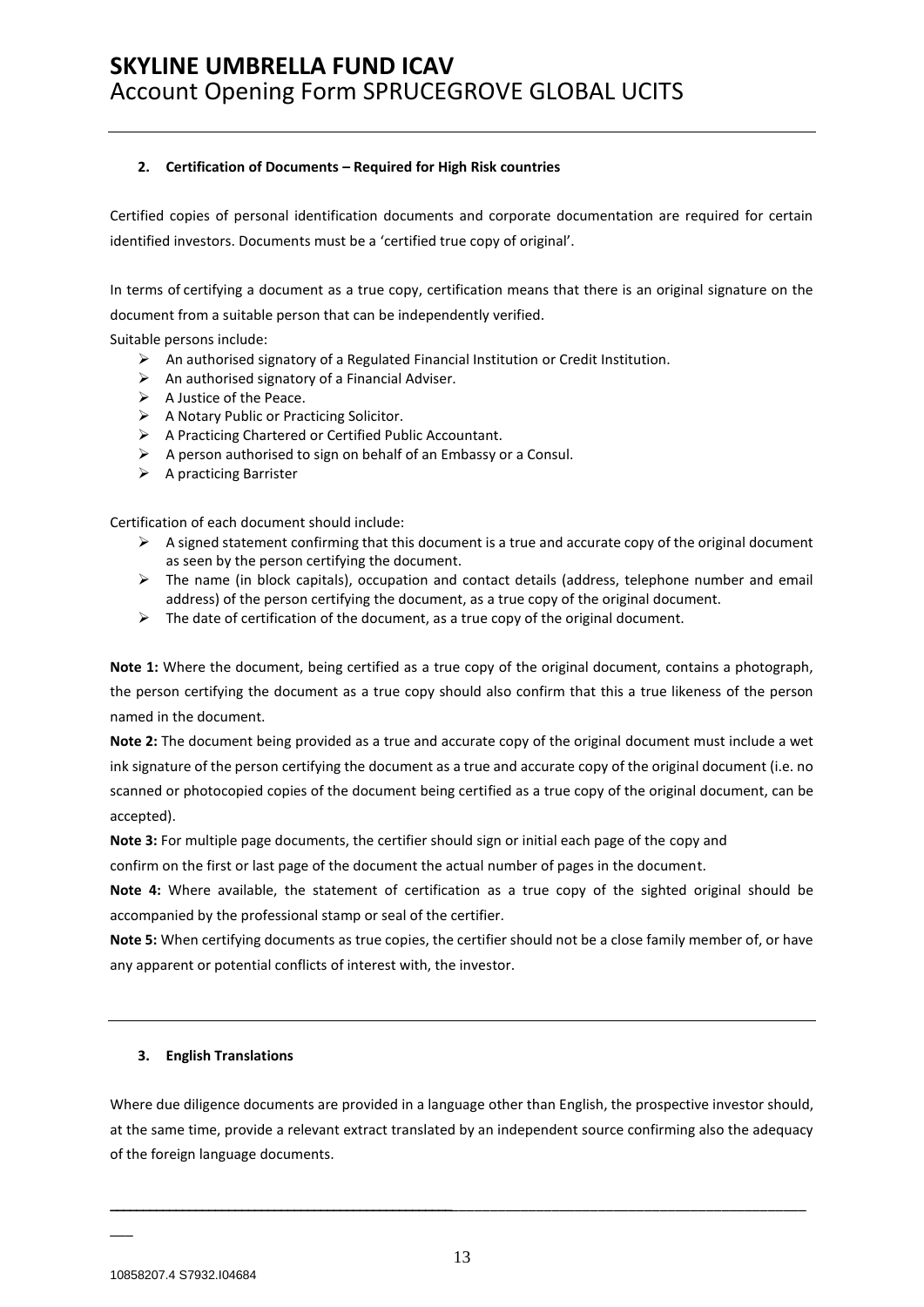#### **Due Diligence Information - Purpose of the Investment**

**Part I to be completed only by natural persons and legal persons investing in their own name for their own benefit. Institutional investors and legal entities investing as part of their normal economic activity of investing in their own name for the benefit of one or more third parties are not required to complete Part I. This information is required to meet our AML obligations under the current AML legislation in Ireland and will be used solely for those purposes.**

What is the expected annual subscription to the Fund:

\_\_\_\_\_\_\_\_\_\_\_\_\_\_\_\_\_\_\_\_\_\_\_\_\_\_\_\_\_\_\_\_\_\_\_\_\_\_\_\_\_\_\_\_\_\_\_\_\_\_\_\_

| How frequently do you expect to trade in the Fund (please tick): |                            | Once-Off Subscription                                                                     |  |  |
|------------------------------------------------------------------|----------------------------|-------------------------------------------------------------------------------------------|--|--|
|                                                                  |                            | Once a: Month $\Box$ Quarter $\Box$ Year $\Box$                                           |  |  |
|                                                                  |                            | If more frequently than the options provided,<br>please provide an estimate of frequency: |  |  |
| Please indicate the term of your investment (please tick):       | $3-5$ years $\blacksquare$ | $5-10$ years 10+ years                                                                    |  |  |

#### **Due Diligence Documentation- Investor Type**

#### **Part I – All Investors**

| Please tick investor type below (Please note, investor type indicates the documents required to open |                                   |   |
|------------------------------------------------------------------------------------------------------|-----------------------------------|---|
| account):                                                                                            |                                   |   |
| Private/ Unlisted Company                                                                            | Charities                         | П |
| Partnership                                                                                          | Trusts/Foundations                | П |
| Listed Company                                                                                       | Collective Investment Scheme/Fund | П |
| Subsidiary of a Listed Company                                                                       | School, college or university     | П |
| Regulated Credit or Financial Institution                                                            | <b>Pension Schemes</b>            | П |
| Nominee Company                                                                                      | <b>Trade Unions</b>               | П |
| Government Body or Public Authority                                                                  | Church                            | Н |
| Individual                                                                                           | Other- Please specify:            | ۰ |
| Occupation/Business Activity                                                                         |                                   |   |

If you, or any beneficial owners, are a Politically Exposed Person, please check the box

П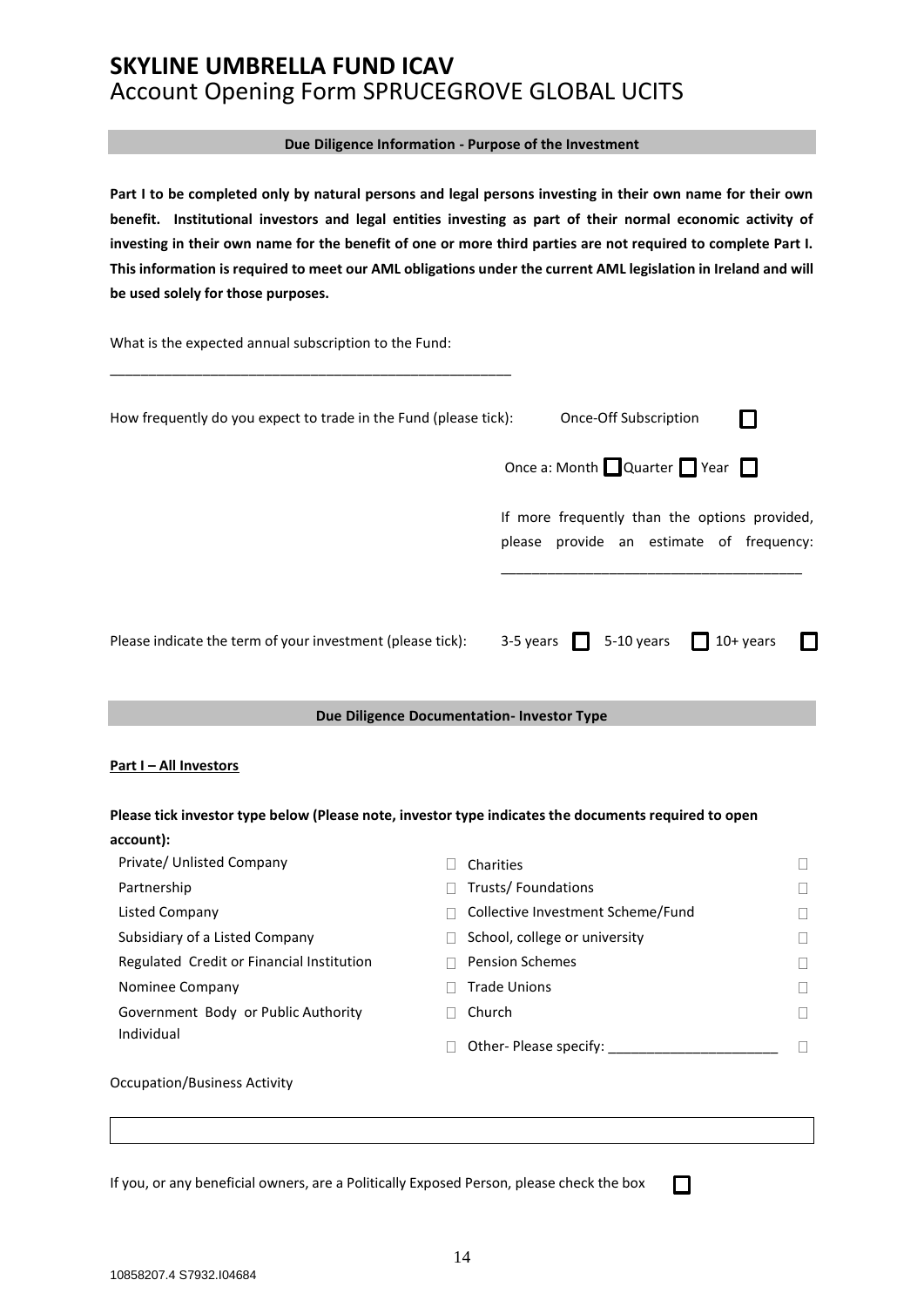*A Politically Exposed Person ('PEP') means an individual (or family member or close associate of such individual) who is, or has, at any time in the preceding 12 months, been entrusted with a prominent public function.*

#### **Due Diligence Documentation- Leverage Across Investments**

By checking the below box, I hereby authorize NTIFASIL (the administrator) to leverage the due diligence documentation provided for the purposes of compliance with applicable regulatory requirements across all investments which I currently hold/ may hold in the future across all funds which are administered by NTIFASIL.

## $\Box$

#### **Due Diligence Documentation- Ultimate Beneficial Owner**

Please complete the relevant section to your entity type. The Ultimate Beneficial Owner section must be completed. Non-completion could delay acceptance of subscription.

### **Corporate Entities**

Ultimate Beneficial Owners are individuals who directly or indirectly hold ownership of 25% or more of the shares or voting rights in an entity, or otherwise exercise control of the entity.

**\*** In cases where shareholder(s) are entities with 25% or more ownership or control, please provide the details of Individual(s) who hold beneficial ownership 25% or more. For Trusts or similar arrangements, Ultimate Beneficial Owners include the beneficiaries, the settlor, the trustee(s) and the protector (if any). The beneficiaries are the individuals benefiting from the trust or similar legal arrangement.

Please complete the below:

| Name | Address | %          | Nationality | Date of Birth |
|------|---------|------------|-------------|---------------|
|      |         | Ownership  |             |               |
|      |         | or Control |             |               |
|      |         | Function   |             |               |
|      |         |            |             |               |
|      |         |            |             |               |
|      |         |            |             |               |
|      |         |            |             |               |
|      |         |            |             |               |

For Trusts or similar arrangements, where the beneficiaries are not yet been determined, the class of persons in whose main interest the trust or similar legal arrangement has been set up should be stated (please provide an additional document/ information as required):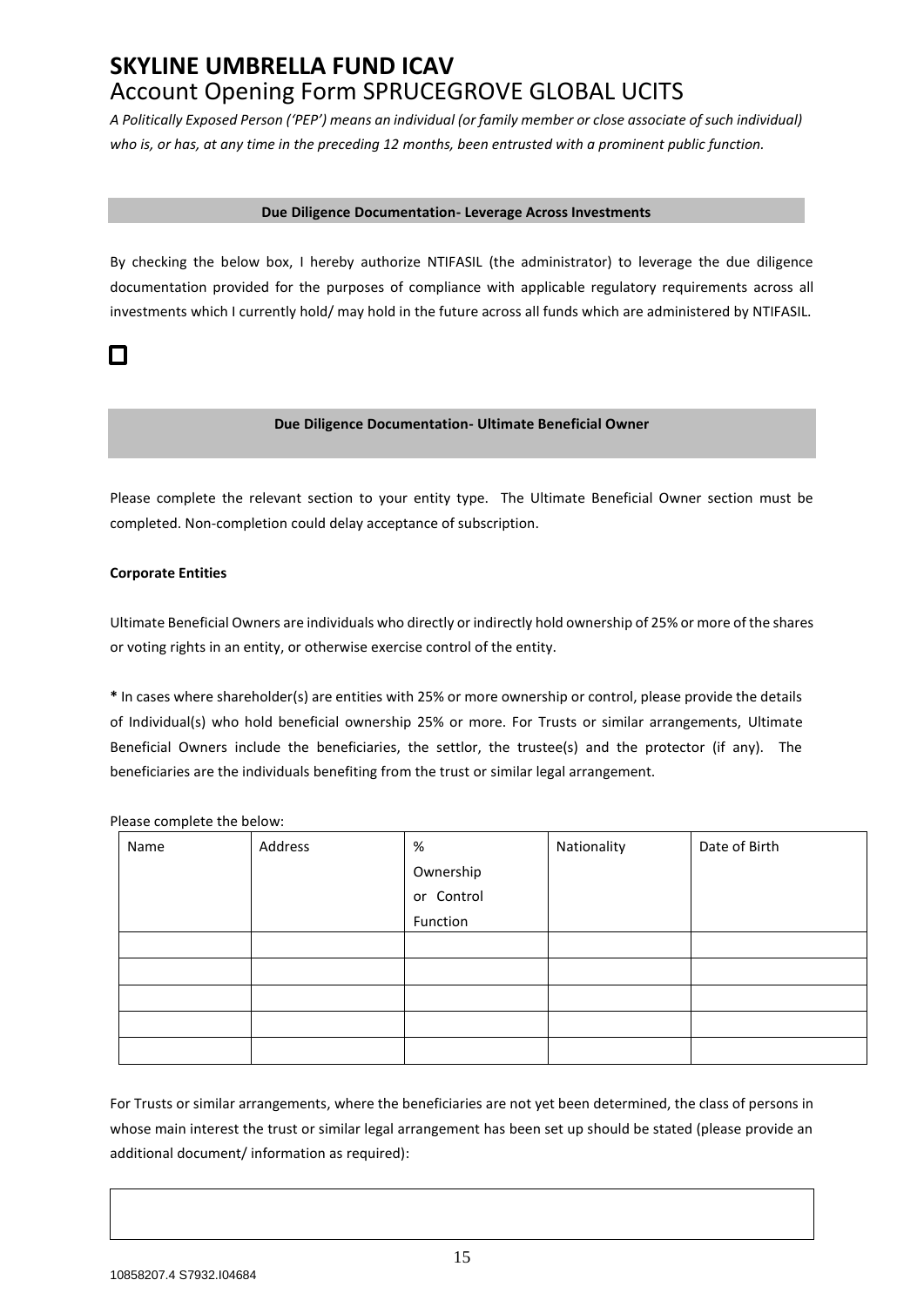**Note:** If there is/ are no Individual(s) with a beneficial interest of 25% or more (either directly or indirectly) of the shares or voting rights of the entity, or anyone that otherwise exercises control of the entity (where applicable), please check the box. П

Declaration - I/We declare that the information contained in this form and the attached documentation, if any, is true and accurate to the best of my/our knowledge and belief.

| Signature 1                  | Print Name | Date |  |
|------------------------------|------------|------|--|
| Signature 2                  | Print Name | Date |  |
| <b>Related Person Detail</b> |            |      |  |

Full names of all Related Persons:

- In the case of natural persons, Related Persons means any person authorised to act on behalf of the investor
- In the case of a company, Related Persons means the directors.
- In the case of a Partnership, Related Persons means the partners.
- In the case of a limited liability company (LLC), Related Persons means the managing members.
- In the case of a trust, foundation or similar legal arrangement, Related Persons means the trustees.
- In the case of a charity/government body/ university/ school/ college/ club/ society, Related Persons means the authorising officers/ board members/ officials.

| Name | Address | Nationality | of<br>Date |
|------|---------|-------------|------------|
|      |         |             | Birth      |
|      |         |             |            |
|      |         |             |            |
|      |         |             |            |
|      |         |             |            |
|      |         |             |            |

#### **Due Diligence Documentation- Requirements**

#### **Part II- Due Diligence Requirements**

Outlined below is guidance on the documentation which the Fund/ICAV/ Manager & Northern Trust (as Administrator) will require when undertaking due diligence to establish the identity of an investor and verify same to the extent warranted by risk.

**The Fund/ICAV/ Manager & Administrator hereby reserves the right to request such further information and/or documentation from investors as is necessary from time to time to satisfy Irish regulatory requirements.**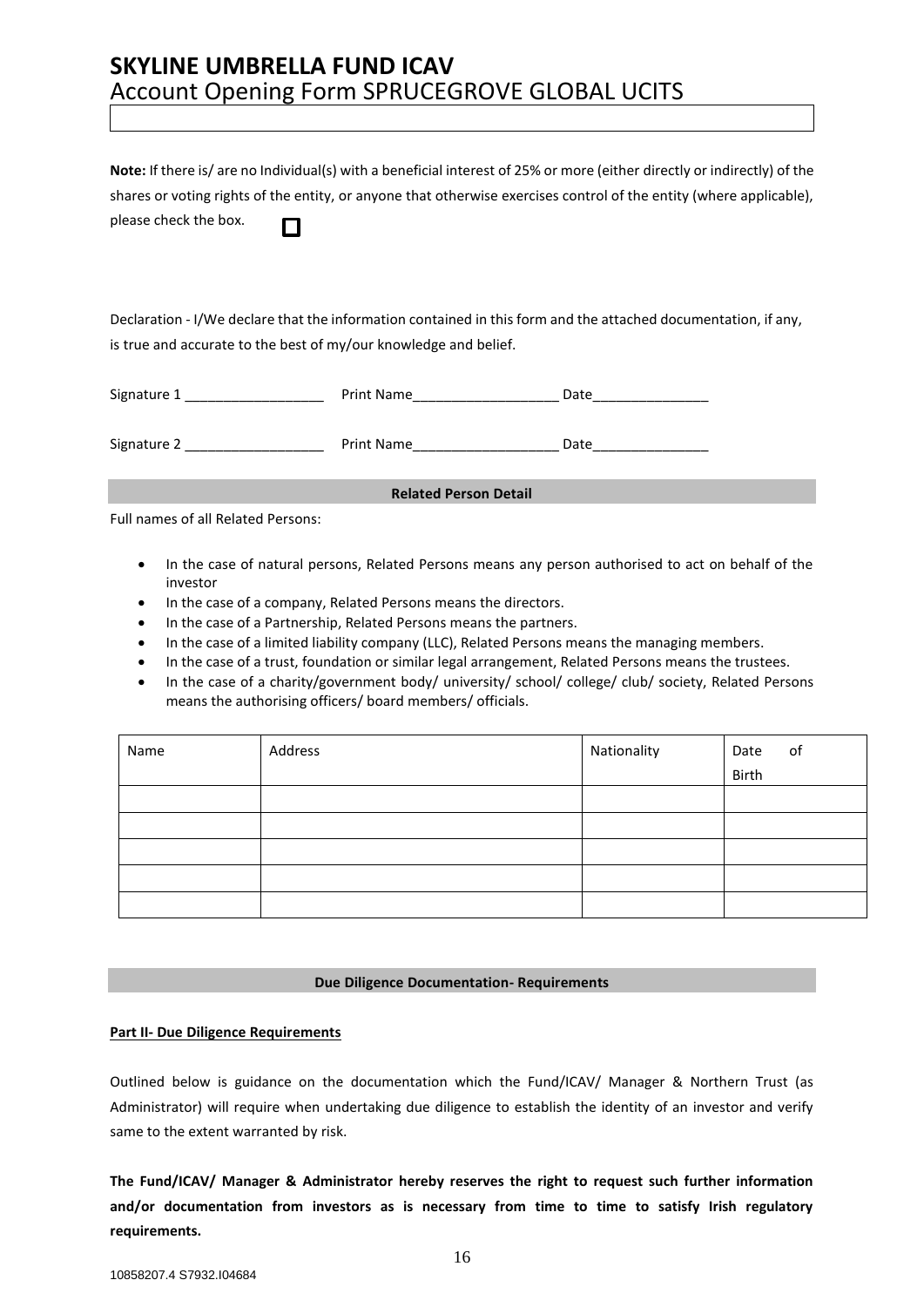Examples of Photographic Identity Documentation

- Current passport.
- Current driving licence.
- Current national identity card.
- Social welfare/revenue card or any identity document with photographic identity issued by a government department.

#### Examples of Proof of Address

- Bank statements/credit card statements.
- Utility bill.
- Household/motor insurance certificate and renewal notices.
- Correspondence from local authorities.
- Correspondence from the revenue commissioners or equivalent.
- Correspondence from any government body.
- Driving licence which confirms the address provided it has not also been used to satisfy the photographic identity requirement above.
- Payslip or salary advice dated within the previous 6 months.
- Confirmation of address from a lawyer or financial institution.

**Note: All documentation must reflect the current residential address and must be dated within the previous 3 months other than in the case of an official document known to be issued only or typically at fixed intervals of more than 3 months, in which case such document may be accepted during that period, to a maximum of 12 months (e.g. correspondence from local authorities).** 

#### Letter of Assurance

Please contact Northern Trust for a template letter of assurance if required.

**Note: Investors are required to notify the Fund/ICAV Manager & Northern Trust of any changes to the AML information which was previously provided (e.g. changes in directors/controllers or beneficial owners).**

**\_\_\_\_\_\_\_\_\_\_\_\_\_\_\_\_\_\_\_\_\_\_\_\_\_\_\_\_\_\_\_\_\_\_\_\_\_\_\_\_\_\_\_\_\_\_\_\_\_\_\_\_\_\_\_\_\_\_\_\_\_\_\_\_\_\_\_\_\_\_\_\_\_\_\_\_\_\_\_\_\_\_\_\_\_\_\_\_\_\_**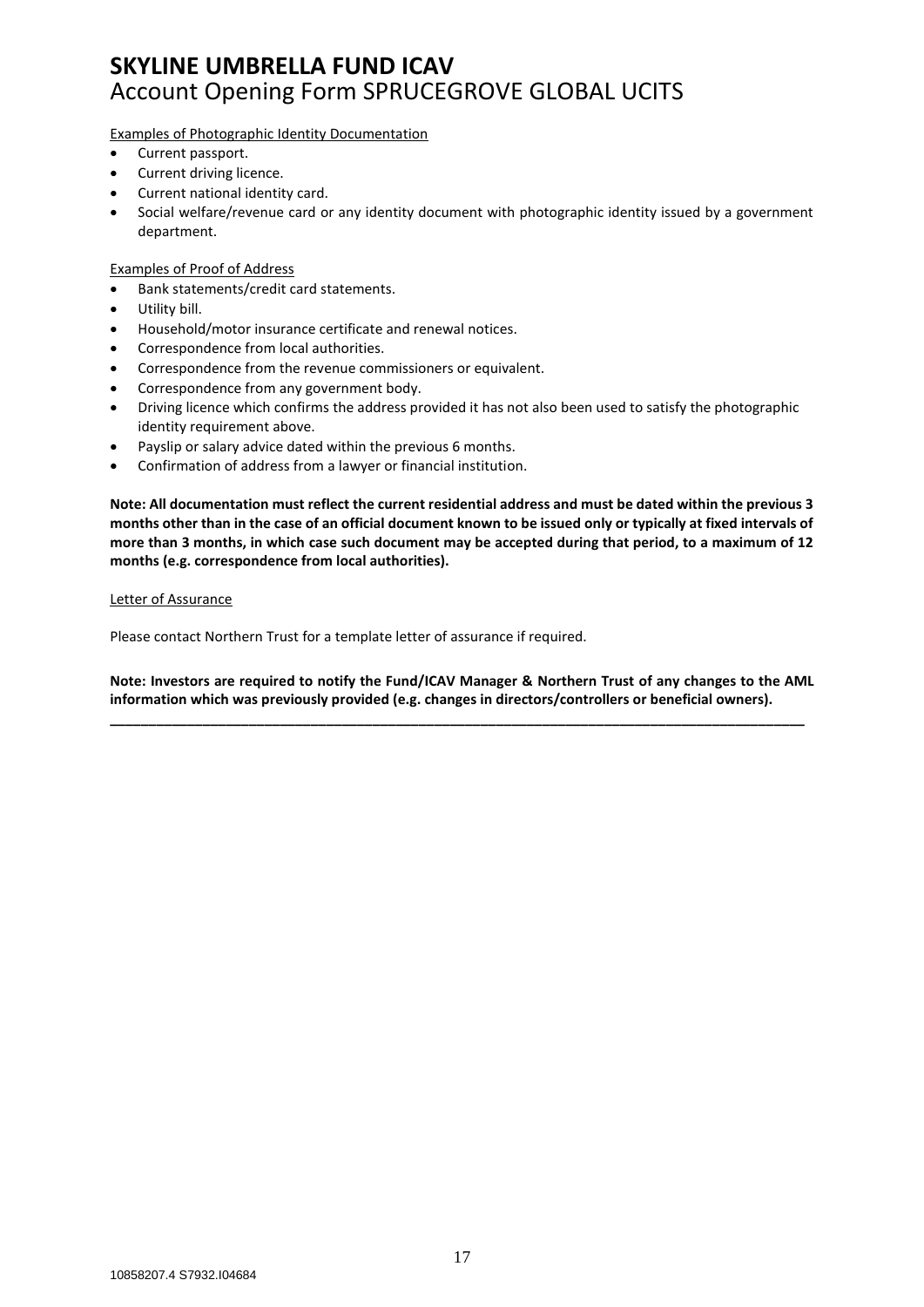# **SKYLINE UMBRELLA FUND ICAV**

## Account Opening Form SPRUCEGROVE GLOBAL UCITS

**Equivalent Jurisdictions (i.e. jurisdictions where a presumption of comparability with Ireland may be made)**  Australia, Austria, Belgium, Brazil, Bulgaria, Canada, Croatia, Czech Republic, Denmark, Estonia, Finland, France, Germany, Greece, Guernsey, Hong Kong, Hungary, Iceland, Ireland, Isle of Man, Italy, Japan, Jersey, Lithuania, Luxembourg, Malta, Netherlands (including Aruba), Norway, Poland, Portugal, Republic of Korea, Romania, Singapore, Slovakia, Slovenia, South Africa, Spain, Sweden, Switzerland, United Kingdom (including Gibraltar).

### **Deemed High Risk Countries**

Afghanistan,Albania,Angola,Azerbaijan,Bahamas,Belarus,Belize,Benin,Bolivia,Bosnia and Herzegovina, Burma (Myanmar), Burundi, Cambodia, Cape Verde, Central African Republic, Chad, China, Colombia, Congo Democratic Republic, Congo Republic, Costa Rica ,Cuba Iran, Cyprus, Democratic People's Republic of Korea (North Korea), Democratic People's Republic of Korea (North Korea),Dominican Republic, Ecuador, Egypt ,El Salvador, Equatorial Guinea, Eritrea, Ghana, Guatemala, Guinea, Guinea Bissau, Haiti, Honduras, India, Iran, Democratic People's Republic of Korea (North Korea),Iraq, Ivory Coast (Cote d'Ivoire), Jamaica, Jordan, Kazakhstan, Kyrgyzstan, Laos, Latvia, Lebanon, Liberia, Libya, Liechtenstein, Macau, Maldives ,Marshall Islands, Mauritania, Mexico, Moldova, Monaco ,Montenegro, Morocco, Mozambique, Myanmar (Burma), Namibia, Nicaragua, Nigeria, Pakistan, Palau, Palestinian Territories ,Panama, Peru, Russia, Saint Kitts and Nevis, Saudi Arabia, Senegal, Serbia, Sierra Leone ,Somalia, South Sudan, Sudan,

Swaziland,Syria,Syria,Tajikistan,Tanzania,Tunisia,Tunisia,Turkey,Turkish Cypriot Administered Cyprus, Turkmenistan, Ukraine, United Arab Emirates, Uzbekistan, Venezuela, Vietnam, Yemen & Zimbabwe

**Note: Northern Trust reviews the risks associated with all locations on a regular basis. The risk associated with a location may change over time. Northern Trust reserves the right to apply a different risk rating than shown in this document.** 

**\_\_\_\_\_\_\_\_\_\_\_\_\_\_\_\_\_\_\_\_\_\_\_\_\_\_\_\_\_\_\_\_\_\_\_\_\_\_\_\_\_\_\_\_\_\_\_\_\_\_\_\_\_\_\_\_\_\_\_\_\_\_\_\_\_\_\_\_\_\_\_\_\_\_\_\_\_\_\_\_\_\_\_\_\_\_\_\_\_\_**

### **Regulated Credit or Financial Institution**

Where the applicant is a Regulated Credit or Financial Institution from one of the above referenced Equivalent Jurisdictions:

1. Please provide proof of regulation.

Where the applicant is a Regulated Credit or Financial Institution but is not regulated in a Equivalent Country please provide the following confirmations/documentation:

- 1. Full name of the company
- 2. Registered number of the company
- 3. Registered legal address and principal business address of the company
- 4. Details of directors of the company and verify the identity of two directors, or where applicable, one director and one authorised signatory.
- 5. Identify and verify any beneficial owner beneficially entitled to 25% or more of the share capital, profit or voting rights or otherwise exercise control over the management of the entity. Where the beneficial owner is deemed high risk per NT risk rating requirements, the identity should be verified in line with its legal form.

Note: Where the beneficial owner is a corporate entity, Northern Trust requires details of ultimate beneficial owners (this can be demonstrated through an organisation chart signed by an authorised signatory or shareholder register or other company documentation etc. reflecting the ownership and control structure).

- 6. Confirmation as to whether the company is investing on its own behalf or on behalf of underlying investors and (as applicable) identify any beneficial owner of the investment.
- 7. One or more of the following:
	- Extract from the relevant company registry providing details of the company; and/or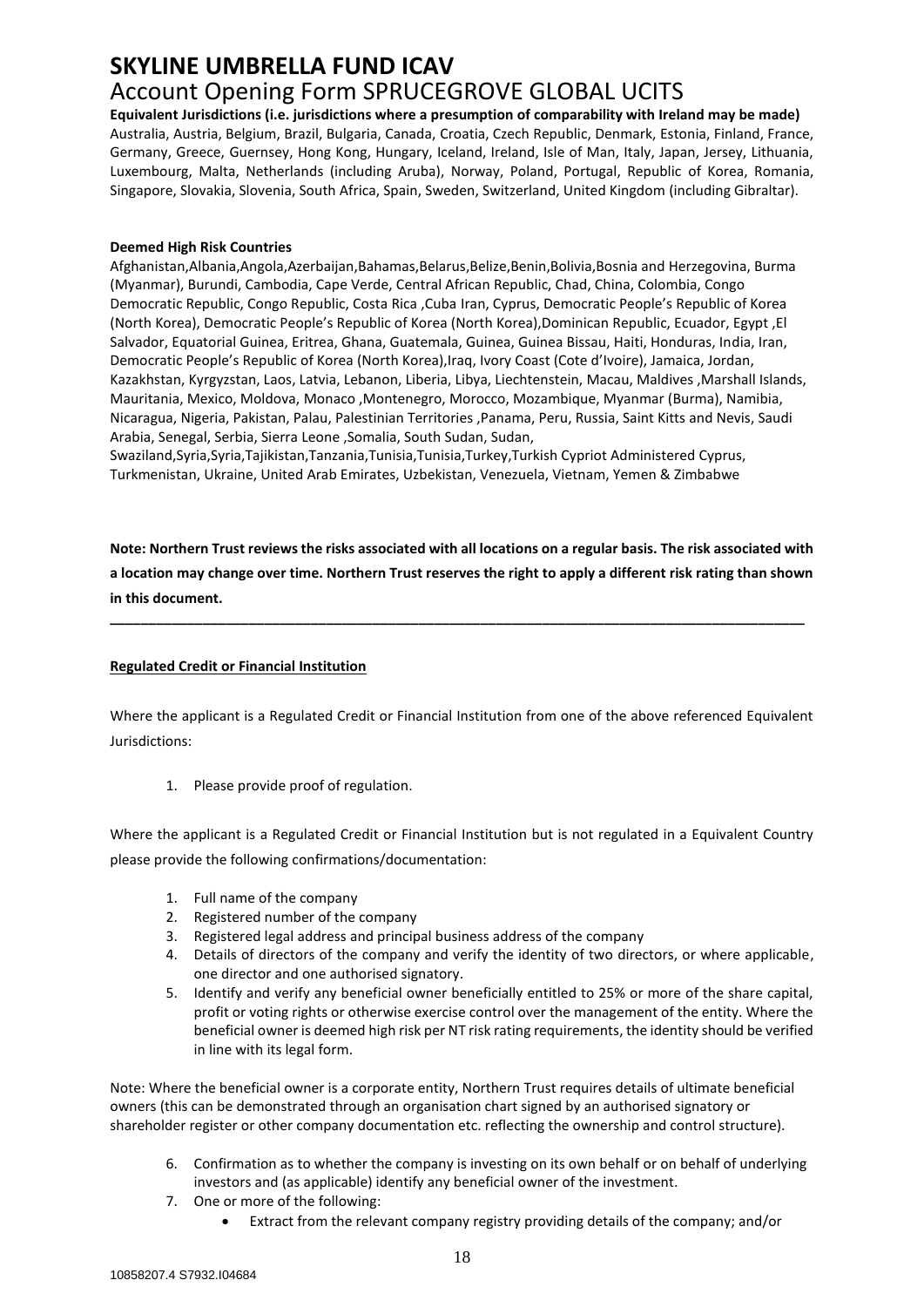- Copy of the certificate of incorporation or equivalent of the company; and/or
- Copy of the Memorandum and Articles of Association or equivalent of the company; and/or
- Copy of the latest audited financial statements of the company.

#### **Where the applicant is domiciled in an aforementioned high risk jurisdiction, the following is also required**

- 8. Identify and verify the identity of any beneficial owner beneficially entitled to more than 10% of the share capital, profit or voting rights or otherwise exercise control over the management of the company.
- 9. Confirmation as to whether the company is investing on its own behalf or on behalf of underlying investors and (as applicable) identify and verify the identity of any beneficial owner of the investment

**Where the applicant is domiciled in an aforementioned high risk jurisdiction, documentation should be certified as true copies of the original.**

\_\_\_\_\_\_\_\_\_\_\_\_\_\_\_\_\_\_\_\_\_\_\_\_\_\_\_\_\_\_\_\_\_\_\_\_\_\_\_\_\_\_\_\_\_\_\_\_\_\_\_\_\_\_\_\_\_\_\_\_\_\_\_\_\_\_\_\_\_\_\_\_\_\_\_\_\_\_\_\_\_\_\_\_\_\_\_\_\_\_

#### **Nominee Company**

**Where the applicant is a Regulated Nominee Company of a Credit or Financial Institution from one of the above referenced Equivalent Jurisdictions:**

1. Please provide proof of regulation.

### **Where the applicant is an Unregulated Nominee Company of a Regulated Credit or Financial Institution from one of the above referenced Equivalent Jurisdictions please provide the following:**

- 1. Letter of Assurance from the Regulated Credit or Financial Institution.
- 2. Proof of regulation for the Regulated Credit or Financial Institution.

#### **or**

#### **Please provide the following confirmations/documentation**

- 1. Full name of the Nominee Company.
- 2. Registered number of the Nominee Company.
- 3. Registered legal address and principal business address of the Nominee Company.
- 4. Details of directors of the company and verify the identity of two directors, or where applicable, one director and one authorised signatory.
- 5. Proof of regulation for the Regulated Parent Company.
- 6. Identify and verify any beneficial owner of the investment through the Nominee Company.
- 7. One or more of the following:
	- Extract from the relevant company registry providing details of the Nominee company; and/or
	- Copy of the certificate of incorporation or equivalent of the Nominee Company; and/or
	- Copy of the Memorandum and Articles of Association or equivalent of the Nominee Company; and/or
	- Copy of the latest audited financial statements of the Nominee Company.

#### **Where the applicant is domiciled in an aforementioned high risk jurisdiction, the following is also required:**

8. Identify and verify the identity of any beneficial owner beneficially entitled to more than 10% of the share capital, profit or voting rights or otherwise exercise control over the management of the company.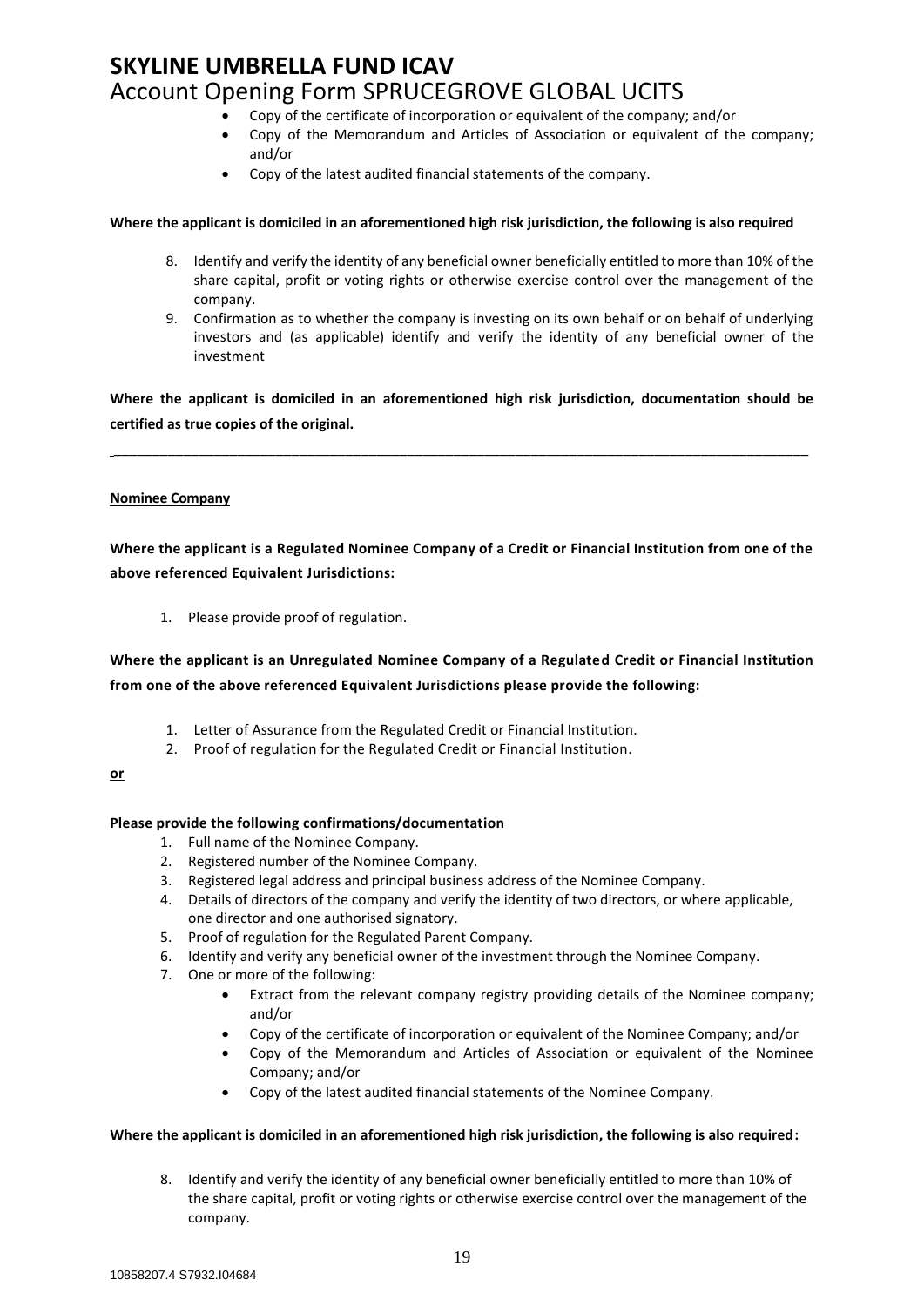**Where the applicant is domiciled in an aforementioned high risk jurisdiction, documentation should be certified as true copies of the original.**

#### **Listed Company**

1. Please provide proof of listing on a Regulated Market.

**Where the applicant is not a Listed Company on an above referenced regulated financial market please provide the following confirmations/documentation:**

- 1. Proof of listing of the company.
- 2. Full name of the company.
- 3. Registered number of the company.
- 4. Registered legal and principal business address of the company.
- 5. Details of Directors of the company- including name, residential address and date of birth & verification of identity of two directors or where applicable one director and one authorised signatory
- 6. Identification and verification of any beneficial owners who are natural persons, who own 25% or more (directly or indirectly) of the share capital, profit or voting rights or otherwise exercise control over the management of the company.

Note: Where the beneficial owner is a corporate entity, Northern Trust requires details of ultimate beneficial owners (this can be demonstrated through an organisation chart signed by an authorised signatory or shareholder register or other company documentation etc. reflecting the ownership and control structure).

- 7. Confirmation as to whether the company is investing on its own behalf or on behalf of underlying investors and (as applicable) identify any beneficial owner of the investment.
- 8. One or more of the following:
	- Extract from the relevant company registry providing details of the company; and/or
	- Copy of the certificate of incorporation or equivalent of the company; and/or
	- Copy of the Memorandum and Articles of Association or equivalent of the company; and/or
	- Copy of the latest audited financial statements of the company.

#### **Where the applicant is domiciled in an aforementioned high risk jurisdiction, the following is also required:**

- 9. Identify and verify the identity of any beneficial owner beneficially entitled to more than 10% of the share capital, profit or voting rights or otherwise exercise control over the management of the company
- 10. Confirmation as to whether the company is investing on its own behalf or on behalf of underlying investors and (as applicable) identify and verify the identity of any beneficial owner of the investment.

**Where the applicant is domiciled in an aforementioned high risk jurisdiction, documentation should be certified as true copies of the original.**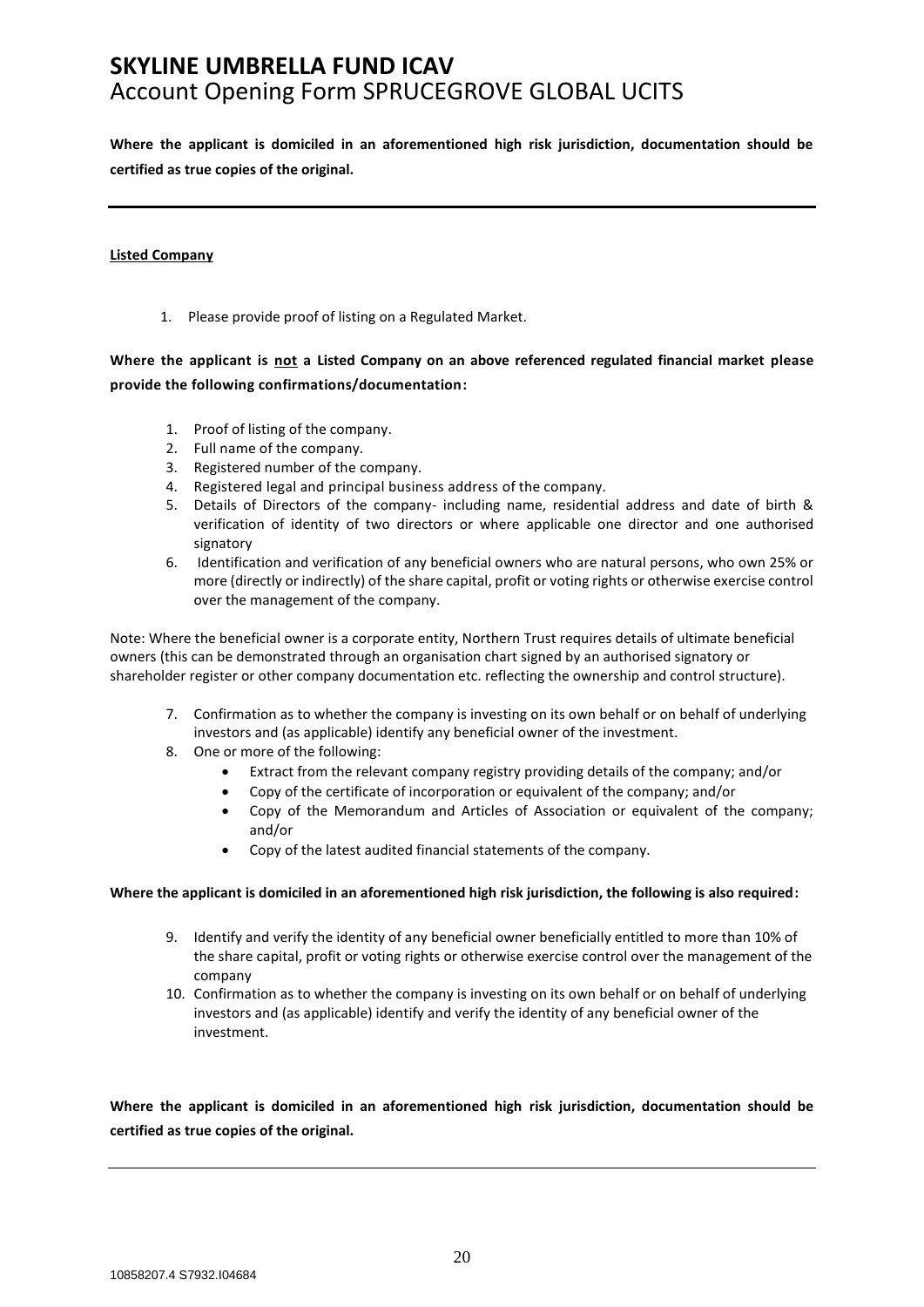#### **Subsidiary of a Listed Company**

- 1. Please provide full name of the subsidiary company.
- 2. Registered number of the subsidiary company.
- 3. Registered office address & principal business address of the subsidiary company.
- 4. Details of Directors of the company- including name, residential address and date of birth & verification of identity of two directors or where applicable one director and one authorised signatory.
- 5. Proof of listing for the listed parent company on a Regulated Market (E.g. a regulated market that subjects companies, whose securities are admitted to trading, to disclosure obligations which are consistent with the Legislation of the European Communities- see above Equivalent Jurisdictions).
- 6. Evidence of ownership by the listed company.
- 7. Identification and verification of any Beneficial Owner beneficially entitled to 25% or more (directly or indirectly) of the share capital, profit or voting rights or otherwise exercise control over the management of the entity. Where the Beneficial Owner is deemed high risk per NT risk rating requirements, the identity should be verified in line with its legal form.
- 8. Verification of identity of Company by providing one of the below:
	- Search of the relevant company registry; or
	- Copy of Certificate of incorporation or equivalent; or
	- Copy of Memorandum and Articles of Association or equivalent; or
	- Copy of latest audited financial statements.

### **Where the parent company is not a Listed Company on an above referenced regulated financial market please provide the following confirmations/documentation:**

- 1. Proof of listing of the company.
- 2. Full name of the subsidiary company.
- 3. Registered number of the subsidiary company.
- 4. Registered legal and principal business address of the subsidiary company.
- 5. Details of Directors of the company- including name, residential address and date of birth & verification of identity of two directors or where applicable one director and one authorised signatory.
- 6. Identify and verify any beneficial owner beneficially entitled to 25% or more of the share capital, profit or voting rights or otherwise exercise control over the management of the entity. Where the beneficial owner is deemed high risk per NT risk rating requirements, the identity should be verified in line with its legal form.

Note: Where the beneficial owner is a corporate entity, Northern Trust requires details of ultimate beneficial owners (this can be demonstrated through an organisation chart signed by an authorised signatory or shareholder register or other company documentation etc. reflecting the ownership and control structure).

- 7. Confirmation as to whether the company is investing on its own behalf or on behalf of underlying investors and (as applicable) identify any beneficial owner of the investment.
- 8. One or more of the following:
	- Extract from the relevant company registry providing details of the company; and/or
	- Copy of the certificate of incorporation or equivalent of the company; and/or
	- Copy of the Memorandum and Articles of Association or equivalent of the company; and/or
	- Copy of the latest audited financial statements of the company.

#### **Where the applicant is domiciled in an aforementioned high risk jurisdiction, the following is also required:**

9. Identify and verify the identity of any beneficial owner beneficially entitled to more than 10% of the share capital, profit or voting rights or otherwise exercise control over the management of the company.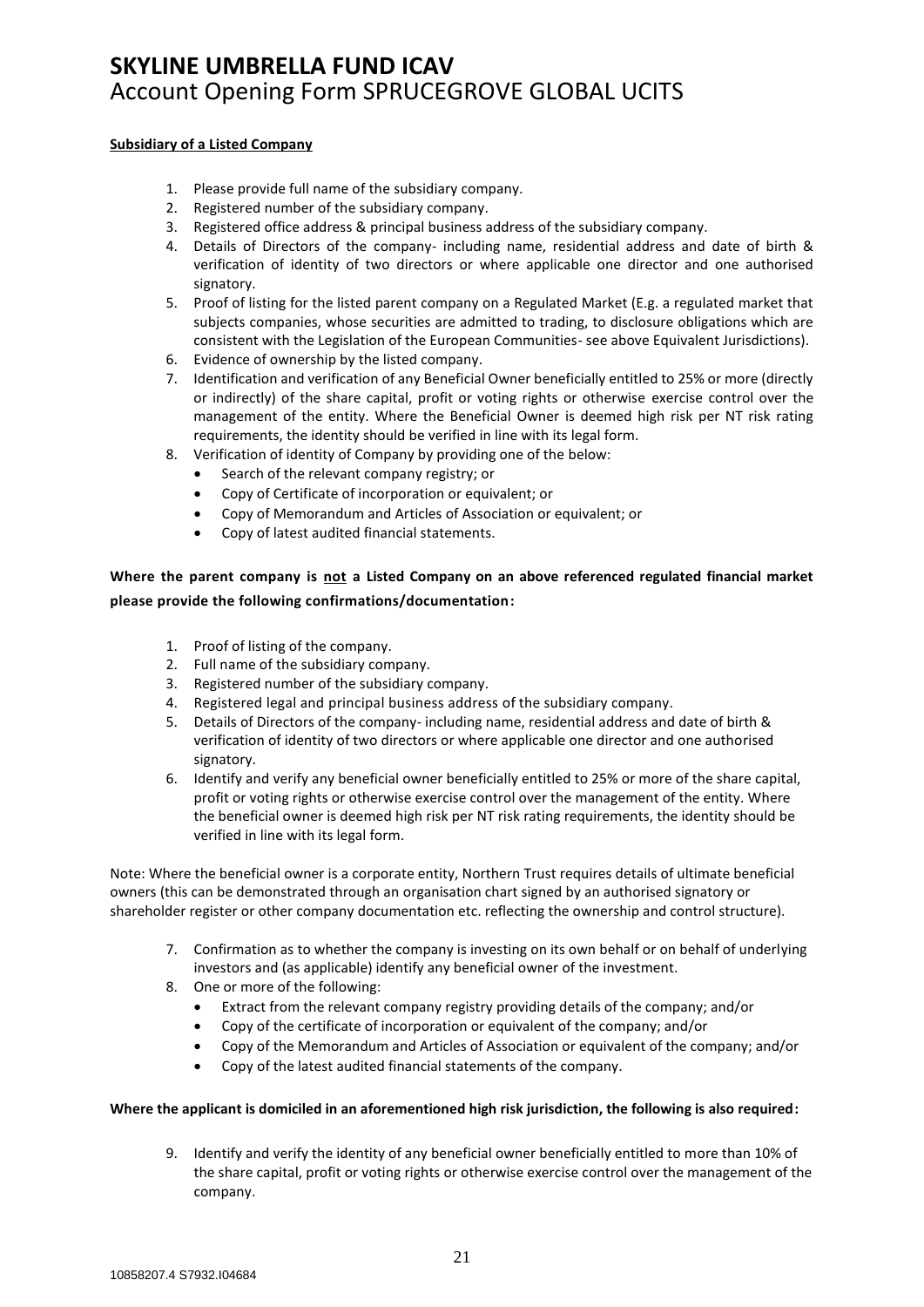10. Confirmation as to whether the company is investing on its own behalf or on behalf of underlying investors and (as applicable) identify and verify the identity of any beneficial owner of the investment.

**Where the applicant is domiciled in an aforementioned high risk jurisdiction, documentation should be certified as true copies of the original.**

#### **Government / Public Body**

#### **Where the applicant is a Government Body or Public Authority in Ireland:**

1. Please provide background information sourced from a reliable source (e.g. copy of the legal instrument establishing the government body/public authority.

**Where the applicant is not a Government Body or Public Authority in Ireland, please provide the following confirmations/documentation:**

- 1. Full name of the government body or public authority.
- 2. Nature and status of the government body or public authority.
- 3. Registered legal address of the government body or public authority.
- 4. Details of the home state of the public authority and details of the nature of its relationship with the public authority.
- 5. Details of main public body officials- including name, residential address and date of birth & verification of identity of two officials or where applicable, one official and one authorised signatory.
- 6. Evidence of ownership of the public authority.
- 7. Names of the main officials of the government body or public authority.
- 8. Where the country is deemed medium risk by Northern Trust identify and verify the identity of two officials or, where applicable, one official and one authorised signatory.
- 9. Appropriate background information on the government body or public authority.

#### **Where the applicant is domiciled in an aforementioned high risk jurisdiction, the following is also required:**

- 10. Photographic identity document and proof of address for 2 official of the government body or public authority.
- 11. Certified copy of the audited financial statements of the government body or public authority.

**Where the applicant is domiciled in an aforementioned high risk jurisdiction, documentation should be certified as true copies of the original.**

**\_\_\_\_\_\_\_\_\_\_\_\_\_\_\_\_\_\_\_\_\_\_\_\_\_\_\_\_\_\_\_\_\_\_\_\_\_\_\_\_\_\_\_\_\_\_\_\_\_\_\_\_\_\_\_\_\_\_\_\_\_\_\_\_\_\_\_\_\_\_\_\_\_\_\_\_\_\_\_\_\_\_\_\_\_\_\_\_\_\_**

#### **Pension Scheme**

**Where the applicant is an Employee/Superannuation or similar scheme in one of the above referenced Equivalent Jurisdictions please provide the following confirmations from the trustees of the scheme:**

- 1. Confirmation that the Employee/Superannuation (or similar scheme) provides for retirement benefits to employees.
- 2. Confirmation that contributions of the Employee/Superannuation scheme are made by deduction from wages.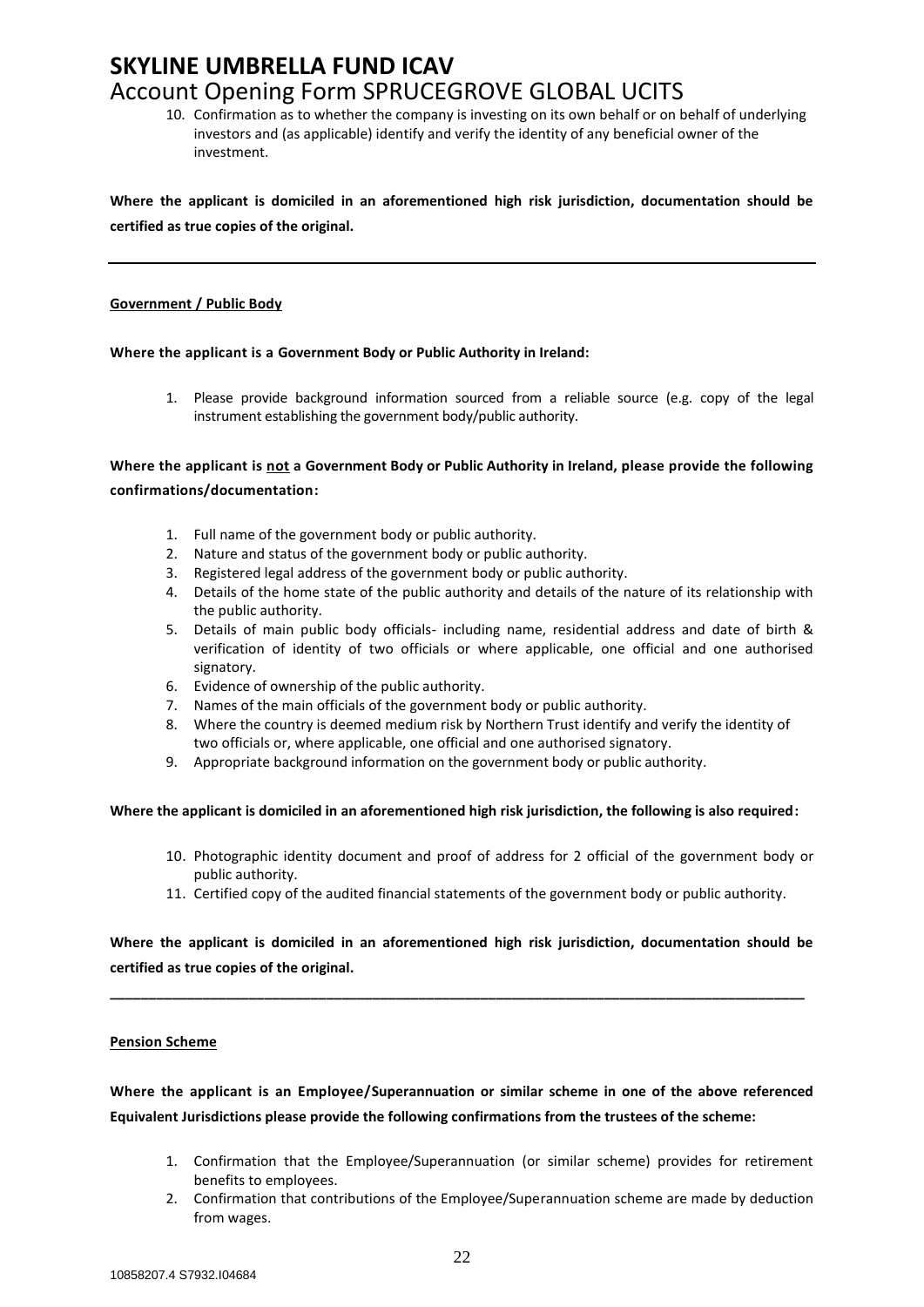3. Confirmation that the rules of the Employee/ Superannuation scheme do not permit a member's interest under the scheme to be re-assigned.

### **Where the applicant is not an Employee/Superannuation or similar scheme in one of the above referenced Equivalent Jurisdictions please provide the following confirmations/documentation** :

- 1. Full name of the pension scheme.
- 2. Registered legal address of the pension scheme.
- 3. One of the following:
	- Confirmation of registration of the pension scheme (as appropriate) from the relevant tax authorities or pensions board.
	- Or
	- Identity of the controllers (trustees/ directors/ governors /board members or equivalent) of the scheme, Constitutional/Formation Document (e.g. Trust Deed) & appropriate background information e.g. via internet search.

**Where the applicant is domiciled in an aforementioned high risk jurisdiction, the following is also required:**

- 4. Identify and verify the identity of the scheme administrator and entity carrying out AML/CTF controls on scheme investors (per legal form); or
- 5. Receive written confirmation from the entity carrying out AML/CTF controls similar to that requested from a regulated third party undertaking due diligence.

**Where the applicant is domiciled in an aforementioned high risk jurisdiction, documentation should be certified as true copies of the original.**

**\_\_\_\_\_\_\_\_\_\_\_\_\_\_\_\_\_\_\_\_\_\_\_\_\_\_\_\_\_\_\_\_\_\_\_\_\_\_\_\_\_\_\_\_\_\_\_\_\_\_\_\_\_\_\_\_\_\_\_\_\_\_\_\_\_\_\_\_\_\_\_\_\_\_\_\_\_\_\_\_\_\_\_\_\_\_**

#### **Collective Investment Scheme**

1. Please provide proof of listing on a regulated financial market.

**Where the applicant is a Collective Investment Scheme regulated as a designated person from one of the above referenced Equivalent Jurisdictions :**

1. Please provide proof of regulation.

**Where the Collective Investment Scheme ('CIS') is not either listed on a regulated financial market (as above) or regulated as a designated person in one of the above referenced Equivalent Jurisdictions please provide the following confirmations/documentation**:

- 1. Full name of the CIS.
- 2. Registered address of the CIS.
- 3. Prospectus or equivalent of the CIS.
- 4. Name and address of the promoter of the CIS.
- 5. Name and address of the administrator of the CIS.
- 6. Name and address of the entity carrying out due diligence on the investors in the CIS and confirmation that this entity is regulated for AML purposes.
- 7. Names of any investors (Beneficial Owners) who own more than 25% of the share capital of the CIS.

#### **Where the applicant is domiciled in an aforementioned high risk jurisdiction, the following is also required:**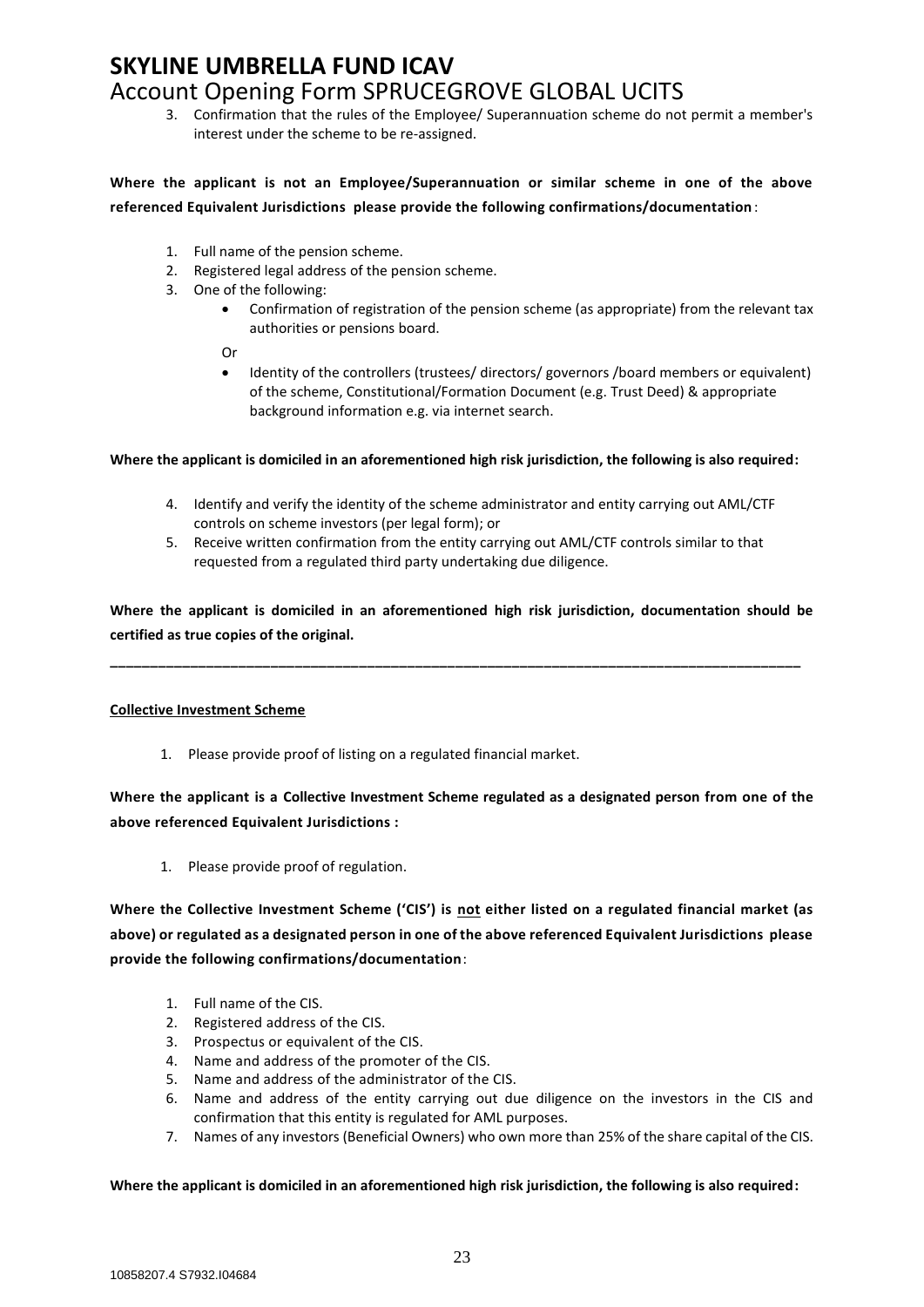8. Identify and verify the identity of any investors (beneficial owners) in the CIS who own more than 10% of the share capital, profit or voting rights or otherwise exercise control over the management of the entity; **or** Receive written confirmation from the entity carrying out AML/CTF controls similar to that requested from a regulated third party undertaking due diligence.

**Where the applicant is domiciled in an aforementioned high risk jurisdiction, documentation should be certified as true copies of the original.**

**\_\_\_\_\_\_\_\_\_\_\_\_\_\_\_\_\_\_\_\_\_\_\_\_\_\_\_\_\_\_\_\_\_\_\_\_\_\_\_\_\_\_\_\_\_\_\_\_\_\_\_\_\_\_\_\_\_\_\_\_\_\_\_\_\_\_\_\_\_\_\_\_\_\_\_\_\_\_\_\_\_\_\_\_\_\_**

#### *1.1* **Individuals (including Joint Account Holders)**

**Where the applicant is an Individual please provide the following documentation:**

- 1. Photographic identity document.
- 2. Proof of address.

**Where the applicant is domiciled in an aforementioned high risk jurisdiction, the following is also required:**

- 3. Confirmation of Source of Funds.
- 4. Confirmation of Source of Wealth

**In the case of joints account holders, please provide documents in respect of all holders.**

**Where the applicant is domiciled in an aforementioned high risk jurisdiction, documentation should be certified as true copies of the original.**

### **Private and Unlisted Company**

**Where the applicant is a Private Company/Company not listed on a regulated financial market please provide the following confirmations/documentation:**

- 1. Full name of the Company.
- 2. Registered number of the Company.
- 3. Registered legal address and principal business address of the Company.
- 4. Details of the directors of the Company.
- 5. Photographic identity document and proof of address for 2 directors or one director and one authorised signatory of the company.
- 6. Identify and verify any beneficial owner beneficially entitled to 25% or more of the share capital, profit or voting rights or otherwise exercise control over the management of the entity. Where the beneficial owner is deemed high risk per NT risk rating requirements, the identity should be verified in line with its legal form.

Note: Where the beneficial owner is a corporate entity, Northern Trust requires details of ultimate beneficial owners (this can be demonstrated through an organisation chart signed by an authorised signatory or shareholder register or other company documentation etc. reflecting the ownership and control structure).

- 7. One or more of the following:
	- Extract from the relevant company registry providing details of the Company; and/or
	- Copy of the certificate of incorporation or equivalent of the Company; and/or
	- Copy of the Memorandum and Articles of Association or equivalent of the Company; and/or
	- Copy of the latest audited financial statements of the Company.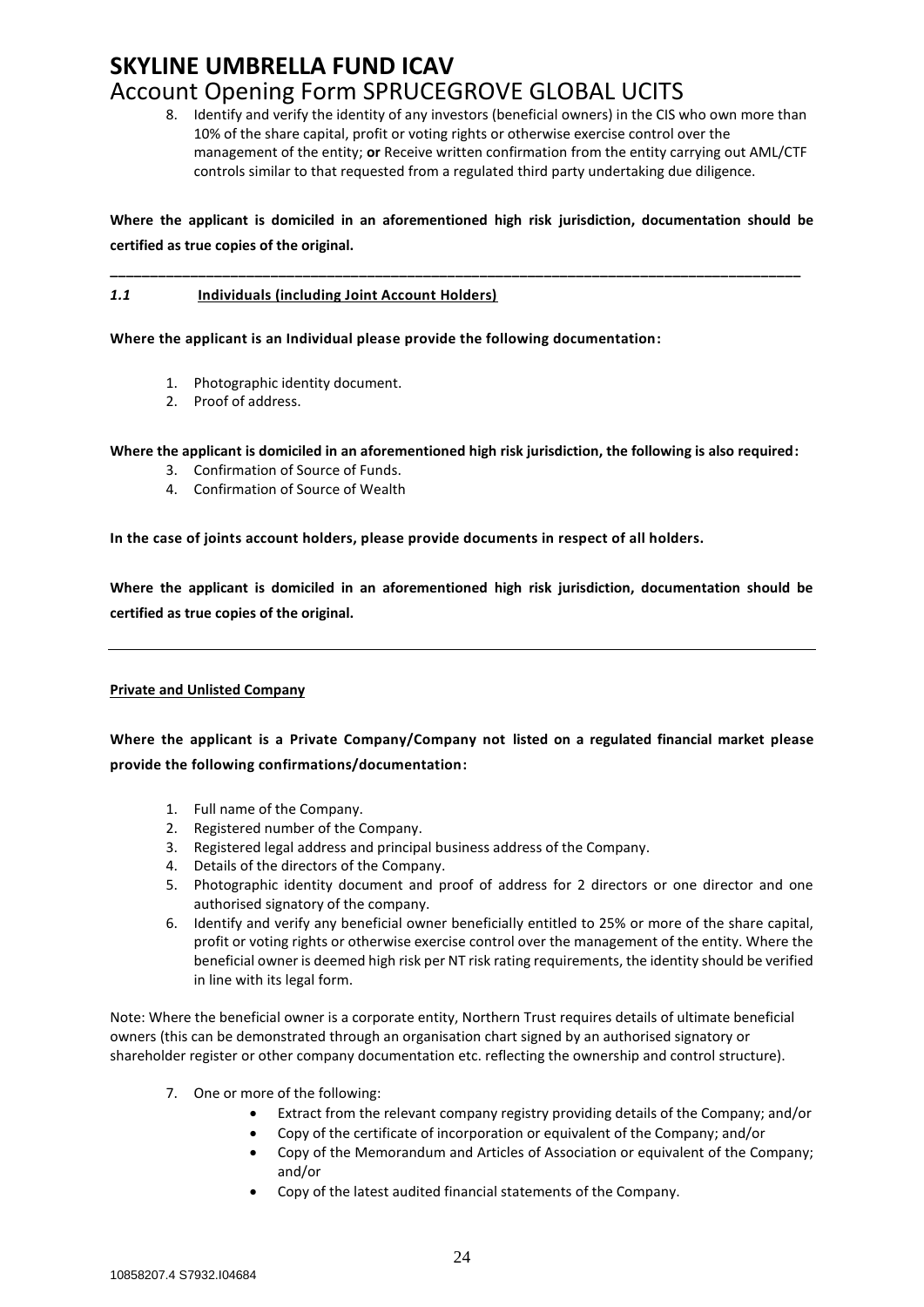**Where the applicant is domiciled in an aforementioned high risk jurisdiction, the following is also required:**

8. Identify and verify the identity of any beneficial owner beneficially entitled to more than 10% of the share capital, profit or voting rights or otherwise exercise control over the management of the company.

**Where the applicant is domiciled in an aforementioned high risk jurisdiction, documentation should be certified as true copies of the original.**

#### **Limited Liability Company**

**Where the applicant is a Limited Liability Company (LLC) please provide the following confirmations/ documentation:**

- 1. Full name of the LLC.
- 2. Registered legal address and principal business address of the LLC.
- 3. Identify all managing members
- 4. Verify the identity of at least two managing members or, where applicable, one managing member and one authorised signatory.
- 5. Identify and verify any member beneficially entitled to 25% or more of the entity's share capital or otherwise exercise control over the management of the entity.

Note: Where the beneficial owner is a corporate entity, Northern Trust requires details of ultimate beneficial owners (this can be demonstrated through an organisation chart signed by an authorised signatory or shareholder register or other company documentation etc.).

- 6. Constitutional document for the LLC (e.g. certificate of incorporation).
- 7. Operating agreement for the LLC

**Where the applicant is domiciled in an aforementioned high risk jurisdiction, the following is also required:**

8. Identify and verify the identity of any member beneficially entitled to more than 10% of the entity's share capital or otherwise exercise control over the management of the entity.

**Where the applicant is domiciled in an aforementioned high risk jurisdiction, documentation should be certified as true copies of the original.**

#### **Partnership**

- 1. Full name of the Partnership.
- 2. Registered legal address and principal business address of the Partnership.
- 3. Detail of all partners- including name, residential address and date of birth.
- 4. Identification and verification of any partners who own 25% or more (directly or indirectly) of the partnership capital, profit or voting rights or otherwise exercise control over the management of the partnership. Where the Beneficial Owner is deemed high risk per NT risk rating requirements, the identity should be verified in line with its legal form
- 5. Verify the identity of the general partner and a second partner (or in the absence of same an authorised signatory).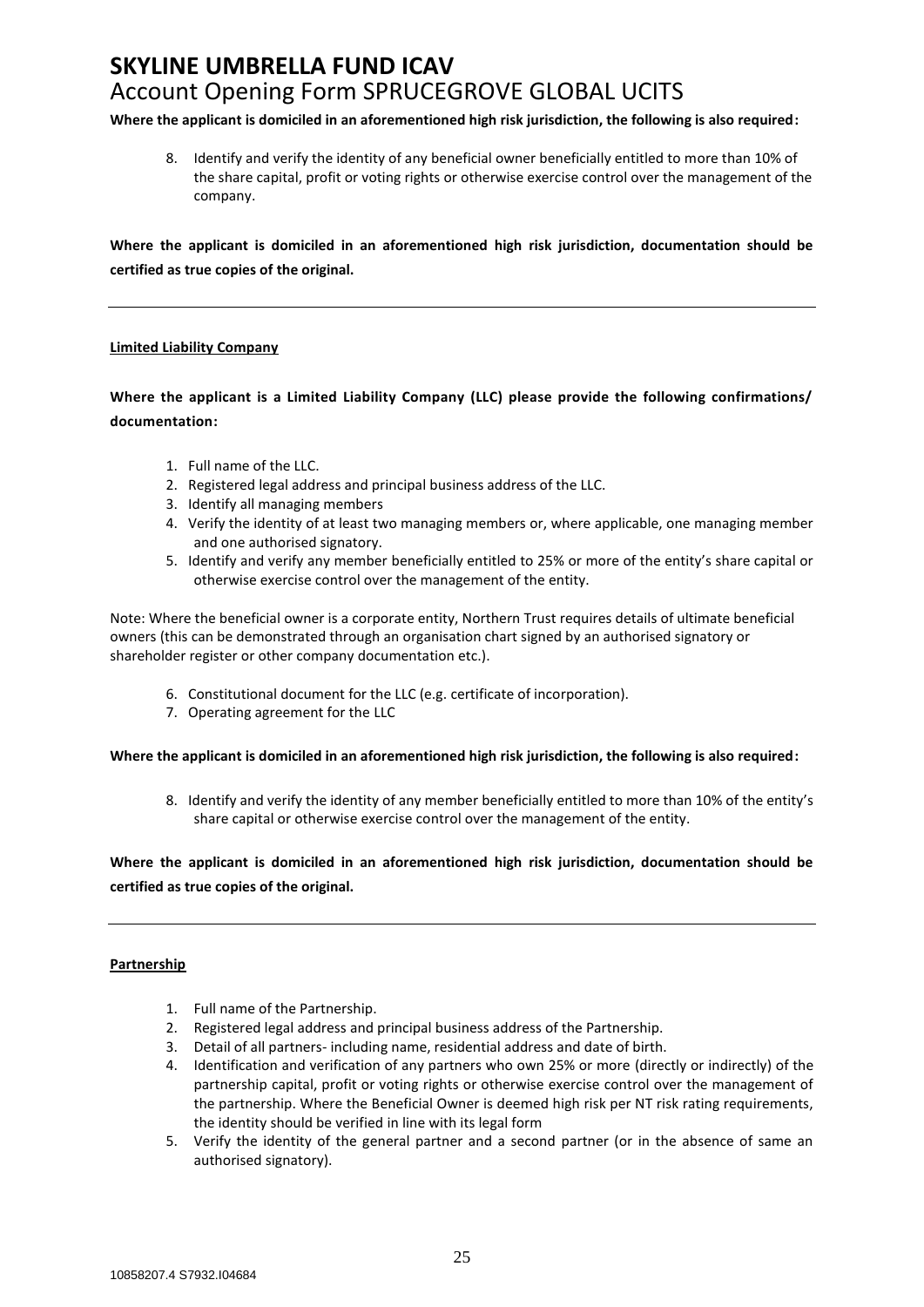Note: Where the beneficial owner is a corporate entity, Northern Trust requires details of ultimate beneficial owners (this can be demonstrated through an organisation chart signed by an authorised signatory or shareholder register or other company documentation etc. reflecting the direct and/ or indirect ownership and control structure.).

6. Constitutional document for the Partnership (e.g. Partnership Agreement).

## **Where the applicant is not a Partnership Fund or located in one of the aforementioned deemed high risk jurisdictions, the following documentation should also be provided:**

- 7. Identify and verify the identity of at least two partners or, where applicable, one partner and one authorised signatory.
- 8. Identify and verify the identity of any partners who own more than 10% of the partnership capital, profit or voting rights or otherwise exercise control over the management of the Partnership.

Note: Where the Beneficial Owner is a corporate entity, Northern Trust requires details of the ultimate Beneficial Owners (this can be demonstrated through an organisation chart signed by an authorised signatory or shareholder register confirming the identity of the ultimate Beneficial Owner).

**Where the applicant is domiciled in an aforementioned high risk jurisdiction, documentation should be certified as true copies of the original.**

### **Trust**

**Where the applicants are Regulated Trustees investing on behalf of a Trust or similar entity, please provide the following confirmations/documentation (only applicable for Trustees not located in a high risk jurisdiction):**

- 1. Full name of trust.
- 2. Country of establishment of trust.
- 3. Legal form of the trust.
- 4. Trust deed or equivalent or confirmation of the trust etc. by reference to an appropriate register.
- 5. Confirmation of the nature/purpose of the trust.
- 6. Details of all trustees- including name, residential address and date of birth.
- 7. Documentation to verify the identity of two trustees or one trustee and one authorised signatory (If individuals, one proof of ID and one proof of address is required)
- 8. Identify the settlor and verify the settlor.
- 9. Identify and verify the protector.
- 10. Identification and verification for any beneficial owners who own 25% or more of the share capital or voting rights or otherwise exercises control over the trust. Where the Beneficial Owner is deemed high risk per NT risk rating requirements, the identity should be verified in line with its legal form.
- 11. Identification and verification of settlor- including name, residential address and date of birth, as applicable.
- 12. Identification and verification of protector (as appropriate)- including name, residential address and date of birth, as applicable.

Note: Where the beneficial owner is a corporate entity, Northern Trust requires details of ultimate beneficial owners (this can be demonstrated through an organisation chart signed by an authorised signatory or shareholder register or other company documentation etc. reflecting the direct and/ or indirect ownership and control structure).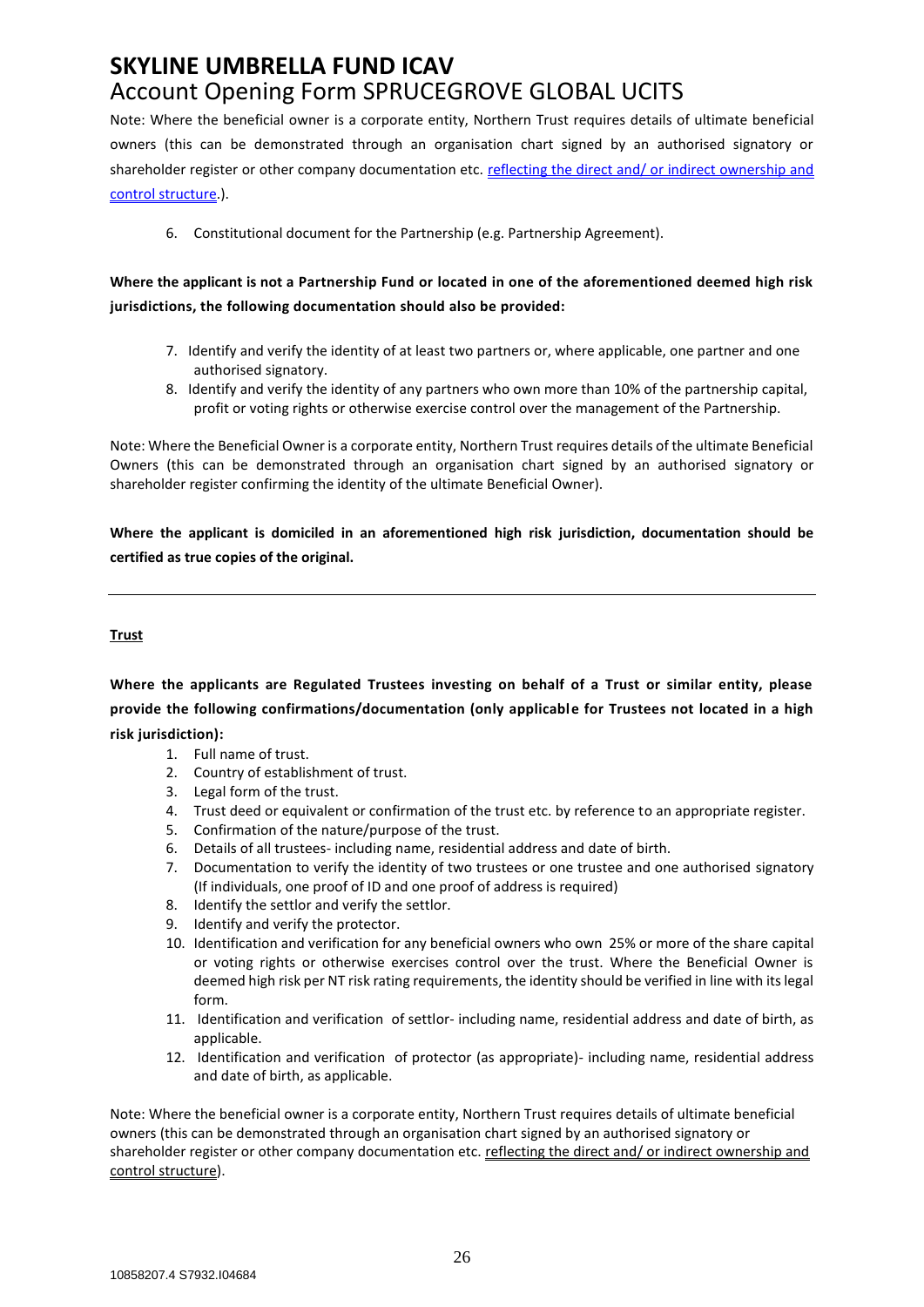**Where the applicants are not Regulated Trustees investing on behalf of a Trust, or where the applicant is domiciled in an aforementioned high risk jurisdiction the following confirmations/ documentation should also be provided:**

- 13. Identify and verify the identity of any partners who own more than 10% of the partnership capital, profit or voting rights or otherwise exercise control over the management of the Partnership.
- 14. Confirmation as to how the settlor was in a position to make the investment.
- 15. Verify the identity of all trustees (i.e. in accordance with their legal structure or for each individual).

**Where the applicants are not Regulated Trustees investing on behalf of a Trust or where the applicant is domiciled in an aforementioned high risk jurisdiction, documentation should be certified as true copies of the original.**

### **Foundation**

**Where the applicants are Regulated Trustees investing on behalf of a Foundation, please provide the following confirmations/documentation (only applicable for Trustees not located in a high risk jurisdiction):**

- 1. Full name of the Foundation or similar entity.
- 2. Registered address of the Foundation.
- 3. Confirmation of the legal form of the Foundation.
- 4. Constitutional documents equivalent **OR** confirmation of the foundation by reference to an appropriate register.
- 5. Identify and verify the founder and where practical and the nature/purpose of the foundation.
- 6. Identify all trustees, and verify the identity of two trustees, where applicable. Where the trustee is regulated proof of regulation should be placed on file.
- 7. Identify any beneficiary beneficially entitled to 25% or more of the foundation's assets.
- 8. Identification and verification for any beneficial owners who own 25% or more of the share capital or voting rights or otherwise exercises control over the trust. Where the Beneficial Owner is deemed high risk per NT risk rating requirements, the identity should be verified in line with its legal form.
- 9. Identification and verification of settlor- including name, residential address and date of birth, as applicable.
- 10. Identification and verification of protector (as appropriate)- including name, residential address and date of birth, as applicable.

Note: Where the beneficial owner is a corporate entity, Northern Trust requires details of ultimate beneficial owners (this can be demonstrated through an organisation chart signed by an authorised signatory or shareholder register or other company documentation etc. reflecting the direct and/ or indirect ownership and control structure).

**Where the applicants are not Regulated Trustees investing on behalf of a Foundation or similar entity, or where the applicant is domiciled in an aforementioned high risk jurisdiction the following confirmations/documentation should be provided:**

- 1. Identify and verify the identity of the founder.
- 2. Confirmation of the funding of the foundation.
- 3. Identify and verify the identity of the beneficiaries who hold more than 10% of the beneficial interest, where practicable.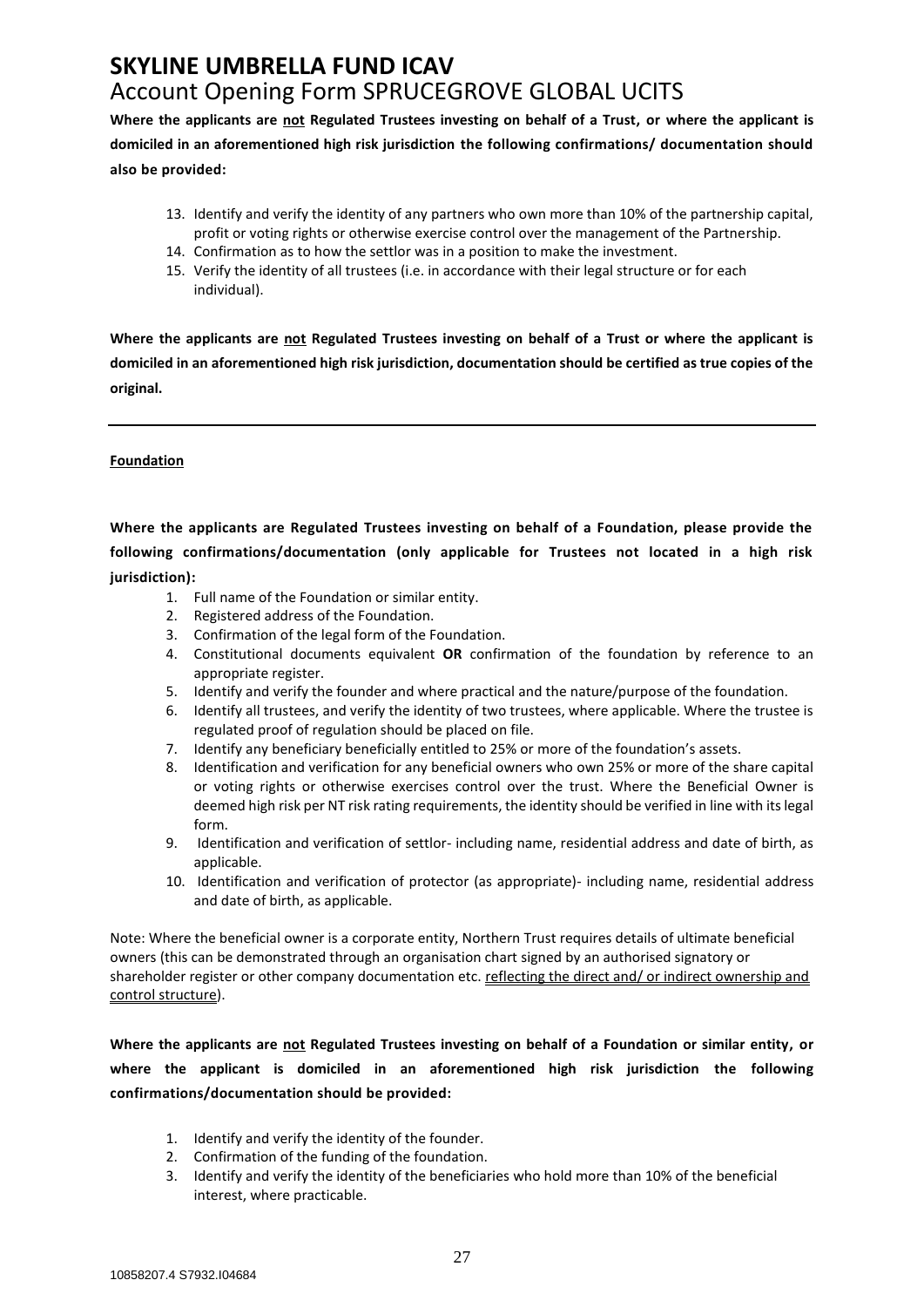# **SKYLINE UMBRELLA FUND ICAV**

# Account Opening Form SPRUCEGROVE GLOBAL UCITS

**Where the applicant is domiciled in an aforementioned high risk jurisdiction, documentation should be certified as true copies of the original.**

### **Charity**

### **Where the applicant is a registered Charity please provide the following confirmations/documentation:**

- 1. Nature/purpose of the charity
- 2. Nature and source of funding of the charity
- 3. Registered legal address of the charity & principal business address of the charity.
- 4. Details of Trustees/Directors/ Governors/Board Members or equivalent.- including name, residential address and date of birth.
- 5. Documentation to verify the identity of two Trustees / Directors/Governors/Board Members or one Trustee/ Director/Governor/ Board Member and one authorised signatory (If individuals, one proof of ID and one proof of address is required)
- 6. (If a charitable trust), details of the settlor of the charitable trust.
- 7. Names or classes of persons who stand to benefit from the objects of the charity.
- 8. Complete a check of a relevant charities register or source confirmation of the registration of the charity with the relevant tax authorities (e.g. UK Charities Commission/HMRC/ Guidestar).
- 9. Constitutional/Formation Document for the charity.

Note: Where there is a named individual beneficiary with a 25% interest or more, the beneficiary will need to be verified.

### **Where the applicant is not a registered Charity or where the applicant is domiciled in an aforementioned high risk jurisdiction please provide the following confirmations/documentation:**

- 10. Certified copies of the audited financial statements.
- 11. Identify and verify the identity of at least two trustees /directors/governors/ board members or, where applicable, one trustee /director/governor/ board member/ company secretary and one authorised signatory of the charity.
- 12. Certified constitutional/ formation document of the charity.
- 13. Identify and verify the identity of the beneficiaries (where ascertainable) of the charity.
- 14. Identify and verify the settlor, where applicable.

### **Note: Where the applicant is not a registered Charity, documentation provided should be certified as true copies of the original documentation.**

### **Club or Society**

#### **Where the applicant is a Club or Society please provide the following confirmations/documentation:**

- 1. Full name of the Club/Society.
- 2. Registered legal address and principal business address of the Club/Society.
- 3. Confirmation of the legal status of the Club/Society.
- 4. Nature/Purpose including the nature of funding of the club/society.
- 5. Confirmation of the legal status of the club/society.
- 6. Constitutional/Formation Document (e.g. Trust Deed) and/or copy of audited financial statements (if available) or complete a check of a relevant register (i.e. FCA or the Mutual Public Register in the UK).
- 7. List of officers of the club/society.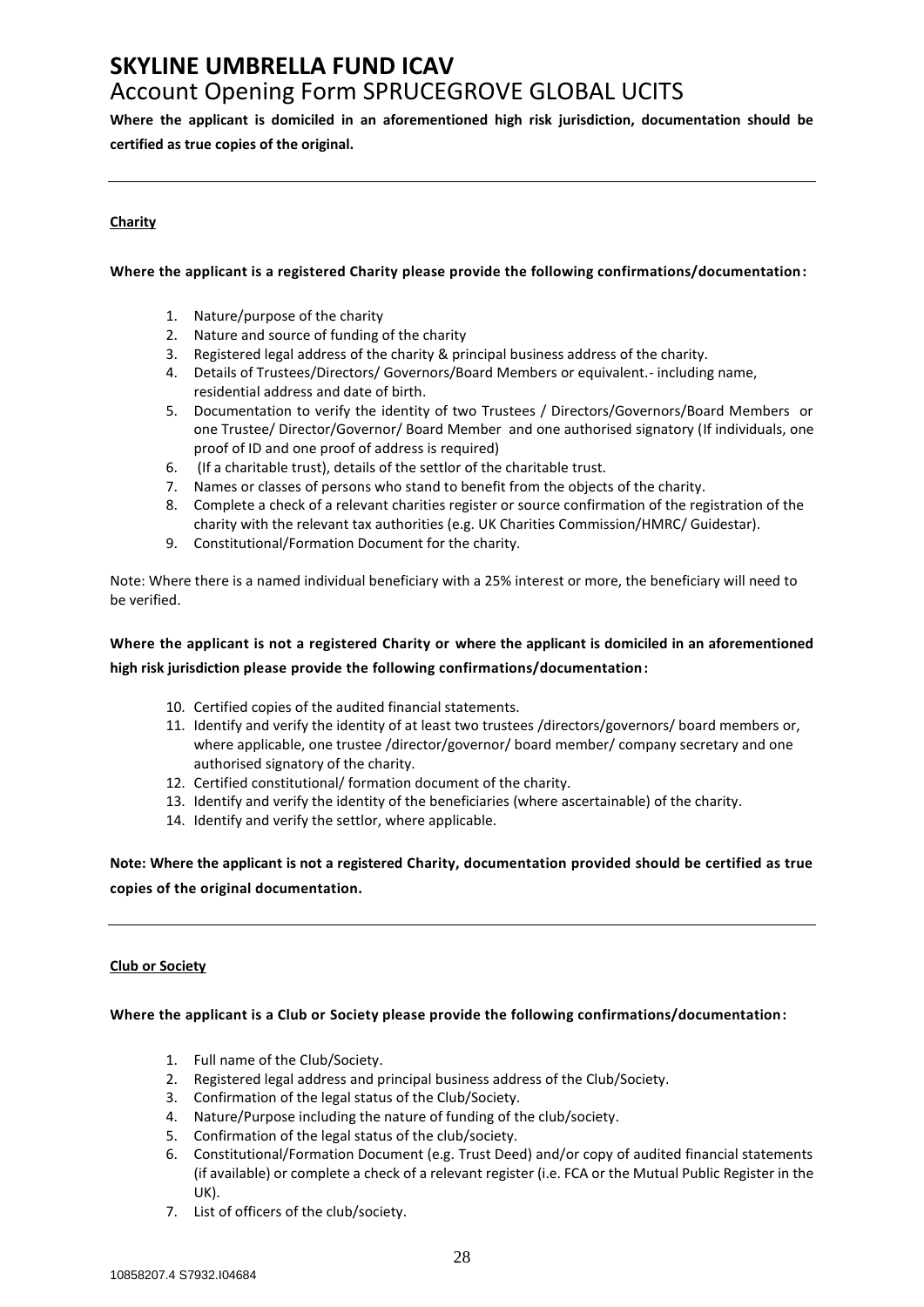8. Documentation to verify the identity of two officers of the Club/Society authorised to operation on behalf of the club/society or, where applicable, one officer and one authorised signatory (If individuals, one proof of ID and one proof of address is required).

Note: Where there is a named individual beneficiary with a 25% interest or more, the beneficiary will need to be verified.

#### **Where the applicant is domiciled in an aforementioned high risk jurisdiction, the following is also required:**

- 9. Audited financial statements for the Club/Society.
- 10. Constitutional/ formation document of the club/society
- 11. Identify and verify the identity of all persons who own or control over 10% of the entity's share capital, profit or voting rights.
- 12. Confirmation of the funding of the club or society.

**Where the applicant is domiciled in an aforementioned high risk jurisdiction, documentation should be certified as true copies of the original.**

#### **School, College or University**

### **Where the applicant is a School, College or University please provide the following confirmations/ documentation:**

- 1. Full name of the School, College or University.
- 2. Registered legal address and principal business address of the School, College or University.
- 3. Background information on the School, College or University and confirmation of the legal status of the School, College or University.
- 4. Confirmation of the nature/purpose of the School, College or University with details of how the School, College or University is funded.
- 5. Obtain names of main officials of the school etc.
- 6. Documentation to verify the identity of at least two officials or, where applicable, one official and one authorised signatory.
- 7. Details of ownership of the entity. In particular, confirmation if in public ownership or independent. Where independently owned, identify and verify all persons who own or control 25% or more of the entity's share capital, profit or voting rights.
- 8. Identify and verify the settlor, where applicable.

#### **Where the applicant is domiciled in an aforementioned high risk jurisdiction, the following is also required:**

9. Identify and verify the identity of all persons who own or control over 10% of the entity's share capital, profit or voting rights.

**Where the applicant is domiciled in an aforementioned high risk jurisdiction, documentation should be certified as true copies of the original.**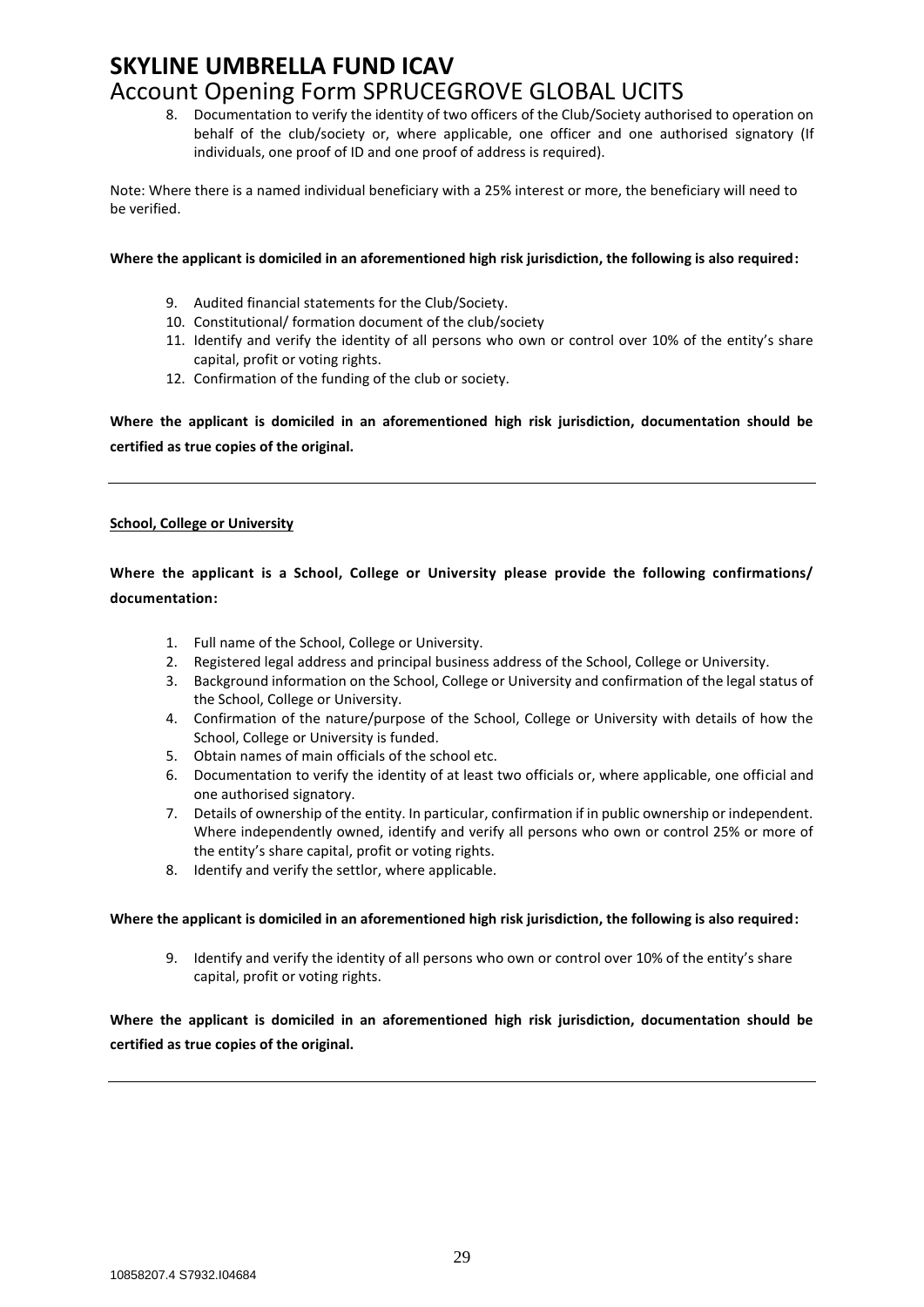### **Church**

#### **Where the applicant is a Church please provide the following confirmations/documentation:**

- 1. Full name of the Church.
- 2. Registered legal address and principal business address of the Church.
- 3. Confirmation of the nature/purpose of the Church with details of how the Church is funded.
- 4. Confirmation of a relevant church register or a copy of the revenue approval for the church;
- 5. Names of all trustees/directors (or equivalent) of the church.
- 6. Identify and verify the identity of the church secretary or equivalent or, where applicable, verify the identity of one of the trustees.
- 7. Names or classes of persons who stand to benefit from the objects of the church (where ascertainable).
- 8. Identify and verify the settlor where applicable.
- 9. Where there is a named individual beneficiary with a 25% interest or more, the beneficiary will need to be verified.

#### **Where the applicant is domiciled in an aforementioned high risk jurisdiction, the following is also required:**

- 10. Audited financial statements for the Church.
- 11. Identify and verify the beneficiaries (where ascertainable)
- 12. Identify and verify the settlor where applicable.

**Where the applicant is domiciled in an aforementioned high risk jurisdiction, documentation should be certified as true copies of the original.**

#### **Trade Union**

#### **Where the applicant is a Trade Union please provide the following confirmations/documentation:**

- 1. Full name of the Trade Union.
- 2. Registered legal address and principal business address of the Trade Union.
- 3. Establish whether the trade union is registered or otherwise listed by a controlling body for regulatory or oversight purposes (e.g. Congress of Trade Unions).
- 4. Consider the legal form of the trade union, its stated purpose, aims and objectives using information from documents supplied for the trade union and through internet searches.
- 5. Deed or equivalent establishing the existence of the trade union (for example its constitution, byelaws, rules).
- 6. Identify all persons and their functions who are empowered to make the investment on behalf of the trade union (president, secretary, treasurer and other senior committee members).

**Where the applicant is domiciled in an aforementioned high risk jurisdiction, documentation should be certified as true copies of the original.**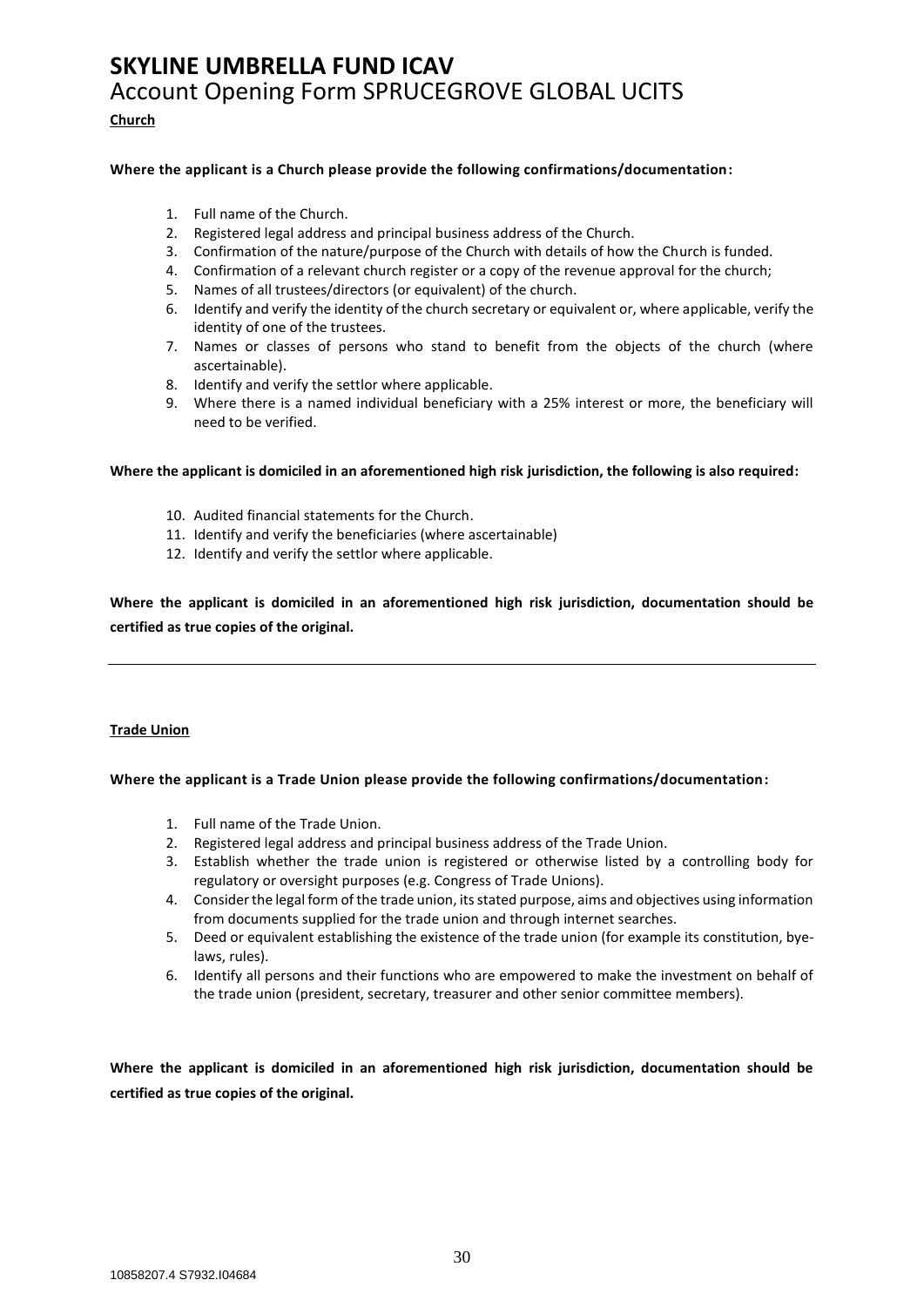### <span id="page-30-0"></span>**5. Benefit Plan Investors**

In order for the ICAV and each Fund to accurately monitor its "Benefit Plan Investor" participation, please review the following definition and make the appropriate representations by checking all applicable boxes following the definition

The Subscriber represents that it is:

- A.  $\Box$  not a Benefit Plan Investor<sup>[1]</sup>; or
- $B. \Box$  a Benefit Plan Investor that is:

1.  $\Box$  subject to Part 4 of Title I of the Employee Retirement Income Security Act of 1974, as amended ("**ERISA**");

- 2.  $\Box$  subject to Section 4975 of the Internal Revenue Code of 1986, as amended (the "**Code**") (that has not checked B1);
- 3. an entity whose underlying assets include "**plan assets**". The Subscriber also represents that the percentage of its "plan assets" compared to the value of its total assets is not more than:

| $\Box$ |              | $10\%$ * $\Box$ $20\%$ * $\Box$ $30\%$ $\Box$ |  | 40% |
|--------|--------------|-----------------------------------------------|--|-----|
| $\Box$ |              | $50\%$ $\Box$ 60% $\Box$ 70% $\Box$           |  | 80% |
| $\Box$ | $90\%$ 200%; |                                               |  |     |

(\* applicable to entities with multiple classes, one of which exceeds the 25% threshold for Benefit Plan Investors)

4.  $\Box$  an insurance company general account (or is investing general account assets under the U.S. Department of Labor Advisory Opinion Letter 2005-19A). The Subscriber also represents that the percentage of "plan assets" included in the general account is not more than:

|                         |  |  | $\Box$ 10% $\Box$ 20% $\Box$ 30% $\Box$ 40% |  |
|-------------------------|--|--|---------------------------------------------|--|
|                         |  |  | $\Box$ 50% $\Box$ 60% $\Box$ 70% $\Box$ 80% |  |
| $\Box$ 90% $\Box$ 100%. |  |  |                                             |  |

<sup>[1]</sup> A Benefit Plan Investor means (1) an "employee benefit plan" within the meaning of Section 3(3) of the Employee Retirement Income Security Act of 1974, as amended, that is subject to the provisions of Part 4 of Title I of ERISA, (2) an individual retirement account, Keogh plan or other plan described in Section 4975(e)(1) of the US Internal Revenue Code of 1986, as amended, (3) an entity whose underlying assets include "plan assets" by reason of 25% or more of any class of equity interests in the entity being held by plans described in (1) or (2) above, or (4) any other entity (such as an insurance company separate or general account or a group or common trust) whose underlying assets include "plan assets" by reason of an investment in the entity by plans described in (1) or (2) above.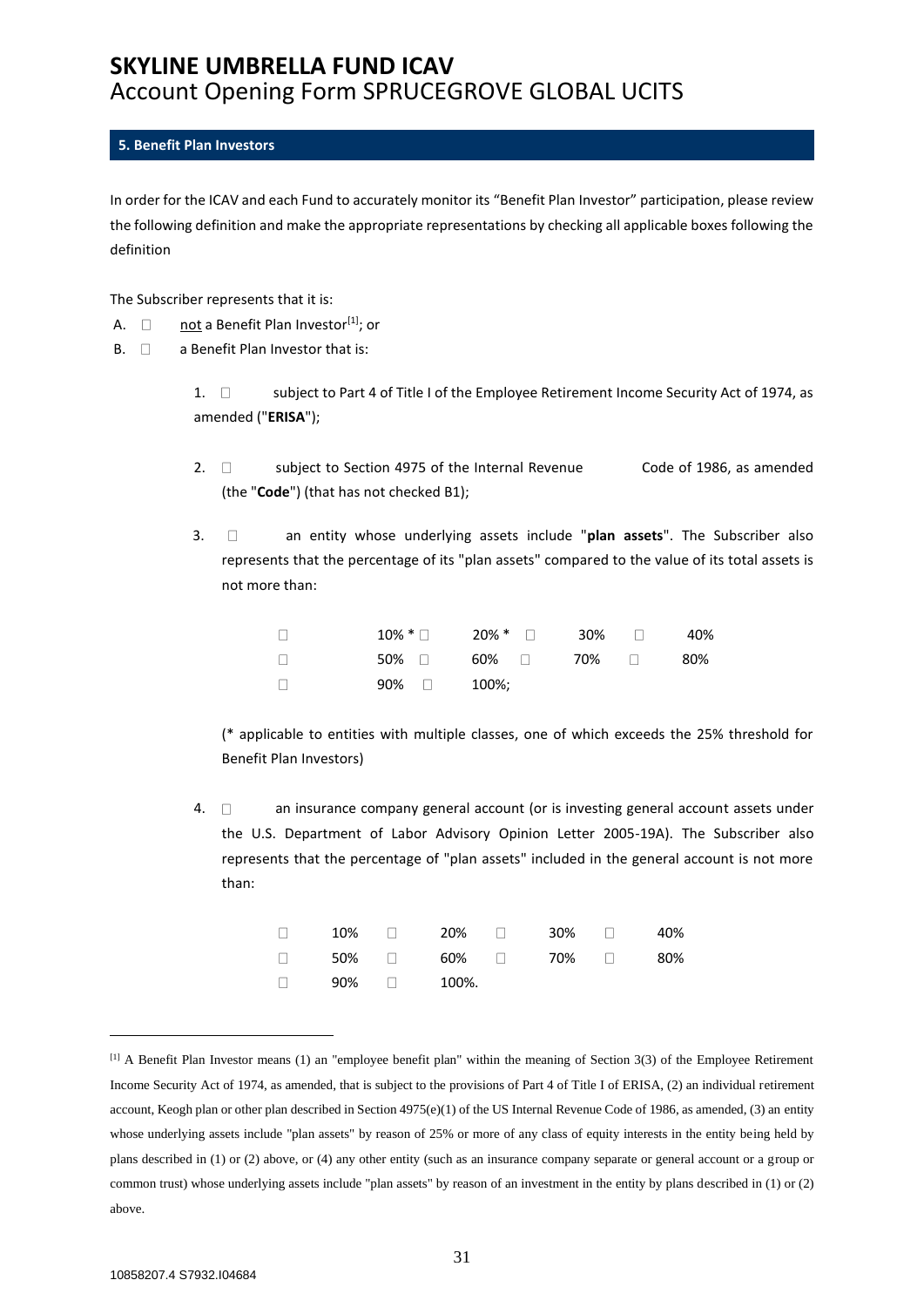The Subscriber agrees to promptly notify the Manager and the Administrator immediately if the above response changes and to provide any other information reasonably requested by the Fund, the Manager or the Administrator for the purposes of determining whether or not the Fund is holding "plan assets".

If the Subscriber is, or is acting on behalf of, an employee benefit plan (a "**Plan**") which is subject to ERISA, the Subscriber represents and warrants that: (a) it is aware of and has taken into consideration any applicable diversification requirements of Section  $404(a)(1)(C)$  of ERISA; (b) it has concluded that its proposed investment in the Fund is a prudent one and has independently decided to invest in the Fund; (c) the fiduciary or other person signing this Subscription Agreement is independent of the Fund and parties providing services to the Fund (including without limitation the Manager); (d) this subscription and the investment contemplated hereby is in accordance with all requirements applicable to the Plan under its governing instruments and under ERISA; (e) the Subscriber acknowledges and agrees that parties providing services to the Fund shall not be a "fiduciary" (within the meaning of Section 3(21) of ERISA) with respect to any assets of the Plan by reason of the Subscriber's investment in the Fund; (f) the Subscriber represents and warrants that neither the Manager nor any affiliate thereof has acted as a fiduciary to the Subscriber with respect to the decision to invest in the Fund nor have such persons provided investment advice or a recommendation with respect to the decision of the Subscriber to invest in the Fund; and (g) the investment by the Subscriber in the Fund will not result in a "prohibited transaction" under Section 406 of ERISA or Section 4975(c) of the Code.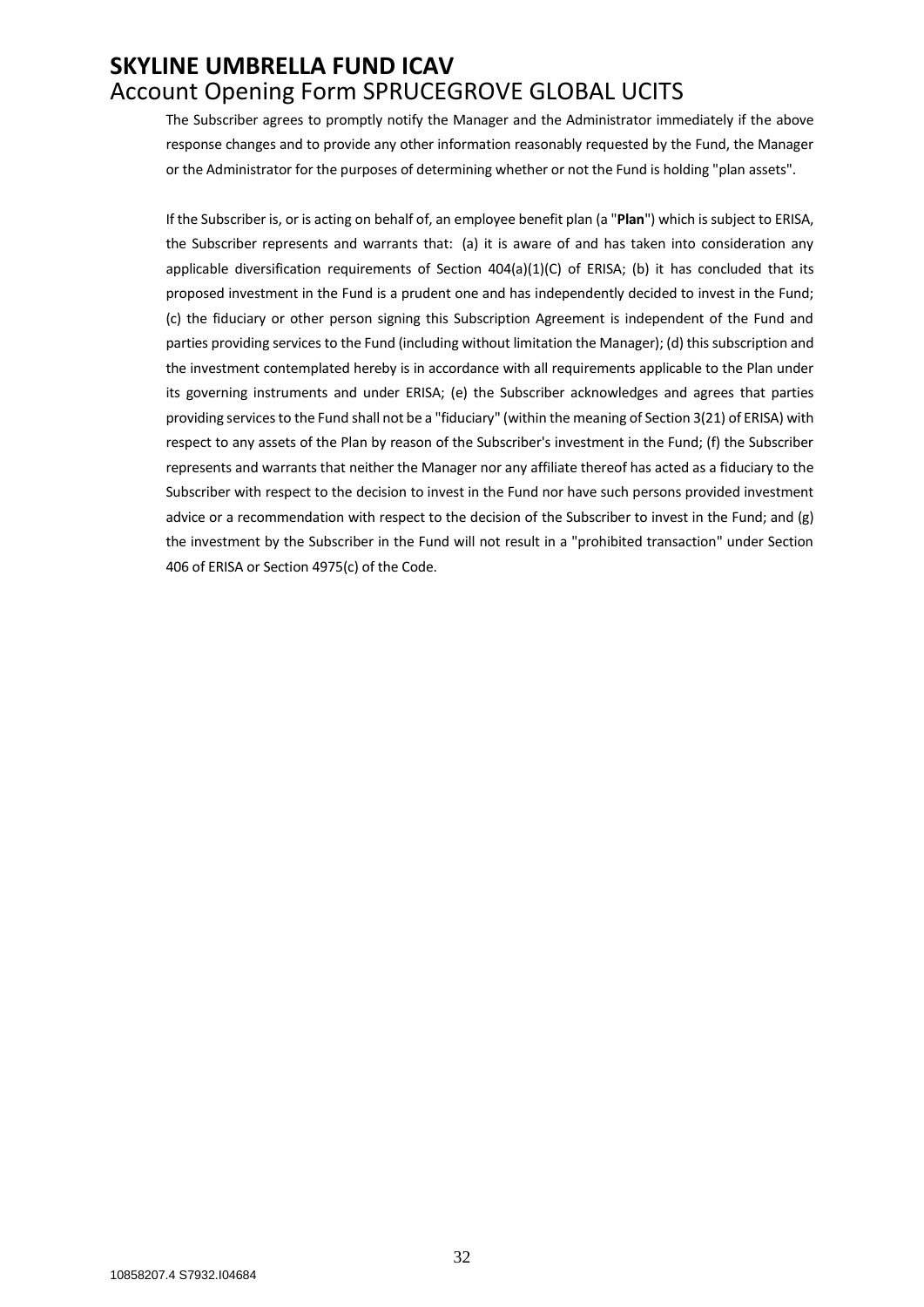#### <span id="page-32-0"></span>6**. Representations, Authorities, and Indemnities**

- 1. I/we confirm that I am / we are 18 years of age or over (delete if you are not a natural person).
- 2. If you are joint applicants We direct that, on the death of one of us, the Shares for which we are applying shall be held in the name of and to the order of the survivor(s) or the executor(s) or administrator of the last such survivor (delete if you are not a natural person or you are a sole investor).
- 3. I/we confirm that I am / we are not a US Person (as defined in the Prospectus) and am/are not acquiring Shares on behalf of, or for the benefit of, a US Person, nor do I/we intend transferring any Shares which I/we may purchase to any person who is a US Person. I/we confirm that I/we have the authority to make this investment whether the investment is our own or is made on behalf of another person or institution.
- 4. I/we indemnify the ICAV, Investment Manager, Depositary, Administrator and other Shareholders for any loss suffered by them as a result of me/us acquiring or holding Shares in the ICAV where, by virtue of my / our holding, I am / we are in breach of the laws of any competent jurisdiction.
- 5. I/we hereby acknowledge as part of this application that I/we have been provided with a copy of the Prospectus and applicable Supplement and where applicable the most recent annual or half-yearly reports and accounts for the ICAV and furthermore that this application is made on the terms thereof and subject to the provisions of the Instrument of Incorporation of the ICAV. In particular, I/we acknowledge that I am/we are aware of the potential risks associated with this investment and where appropriate have sought professional advice on matters of taxation and such other consequences applicable to the investment.
- 6. I/we hereby agree to indemnify and hold harmless the ICAV, the Manager, the Administrator, the Depositary, the Investment Manager, and their respective directors, officers and employees against any loss, liability, cost or expense (including without limitation legal fees, taxes and penalties) which may result directly or indirectly, from any misrepresentation or breach of any warranty, condition covenant or agreement set forth herein or in any document delivered to by me/us to the ICAV or the Administrator. The ICAV, the Investment Manager, and the Administrator will not be responsible or liable for the authenticity of instructions received from us or any authorised person and may rely upon any instruction from any such person representing himself to be a duly authorised person reasonably believed to be genuine.
- 7. The Administrator, the Investment Manager, and the ICAV are each authorised and instructed to accept and execute any instructions in respect of the Shares to which this Account Opening Form relates given by me/us in written form, or by facsimile.
- 8. I/we agree to indemnify each of the Administrator, the Manager, the Investment Manager, and the ICAV and agree to keep each of them indemnified against any loss of any nature whatsoever arising to any of them as a result of any of them acting upon a facsimile instruction. In circumstances where such instructions relate to a change in the Applicant's Banking Information referred to above, I/we confirm that I/we will provide you with an original instruction.
- 9. The Administrator, the Manager, the Investment Manager, and the ICAV may rely conclusively upon and shall incur no liability in respect of any action taken upon any notice, consent, request, instruction or other instrument believed in good faith to be genuine or to be signed by properly authorised persons.
- 10. I/we acknowledge that the ICAV and/or Administrator may refuse to accept any application to subscribe if a prospective investor delays in producing or fails to produce any information required for the purpose of verification as requested by the Administrator and, in that event, any funds received will be returned without interest to the account from which the moneys were originally debited. The ICAV and the Administrator shall not be held liable in this regard.
- 11. I/we acknowledge that the repurchase proceeds of Shares will only be paid on receipt by the Administrator of a repurchase request from me/us together with such other documentation that the Administrator may reasonably require. I/we further acknowledge that any failure to supply the ICAV or the Administrator with any documentation requested by them may result in a delay in the settlement of redemption proceeds. I/we acknowledge that in such circumstances, the Administrator will process any redemption request received by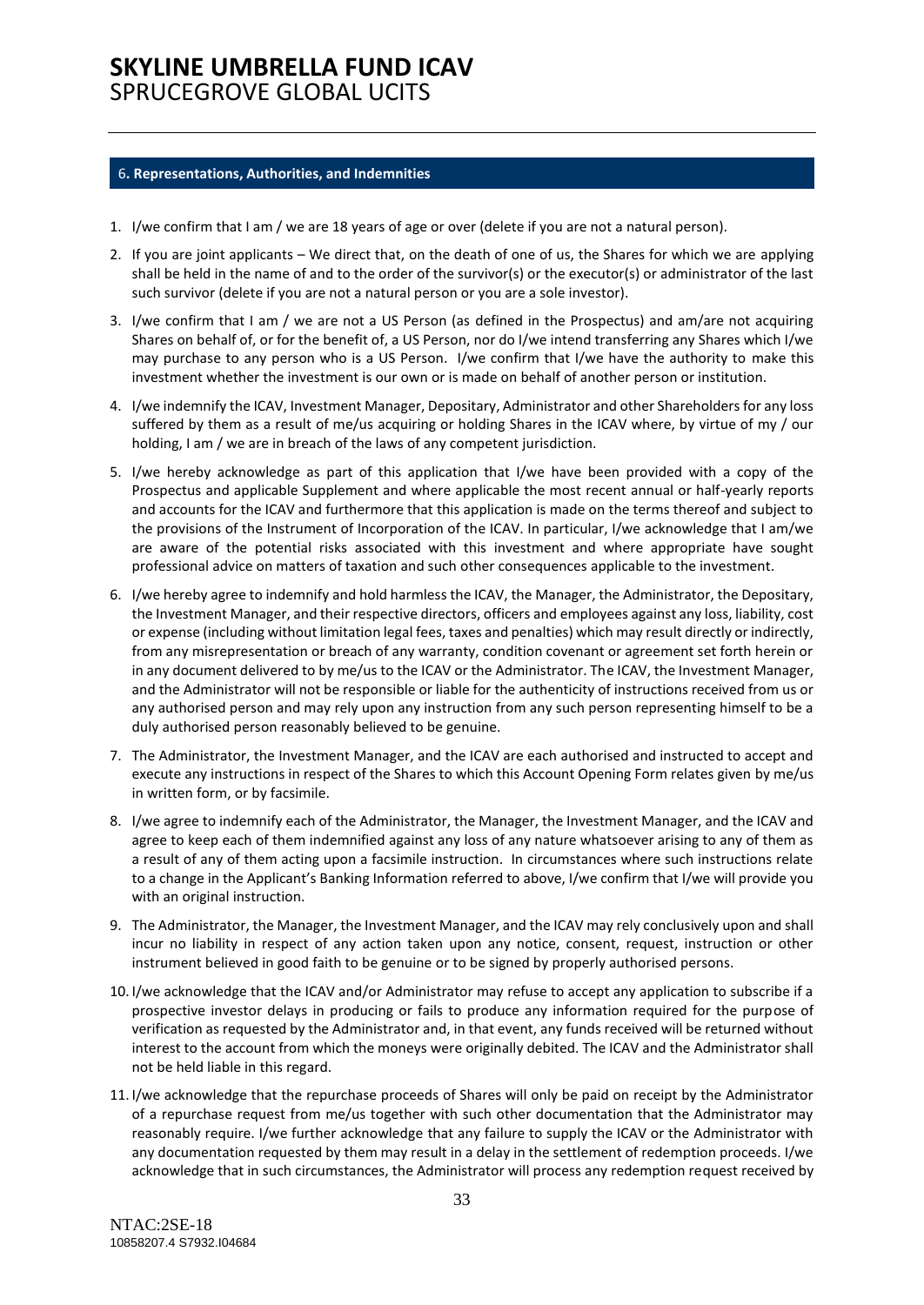me/us and by doing so I/we will no longer be considered a Shareholder/s notwithstanding that I/we have not received the redemption proceeds.

- 12. I/we confirm that I/we will notify the ICAV and the Administrator if there are any material changes during the lifetime of this investment in the Beneficial Owner Detail which I/we have provided.
- 13. I/we acknowledge that the ICAV must obtain and hold details of its beneficial owners for the purposes of compliance with the European Union (Anti-Money Laundering: Beneficial Ownership Of Corporate Entities) Regulations 2016 (S.I. No. 560 of 2016) and that my/our personal details may be provided to a central register of beneficial ownership as part of this process.
- 14. I/we confirm that I/we have the capacity and am/are duly authorised to make this application and to make the representations and give the indemnities referred to in this Account Opening Form.
- 15. I/we shall provide the ICAV, the Manager and the Administrator with any additional information which it may reasonably request in connection with tax and or/FATCA and/or CRS regulations/reporting requirements or other similar requirements in order to substantiate any representations made by me/us or otherwise and I/we authorise the ICAV or its agents to disclose such information relating to this application to such persons as they consider appropriate. For the purposes of the Tax Reporting Services, the Administrator may assume that the Fund has obtained any and all effective consents, agreements, waivers or approvals that may be required from Shareholders or others to whom a duty of confidentiality is owed and the Administrator shall not be obliged to enquire further but shall be entitled to rely on any representation made by the Fund or its duly authorised representatives in this respect.

I/we agree to provide to the ICAV, the Manager and the Administrator at such times as each of them may request such declarations, certificates or documents as each of them may reasonably require (the "Tax Information") in connection with this investment (including for the purposes of tax and/or FATCA and/or CRS regulations/reporting requirements). Should any information furnished to any of them become inaccurate or incomplete in any way, I/we hereby agree to notify the ICAV or the Administrator immediately of any such change and further agree to request the redemption of Shares in respect of which such confirmations have become incomplete or inaccurate where requested to do so by the ICAV.

In addition to any information required to the Tax Information, I/we agree to promptly provide, and periodically update, at any times requested by the ICAV, any information (or verification thereof) the ICAV deems necessary to comply with any requirement imposed by Sections 1471-1474 of the U.S. Internal Revenue Code of 1986, as amended (the "Code"), and any Treasury Regulations, forms, instructions, or other guidance issued pursuant thereto in order to reduce or eliminate FATCA withholding taxes. The information required to be provided by the preceding sentence may include, but shall not be limited to, (A) information the ICAV deems necessary to determine whether the Shareholder is a "foreign financial institution" ("FFI") as defined in Code 1471(d)(4) or a "non-financial foreign entity" ("NFFE") as defined in Code 1472(d), (B) if I/we am/are an FFI, any certification, statement or other information the ICAV deems necessary to determine whether I/we meet the requirements of Code 1471(b) (including entering into an agreement with the IRS pursuant to Code 1471(b) (an "FFI Agreement") and complying with the terms thereof or, if the FFI is in a jurisdiction that has signed an intergovernmental agreement ("IGA") with the United States, complying with the terms of the IGA and any local laws or regulations implementing its terms) or is otherwise exempt from withholding required under Code 1471, (C) if I/we am/are an FFI, including an FFI in a jurisdiction that has signed an IGA, a Global Intermediary Identification Number ("GIIN") assigned by the IRS; and (D) if I/we am/are an NFFE, any certification, statement or other information the ICAV deems necessary to determine whether a shareholder meets the requirements of Code 1472(b) (which information may be given to the U.S. Internal Revenue Service ("IRS") pursuant to Code 1472(b)(3)) or is otherwise exempt from withholding required under Code 1472.

In addition to the Tax Information, I/we agree to promptly provide, at any times requested by the ICAV, any information (or verification thereof) the ICAV deems necessary for the ICAV to comply with the terms of the IGA and any Irish laws, regulations or other guidance implementing the IGA, and any information required to comply with the terms of that agreement on an annual or more frequent basis. I/we agree to waive any provision of foreign law that would, absent such a waiver, prevent compliance with such requests and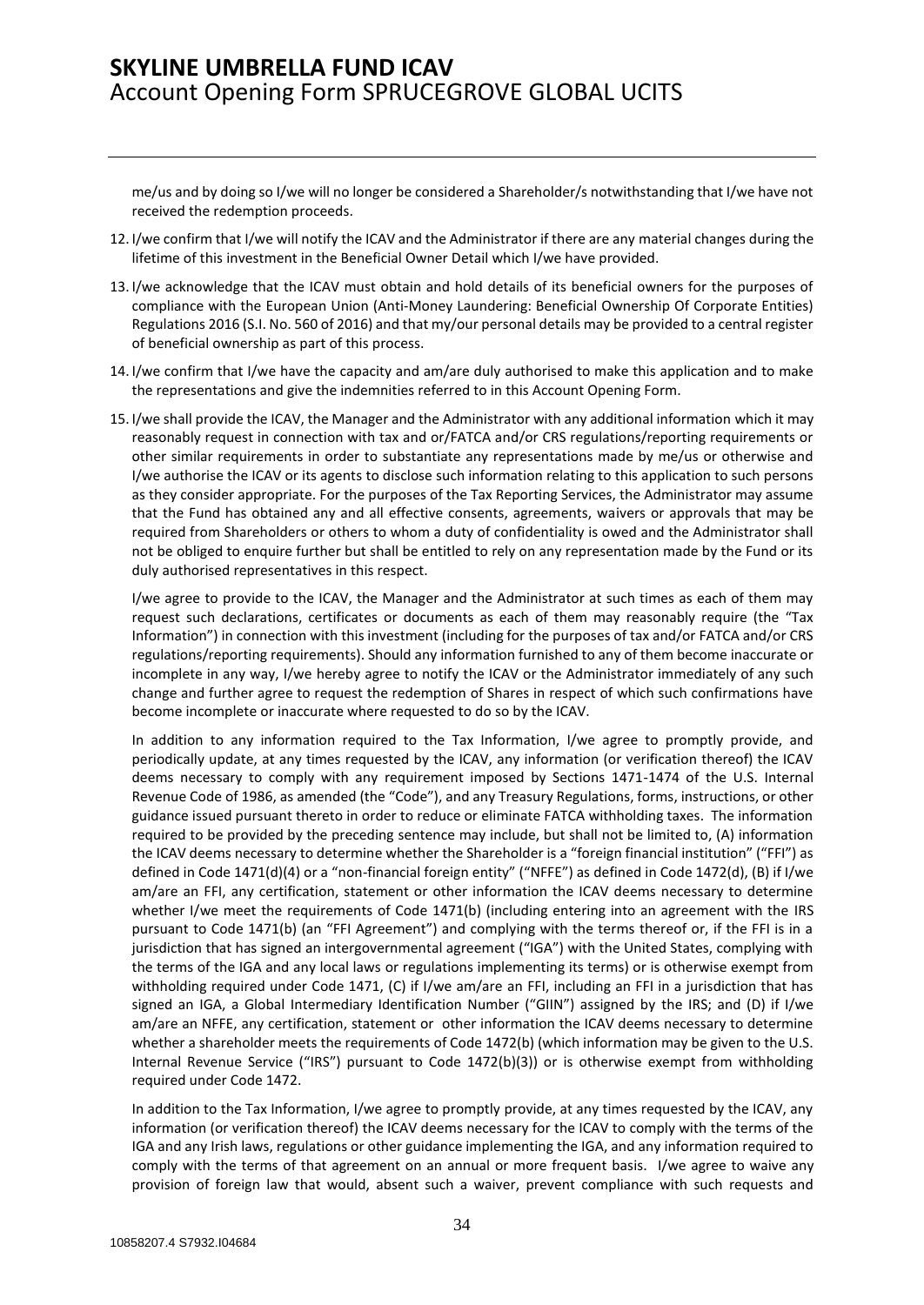acknowledges that, if it fails to provide such waiver, it may be required by the ICAV to withdraw from the Fund if necessary to comply with FATCA and/or CRS and the IGA.

By providing the Tax Information, I/we represent and warrant the completeness and accuracy of such information (as at the date of submission) and authorise the ICAV to act upon such information in good faith, including, but not limited to, disclosing or submitting such information to the Irish tax authorities. The ICAV shall have no obligation to carry out any investigation with respect to the truth, accuracy or completeness of the Tax Information provided by us and I/we will, on demand, hold the ICAV harmless from any liability resulting from the my/our failure to provide complete and accurate Tax Information.

I/we hereby acknowledge that if I/we fail to provide the Tax Information on a timely basis, I/we may be subject to 30% U.S. withholding tax on the investor's share of "withholdable payments" (as defined for purposes of FATCA) received by the ICAV.

I/we hereby acknowledge that if I/we fail to provide the Tax Information and such failure results in the ICAV being unable to comply with FATCA, the IGA or CRS the ICAV may exercise its right to completely redeem an applicant (at any time upon any or no notice). I/we further acknowledge and agree to indemnify the ICAV and its other investors for any losses resulting from our failure to meet its obligations under this Section, including any U.S. withholding tax imposed on the ICAV.

- 16. I/we hereby acknowledge that any notice or document may be served by the ICAV or Administrator on me/us in the manner specified from time to time in the Prospectus and, for the purposes of the Electronic Commerce Act 2000, if I have provided an e-mail address or fax number to the ICAV or its delegate, consent to any such notice or document being sent to me/us by fax or electronically to the fax number or e-mail address previously identified to the ICAV or its delegate which I/we acknowledge constitutes effective receipt by me/us of the relevant notice or document. I/we acknowledge that I/we am/are not obliged to accept electronic communication and may at any time choose to revoke my/our agreement to receive communications by fax or electronically by notifying the ICAV in writing at the above address, provided that my/our agreement to receive communications by fax or electronically shall remain in full force and effect pending receipt by the ICAV of written notice of such revocation.
- 17. I/we request that the Shares issued pursuant to this application are registered in the name and address set out on page 1 hereof.
- 18. I/we accept such lesser number of Shares if any, than may be specified above in respect of which this application may be accepted.
- 19. I/we acknowledge that all telephone calls with the Investment Manager, the Manager, the Administrator or Depositary may be recorded and consent to such recording.
- 20. I/we agree (i) to provide these representations to the ICAV and/or the Manager at such times as the ICAV and/or the Manager may request, and (ii) to provide on request such certifications, documents or other evidence as the ICAV and/or the Manager may reasonably require to substantiate such representations.
- 21. I/we agree to notify the ICAV and/or the Manager immediately if I/we become aware that any of the representations made is no longer accurate and complete in all respects. I/we agree immediately either to sell or to tender to the ICAV for redemption of a sufficient number of Shares to allow the representations to be made again.
- 22. I/we acknowledge that in respect of a fund which has invested in equity related securities, all or part of that fund's fee and expenses may be charged to the capital of the fund and that this policy will have the effect of lowering the capital value of my/our investment.
- 23. I/we understand that the confirmations, representations, declarations and warranties made herein are continuing and apply to all subsequent purchases of Shares by me/us in the ICAV.
- 24. I/we understand that subscription monies paid by me/us into a Subscription/Redemption account will become the property of the Fund upon receipt and during the period between receipt of subscription monies and the Dealing Day on which Shares are issued, I/we will be treated as an unsecured creditor of the Fund.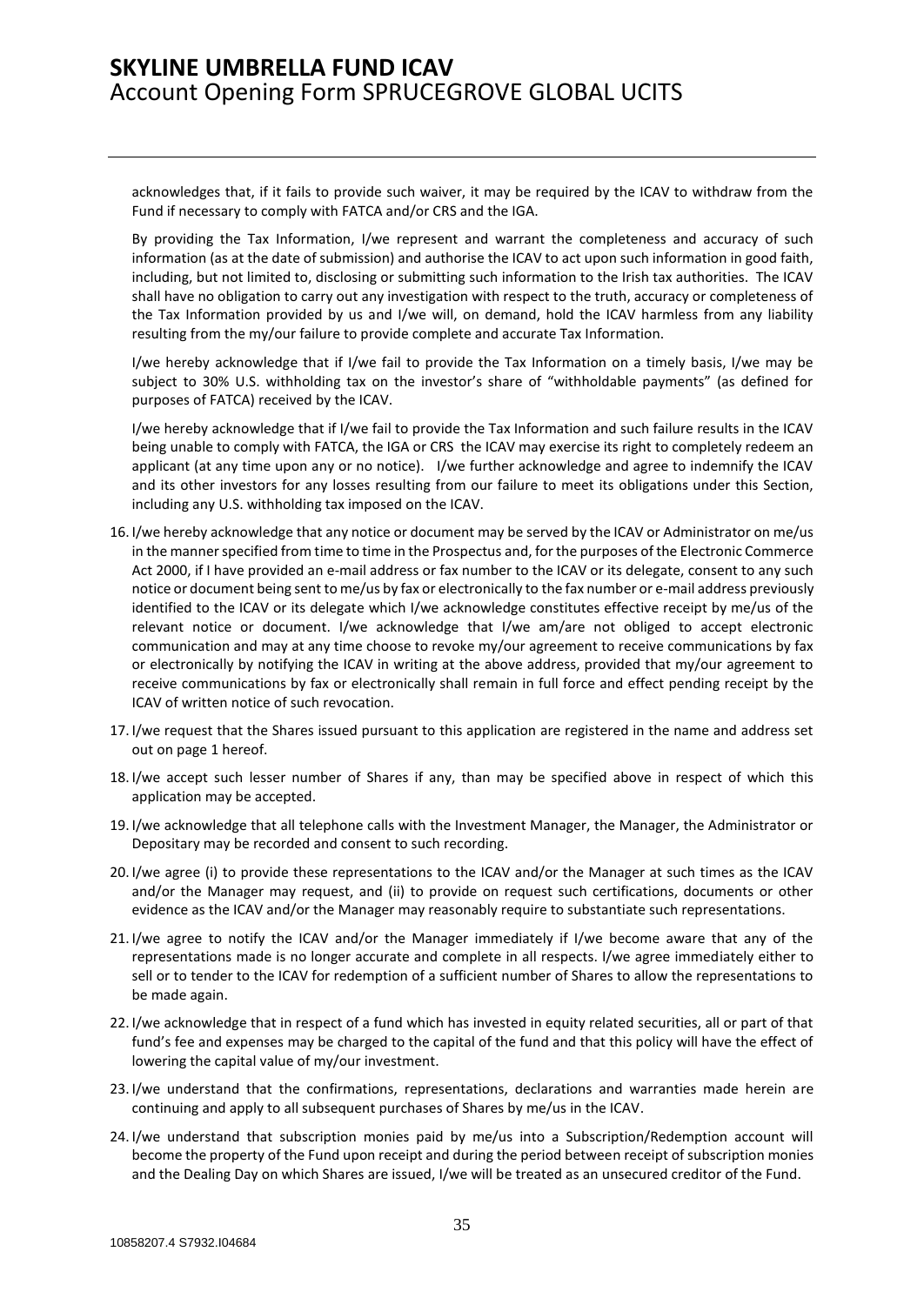25. I/we understand that any redemption proceeds held for any time in a Subscription/Redemption account shall remain an asset of the Fund. In the event of the insolvency of the ICAV or the Fund, I/we will rank as an unsecured creditor of the ICAV until such time as the Administrator is satisfied that its anti-money-laundering procedures have been fully complied with, following which redemption proceeds will be released to me/us.

#### **Key Investor Information Document ("KIID")**

- 1. I/we hereby acknowledge and confirm that I/we have received, read and understood the KIID for the Fund and Class(es) to which this Account Opening Form relates in good time prior to completing this Account Opening Form. I/we hereby confirm that for any subsequent investments I/we will obtain and read the latest version of the appropriate KIID prior to each subscription and that any future investments to any other subfund or share class of the ICAV can also be transacted based on this confirmation. The KIID is available on [https://www.davygfm.com/funds-factsheets/management-company-services.](https://www.davygfm.com/funds-factsheets/management-company-services)
- 2. I/we represent and acknowledge that:

I/we have regular access to the internet and acknowledge and agree that the provision of the KIID by way of email or website is appropriate in the context in which the business between the ICAV, its delegate(s) and me/us is, or is to be, carried on and that the provision by me/us of my/our email address to the ICAV or its delegate(s) is evidence of this.

I/we have been offered the choice of receiving the prospectus and the KIID on paper and in electronic form by means of a website or by email and hereby specifically consent to receiving the KIID in electronic form by email or by accessing the latest version of the document online at [https://www.davygfm.com/funds](https://www.davygfm.com/funds-factsheets/management-company-services)[factsheets/management-company-services\(](https://www.davygfm.com/funds-factsheets/management-company-services)or such other website as may be notified to me/us from time to time).

I/we have also been notified electronically of this website address and the place on the website where the KIID can be accessed.

I/we received or accessed by electronic means the KIID.

I/we consent to accessing the KIID by electronic means before making any subsequent and/or future subscriptions for Shares in any Class of the Fund.

The KIID shall be reviewed at least every 12 months and that the up-to-date version of the KIID at any given time shall be made available on [https://www.davygfm.com/funds-factsheets/management-company](https://www.davygfm.com/funds-factsheets/management-company-services)[services](https://www.davygfm.com/funds-factsheets/management-company-services) (or such other website as may be notified to me/use from time to time. I/We agree that I/we will inspect the KIID by accessing the website in good time before making any subsequent and/or future subscriptions for Shares in any Class of the Fund. I/We agree that I/we bear sole responsibility for ensuring that I/we have inspected the up-to-date version of the KIID and that, in any event, I/we consent to be, and shall be deemed to have been, provided with the up-to-date KIID by means of the website in good time before any subsequent or future subscriptions.

Where I/we are acquiring the Shares for or on behalf of any person in my/our capacity as a sub-distributor of the ICAV, I/we certify that prior to accepting any order for the acquisition of Shares, I/we will ensure that the investor will be provided with the current KIID for the relevant Share Class. Where permitted by applicable law, "provided" shall include informing the investor of the applicable website where the KIID may be obtained, which is <https://www.davygfm.com/funds-factsheets/management-company-services> (or such other website address as may be notified to me/us from time to time).

I/we may at any time request a hard copy of any such documentation from the Fund free of charge and/or revoke, in writing or other authorised manner, the consent given to receive such information electronically or to subscribe or redeem Shares of the Fund electronically.

#### **Data Protection**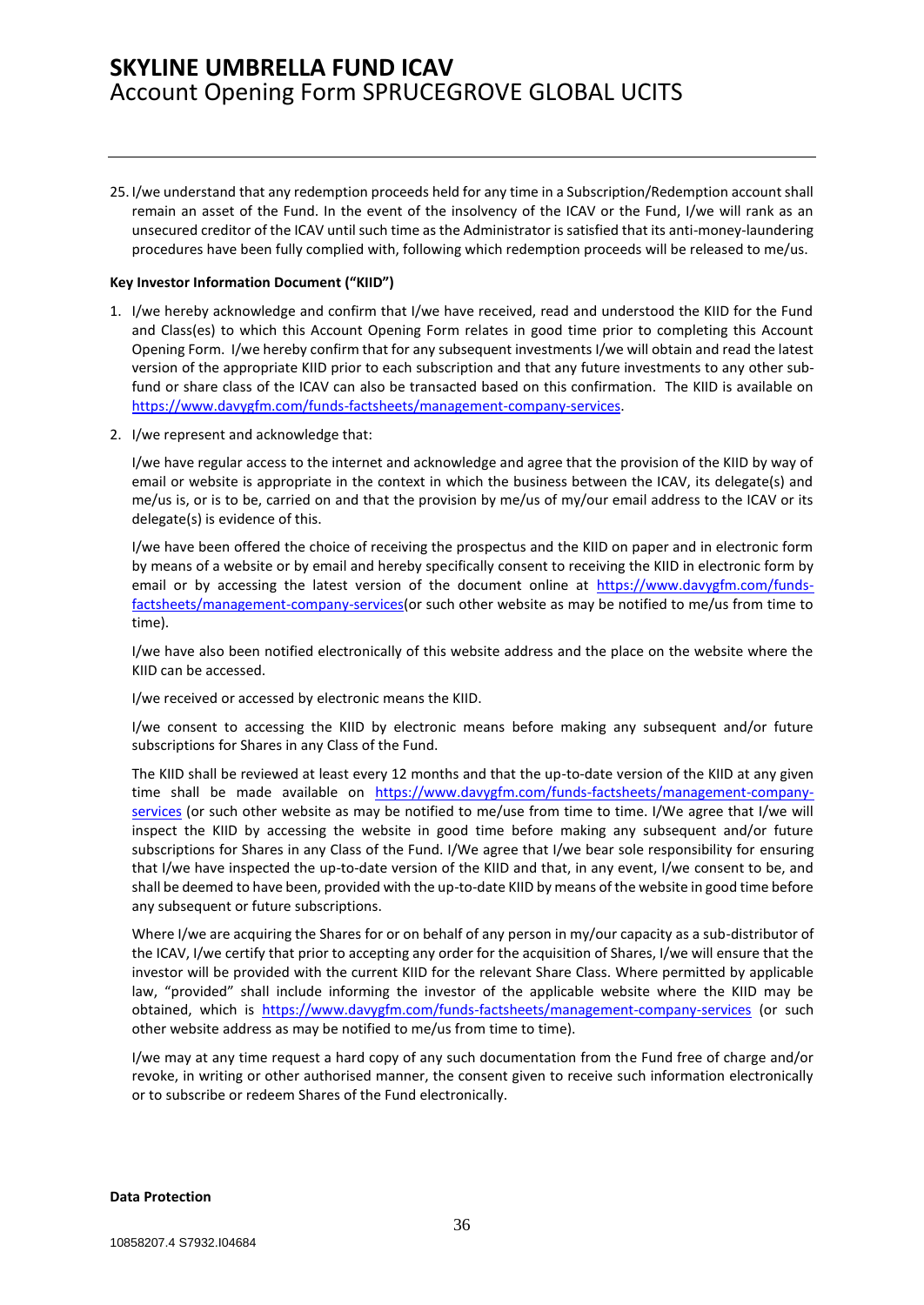- $\triangleright$  I/We confirm that I/we have read in detail the Data Protection Notice appended to this Account Opening Form as Appendix 2. I/We acknowledge that this document provides an outline of my/our data protection rights and the Fund's data protection obligations as they relate to my/our investment in the Fund.
- A. I/We consent to the recording of telephone calls that I/we make to and receive from the Administrator, the ICAV, the Manager or the Investment Manager and their delegates or duly appointed agents and any of their respective related, associated or affiliated companies for record keeping, security and/or training purposes. I/We consent to the ICAV, the Manager, or the Investment Manager sending information about other investment services to me/us by letter, telephone or other reasonable means of communication. I/We understand that I/we have a right to request not to receive such information. The Administrator, or ICAV may disclose personal information to the Depositary and/or the Investment Manager and/or the Manager and/or third parties where necessary or for legitimate business interests. This may include disclosure to third parties such as auditors and the Central Bank of Ireland or agents of the Administrator who process the personal information for anti-money laundering purposes or for compliance with foreign regulatory requirements. The Administrator may and will hold all or part of the information in relation to your shareholding in accordance to legal and regulatory requirements even after you have fully redeemed from the fund.
- B. I/we consent to the processing of my/our information and the disclosure of my/our information as outlined above and to the Manager and/or the Investment Manager and where necessary or in the ICAV's legitimate interests to any company in the Investment Manager's group of companies or agents of the ICAV including companies situated in countries outside the European Economic Area, which may not have the same data protection laws as in Ireland.
- C. From time to time, Manager and/or the Investment Manager may send you information about other products or services which they offer. You have a right to request not to receive such information.

If you do wish to receive such information and/or marketing material, **please tick here**: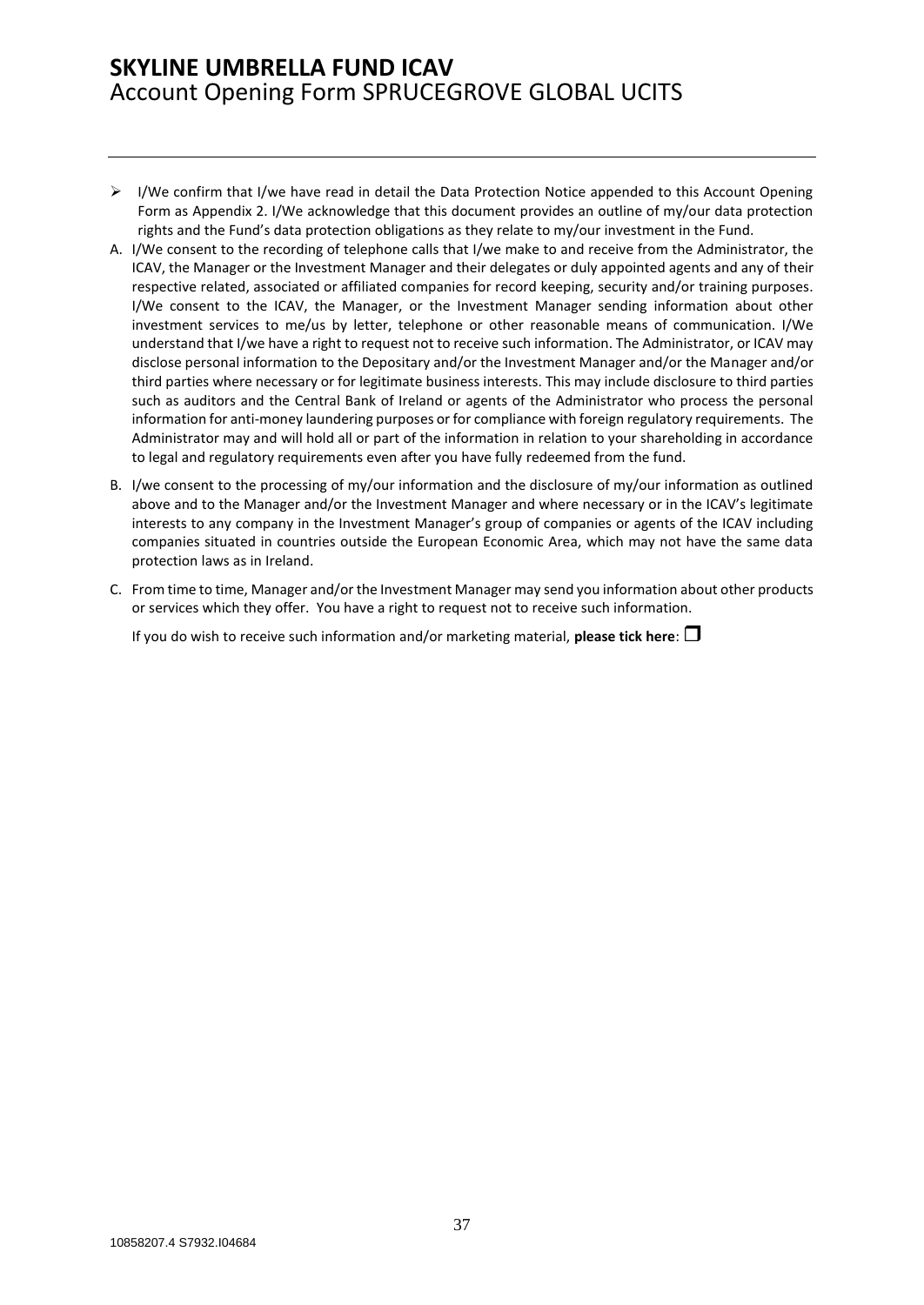### <span id="page-37-0"></span>**7a. Entity Self-Certification for FATCA and CRS**

#### **Instructions for completion and data protection notice.**

We are obliged under Section 891E, Section 891F, and Section 891G of the Taxes Consolidation Act 1997 (as amended) and regulations made pursuant to those sections to collect certain information about each account holder's tax arrangements. Please complete the sections below as directed and provide any additional information that is requested. Please note that by completing this application form you are providing personal information, which may constitute personal data within the meaning of the General Data Protection Regulation (697/2016/EU) (the "GDPR") and applicable Irish data protection legislation (currently the Irish Data Protection Acts 1988 to 2003. Please note that in certain circumstances we may be legally obliged to share this information, and other financial information with respect to an account holder's interests in the Fund, with the Irish tax authorities, the Revenue Commissioners. They in turn may exchange this information, and other financial information with foreign tax authorities, including tax authorities located outside the EU.

If you have any questions about this form or defining the account holder's tax residency status, please speak to a tax adviser or local tax authority.

For further information and guidance on FATCA or CRS please refer to the Irish Revenue or the OECD website at: http://www.revenue.ie/en/business/aeoi/index.html http://www.oecd.org/tax/automatic-exchange/common-reporting-standard/ in the case of CRS only.

If any of the information below about the account holder's tax residence or FATCA/CRS classification changes in the future, please ensure that we are advised of these changes promptly

*Account holders that are Individuals or Controlling Persons should not complete this form and should complete the form entitled "Individual (including Controlling Persons) Self-Certification for FATCA and CRS".*

**\*Section 1**: **Account Holder Identification** 

| *Current (Resident or Registered) Address:                                       |  |
|----------------------------------------------------------------------------------|--|
|                                                                                  |  |
|                                                                                  |  |
| Postal/ZIP Code: ______________________Country: ________________________________ |  |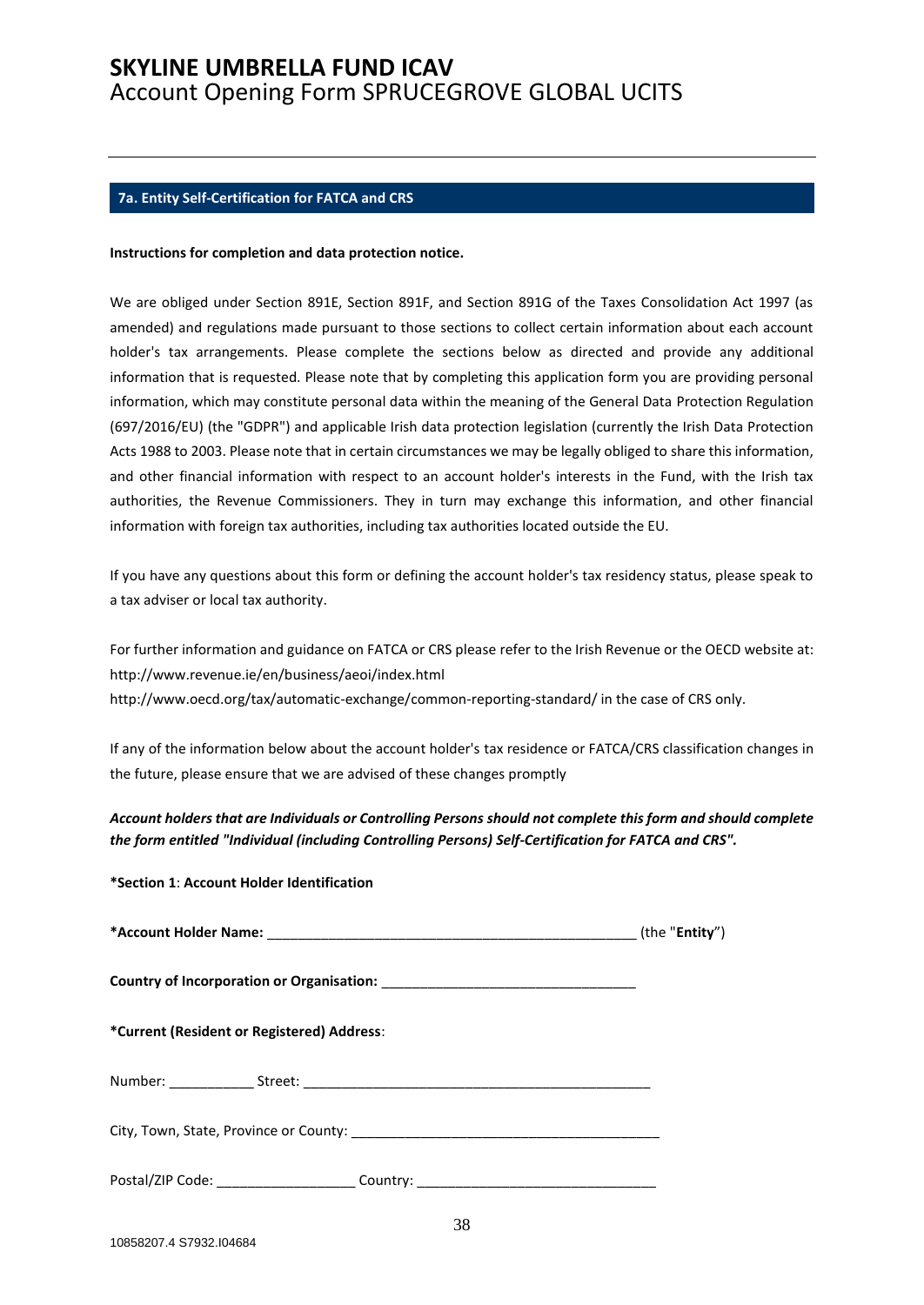|                                         | Mailing address (if different from above):                                                                                                                                                       |   |  |
|-----------------------------------------|--------------------------------------------------------------------------------------------------------------------------------------------------------------------------------------------------|---|--|
|                                         |                                                                                                                                                                                                  |   |  |
|                                         |                                                                                                                                                                                                  |   |  |
|                                         | Postal/ZIP Code: _______________________Country: _______________________________                                                                                                                 |   |  |
| *Section 2: FATCA Declaration:          |                                                                                                                                                                                                  |   |  |
|                                         | Please tick either (a), (b) or (c) below and complete as appropriate.                                                                                                                            |   |  |
| follows:                                | a) The Entity is a Specified U.S. Person and the Entity's U.S. Federal Taxpayer Identifying number (U.S. TIN) is as                                                                              |   |  |
|                                         |                                                                                                                                                                                                  | □ |  |
| Or                                      |                                                                                                                                                                                                  |   |  |
|                                         | b) The Entity is not a Specified U.S. Person (Please also complete Sections 3, 4 and 5)                                                                                                          | □ |  |
| Or                                      |                                                                                                                                                                                                  |   |  |
| Sections 4 and 5)                       | c) The Entity is a US person but not a Specified U.S. Person (Please also complete                                                                                                               |   |  |
| Indicate exemption:                     |                                                                                                                                                                                                  |   |  |
|                                         | *Section 3: Entity's FATCA Classification (the information provided in this section is for FATCA, please note your<br>FATCA classification may differ from your CRS classification in Section 5) |   |  |
| 3.1 Financial Institutions under FATCA: |                                                                                                                                                                                                  |   |  |

If the Entity is a Financial Institution, please tick one of the below categories and provide the Entity's GIIN at 3.2 or indicate at 3.3 the reason why you are unable to provide a GIIN.

|      | Irish Financial Institution or a Partner Jurisdiction Financial Institution |  |
|------|-----------------------------------------------------------------------------|--|
| н.   | Registered Deemed Compliant Foreign Financial Institution                   |  |
| III. | Participating Foreign Financial Institution                                 |  |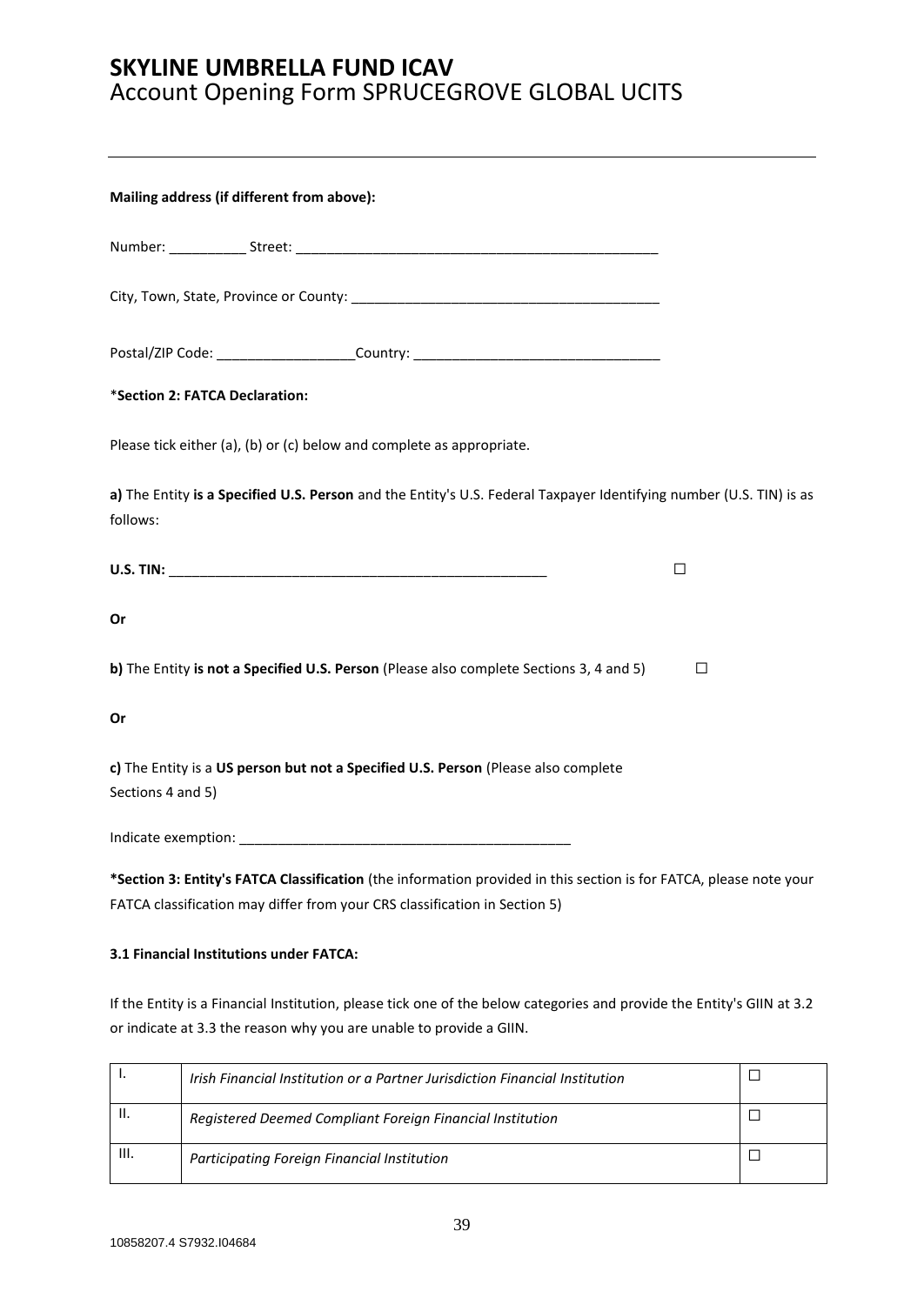**3.2** Please provide the Entity's *Global Intermediary Identification number (GIIN)* 

## ⎕⎕⎕⎕⎕⎕.⎕⎕⎕⎕⎕.⎕⎕.⎕⎕⎕

#### **3.3 If the Entity is a** *Financial Institution* **but unable to provide a** *GIIN***,** please tick one of the below reasons:

| Ι.   | The Entity has not yet obtained a GIIN but is sponsored by another entity which does<br>have a GIIN Please provide the sponsor's name and sponsor's GIIN:                                                                                                                                                        | □      |
|------|------------------------------------------------------------------------------------------------------------------------------------------------------------------------------------------------------------------------------------------------------------------------------------------------------------------|--------|
|      |                                                                                                                                                                                                                                                                                                                  |        |
|      | Sponsor's GIIN: <b>QQQQQQQ</b><br>$\overline{\phantom{a}}$                                                                                                                                                                                                                                                       |        |
|      | <b>«NOTE:</b> this option is only available to Sponsored Investment Entities in Model 11GA<br>jurisdictions. Sponsored Investment Entities that do not have U.S. reportable accounts<br>are not required to register and obtain a GIIN with the IRS unless and until U.S.<br>reportable accounts are identified. |        |
| ΙΙ.  | The Entity is an Exempt Beneficial Owner,                                                                                                                                                                                                                                                                        | □      |
|      | Please tick and confirm the category of Exempt Beneficial Owner;                                                                                                                                                                                                                                                 |        |
|      | I. □Government Entity                                                                                                                                                                                                                                                                                            |        |
|      | II. □International Organisation                                                                                                                                                                                                                                                                                  |        |
|      | III. □Foreign Central Bank                                                                                                                                                                                                                                                                                       |        |
|      | IV.□ Exempt Retirement Fund                                                                                                                                                                                                                                                                                      |        |
|      | V. □Collective Investment Vehicle Wholly Owned by Exempt Beneficial Owners.                                                                                                                                                                                                                                      |        |
|      |                                                                                                                                                                                                                                                                                                                  |        |
| III. | The Entity is a Certified Deemed Compliant Foreign Financial Institution (including a<br>deemed compliant Financial Institution under Annex II of the IGA Agreement)                                                                                                                                             | $\Box$ |
|      | Indicate exemption                                                                                                                                                                                                                                                                                               |        |
|      |                                                                                                                                                                                                                                                                                                                  |        |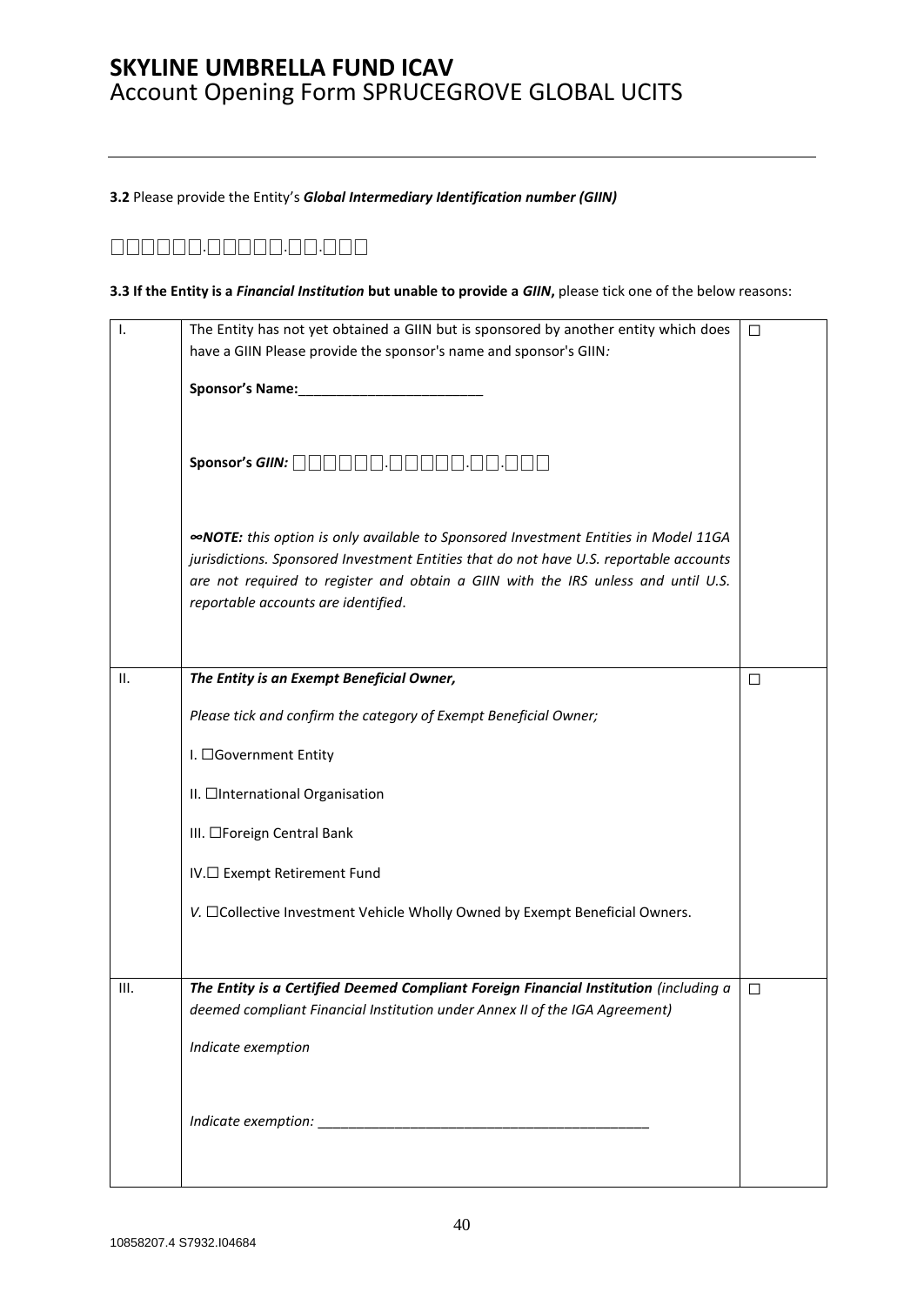| IV. | The Entity is a Non-Participating Foreign Financial Institution                                 | $\Box$ |
|-----|-------------------------------------------------------------------------------------------------|--------|
| V.  | The Entity is an Excepted Foreign Financial Institution                                         | □      |
|     |                                                                                                 |        |
|     |                                                                                                 |        |
| VI. | The Entity is a Trustee Documented Trust. Please provide your Trustee's name and<br><b>GIIN</b> | $\Box$ |
|     |                                                                                                 |        |
|     |                                                                                                 |        |
|     |                                                                                                 |        |

**3.4.** If the Entity is **not a Financial Institution,** please confirm the Entity's FATCA classification below by ticking one of the below categories:

| Ι.   | <b>Active (NFFE)</b>                                                                                                                                                        | П |
|------|-----------------------------------------------------------------------------------------------------------------------------------------------------------------------------|---|
|      |                                                                                                                                                                             |   |
| II.  | <b>Passive (NFFE)</b>                                                                                                                                                       | П |
|      | (Please tick the box that applies)                                                                                                                                          |   |
|      | I. Passive (NFFE) with no Controlling Persons that are specified U.S Persons.                                                                                               |   |
|      | II. Passive (NFFE) with Controlling Persons that are specified U.S Persons. (If this box                                                                                    |   |
|      | is ticked, please also complete section 6.1 for each of the Controlling Person(s) of the                                                                                    |   |
|      | Entity and complete an "Individual (Including Controlling Person(s) Self-certification for<br>FATCA and CRS" form for each Controlling Person(s) as outlined in section 6.2 |   |
|      |                                                                                                                                                                             |   |
| III. | <b>Excepted (NFFE)</b>                                                                                                                                                      | П |
|      |                                                                                                                                                                             |   |
| IV.  | <b>Direct Reporting NFFE</b>                                                                                                                                                | □ |
|      | Please provide your GIIN                                                                                                                                                    |   |
|      |                                                                                                                                                                             |   |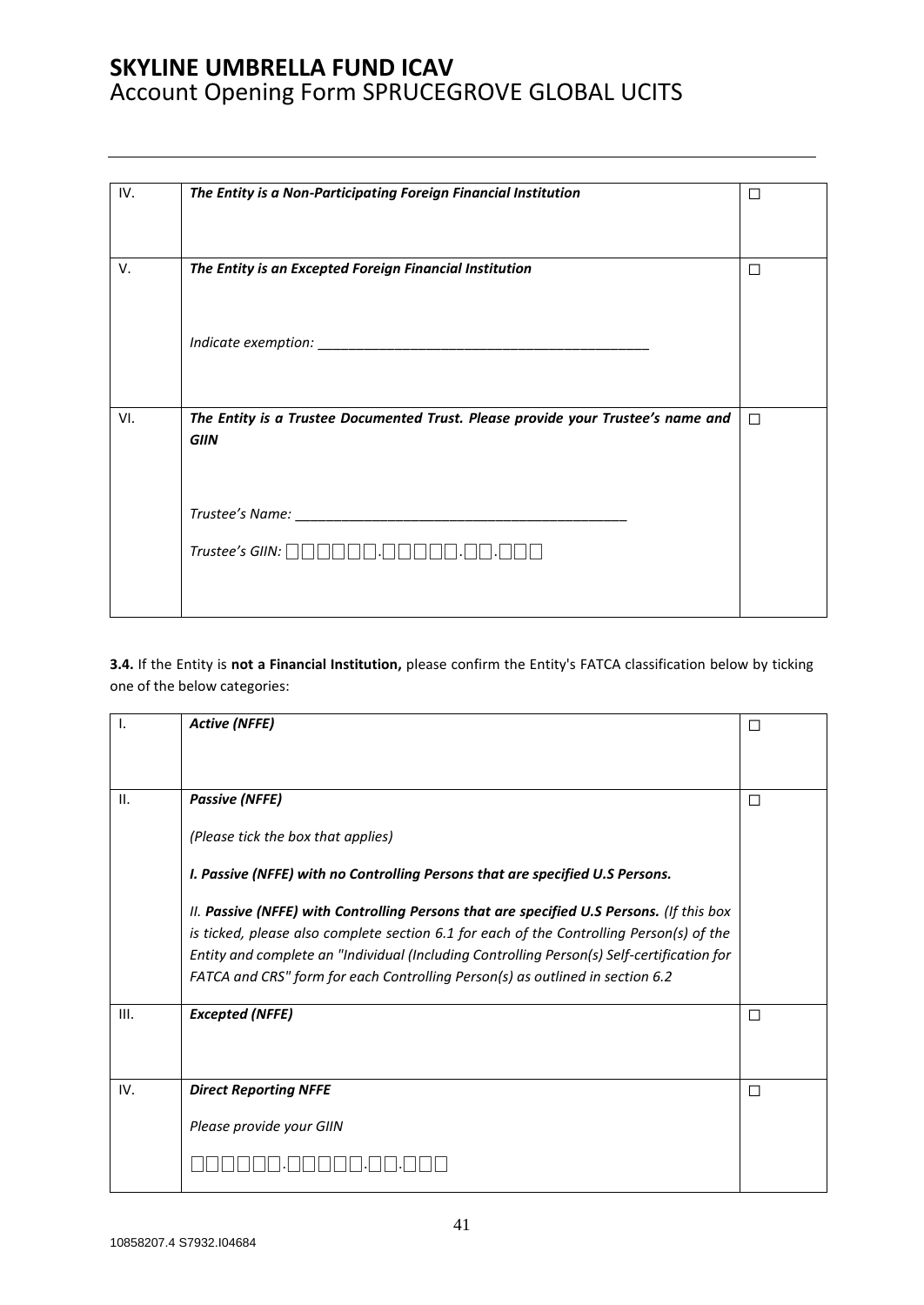**\* Section 4: Common Reporting Standard ("CRS") Declaration of Tax Residency (Note that Entities may have more than one country of Tax Residence)** 

**Please indicate the Entity's country of tax residence for CRS purposes**, (if resident in more than one country please detail all countries of tax residence and associated tax identification numbers ("TIN")). Please refer to the OECD CRS Web Portal for AEOI for more information on Tax Residence and TIN's. [http://www.oecd.ora/tax/automatic-exchanae/crs-implementation-and-assistance/tax-identification](http://www.oecd.ora/tax/automatic-exchanae/crs-implementation-and-assistance/tax-identification-numbersMd%20.en.347759)[numbersMd .en.347759](http://www.oecd.ora/tax/automatic-exchanae/crs-implementation-and-assistance/tax-identification-numbersMd%20.en.347759)

**If the Entity is not tax resident in any jurisdiction (e.g., because it is fiscally transparent), please indicate that below and provide its place of effective management or country in which its principal office is located.**

**NOTE:** Under the Irish legislation implementing the CRS, provision of a Tax ID number (TIN) is required to be provided unless:

**a)** You are tax resident in a Jurisdiction that does not issue a TIN

Or

**b)** You are tax resident in a non-reportable Jurisdiction (i.e. Ireland or the USA)

| <b>Country of Tax Residency</b> | <b>Tax ID Number</b> | ∞If TIN unavailable Select (A, B or C) and<br>check box below |
|---------------------------------|----------------------|---------------------------------------------------------------|
|                                 |                      |                                                               |
|                                 |                      |                                                               |
|                                 |                      |                                                               |

**∞If a TIN is unavailable**, please provide the appropriate reason **A, B** or **C where indicated below**:

□ **Reason A** - The country/jurisdiction where the Account Holder is resident does not issue TINs or TIN equivalents to its residents

☐ *Reason B -* The Account Holder is otherwise unable to obtain a TIN (Please explain why you are unable to obtain a TIN)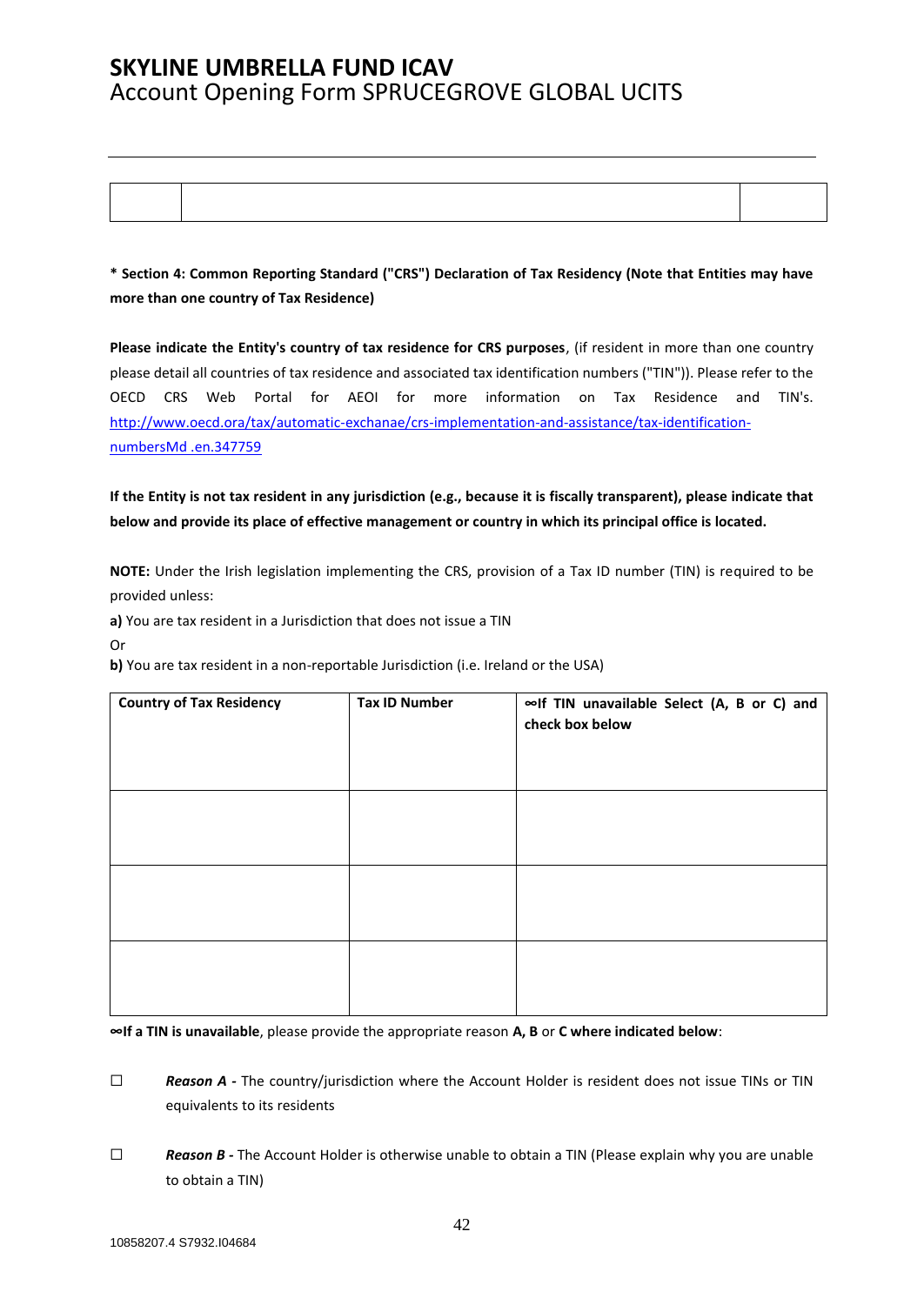□ **Reason C** - No TIN is required. (Note: This should only be selected if the domestic law of the relevant country/jurisdiction does not require the collection of the TIN issued by such country/jurisdiction)

\_\_\_\_\_\_\_\_\_\_\_\_\_\_\_\_\_\_\_\_\_\_\_\_\_\_\_\_\_\_\_\_\_\_\_\_\_\_\_\_\_\_\_\_\_\_\_\_\_\_\_\_\_\_\_\_\_\_\_\_\_\_\_\_\_\_\_\_\_\_\_\_\_\_\_\_\_\_\_\_\_

**\*Section 5: Entity's CRS Classification** ((The information provided in this section is for CRS. Please note an Entity's CRS classification may differ from its FATCA classification in Section 3 above).

In addition please note that the information that the Entity has to provide may differ depending on whether they are resident in a participating or non-participating CRS Jurisdiction.

For more information please see the OECD CRS Standard and associated commentary.

<http://www.oecd.org/tax/automatic-exchange/common-reporting-standard/>

#### **5.1 Financial Institutions under CRS:**

If the Entity is a Financial Institution, **Resident in either a Participating or Non-Participating CRS Jurisdiction** please review and tick one of the below categories that applies and specify the type of Financial Institution below.

Please check the Irish Revenue AEOI portal at the time of completion of this form to confirm whether your country of Tax Jurisdiction is considered Participating or Non-Participating for the purposes of CRS Due-Diligence in Ireland.

h*<http://www.revenue.ie/en/business/aeoi/participating-jurisdictions.pdf>*

| $\mathbf{I}$ . | A Reporting Financial Institution resident in a participating CRS jurisdiction                                                                                                                                                                                                                                                                         | П |
|----------------|--------------------------------------------------------------------------------------------------------------------------------------------------------------------------------------------------------------------------------------------------------------------------------------------------------------------------------------------------------|---|
| II.            | A Financial Institution Resident in a Non-Participating Jurisdiction.                                                                                                                                                                                                                                                                                  | H |
|                | $\Box$ An Investment Entity resident in a Non-Participating Jurisdiction and managed by<br>another Financial Institution (If this box is ticked, please indicate the name of any<br>Controlling Person(s) of the Entity in <b>section 6 below</b> and complete a separate<br>individual self-certification forms for each of your Controlling Persons) |   |
|                | $\Box$ An Investment Entity resident in a Non-Participating Jurisdiction that is not<br>managed by another Financial Institution                                                                                                                                                                                                                       |   |
|                | □Other Financial Institution, including a Depository Financial Institution, Custodial                                                                                                                                                                                                                                                                  |   |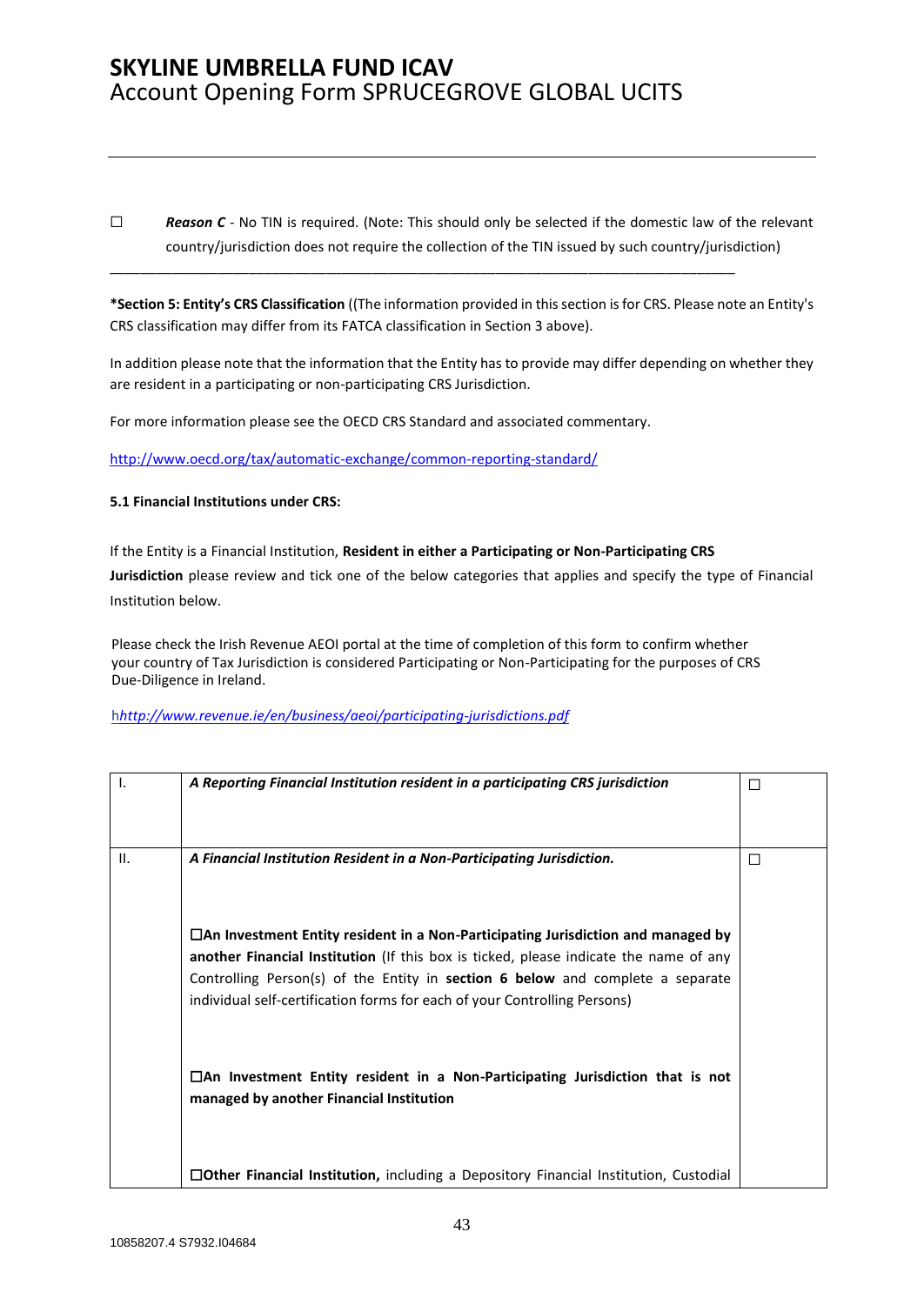|      | Institution or Specified Insurance Company                                                                                                   |        |
|------|----------------------------------------------------------------------------------------------------------------------------------------------|--------|
| III. | Non-Reporting Financial Institution under CRS. Specify the type of Non-Reporting<br><b>Financial Institution below:</b>                      | $\Box$ |
|      | □Governmental Entity                                                                                                                         |        |
|      | □International Organization                                                                                                                  |        |
|      | $\Box$ Central Bank                                                                                                                          |        |
|      | □Broad Participation Retirement Fund                                                                                                         |        |
|      | □Narrow Participation Retirement Fund                                                                                                        |        |
|      | □ Pension Fund of a Governmental Entity, International Organization, or Central Bank                                                         |        |
|      | □Exempt Collective Investment Vehicle                                                                                                        |        |
|      | $\Box$ Trust whose trustee reports all required information with respect to all CRS<br>Reportable Accounts                                   |        |
|      | □Qualified Credit Card Issuer                                                                                                                |        |
|      | $\Box$ Other Entity defined under the domestic law as low risk of being used to evade tax.<br>Specify the type provided in the domestic law. |        |

### **5.2 Non Financial Institutions ("NFE") under CRS:**

If the Entity is a *not defined as a Financial Institution under CRS then***,** please tick one of the below categories confirming if you are an Active or Passive NFE.

|    | <b>Active Non-Financial Entity – a corporation the stock of which is regularly traded on</b><br>an established securities market. |  |  |  |
|----|-----------------------------------------------------------------------------------------------------------------------------------|--|--|--|
|    | Please provide the name of the established securities market on which the<br>traded:<br>regularly<br>corporation<br>is            |  |  |  |
| Ш. | <b>Active Non-Financial Entity</b> – if you are a Related Entity of a regularly traded<br>corporation.                            |  |  |  |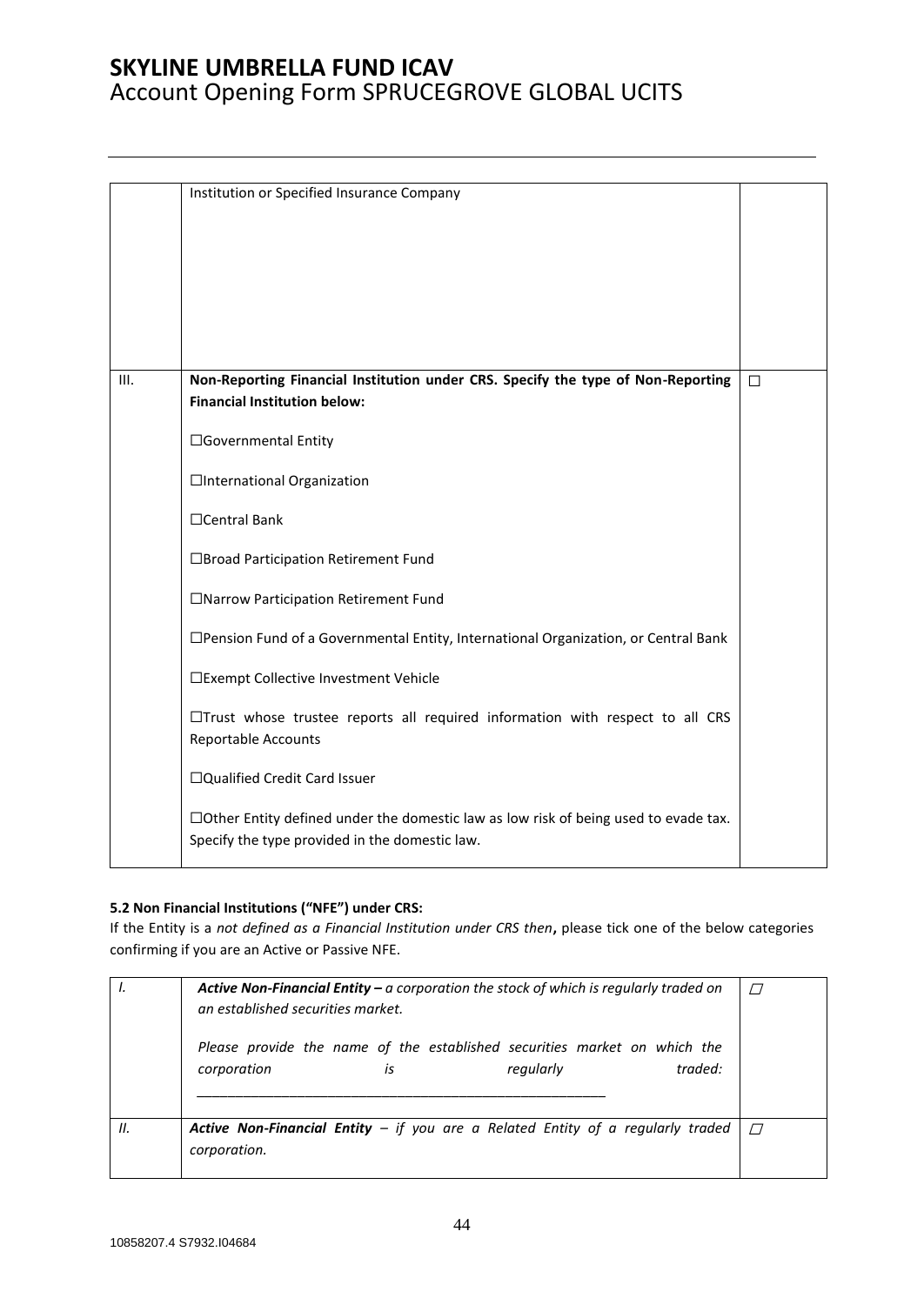|      | Please provide the name of the regularly traded corporation that the Entity is a Related<br>Entity of:<br>Please provide details of the securities market on which the Entity is regularly traded:<br>Please provide details of the securities market that the entity is listed on :                               |          |
|------|--------------------------------------------------------------------------------------------------------------------------------------------------------------------------------------------------------------------------------------------------------------------------------------------------------------------|----------|
| III. | Active Non-Financial Entity $-a$ Government Entity or Central Bank                                                                                                                                                                                                                                                 | $\Box$   |
| IV.  | Active Non-Financial Entity - an International Organisation                                                                                                                                                                                                                                                        | $\varpi$ |
| V.   | Active Non-Financial Entity - other than those listed in I, II, III or IV above.                                                                                                                                                                                                                                   | $\Box$   |
|      | (for example a start-up NFE or a non-profit NFE)                                                                                                                                                                                                                                                                   |          |
| VI.  | Passive Non-Financial Entity (If this box is ticked please also complete Section 6.1 for<br>each of the Controlling Person(s) of the Entity and a separate "Individual (including<br>Controlling Person's Self-Certification for FATCA and CRS form" as indicated in section<br>6.2 for each Controlling Person(s) | $\Box$   |

#### **Section 6: Controlling Persons**

**NB: Please note that each Controlling Person** must complete a separate "Individual (including Controlling Persons) FATCA and CRS Self-Certification"form.

### **If there are no natural person(s) who exercise control of the Entity then the Controlling Person will be the natural person(s) who hold the position of senior managing official of the Entity.**

For further information on Identification requirements under CRS for Controlling Persons, see the Commentary to Section VIII of the CRS Standard.

<http://www.oecd.org/tax/automatic-exchange/common-reporting-standard/>

### **6.1 Controlling Person(s) of the Account Holder:**

If you have ticked a Passive NFE with Controlling Persons in either the FATCA or CRS Classification sections above, then please also complete this section for each of the Controlling Person(s) of the account holder and provide a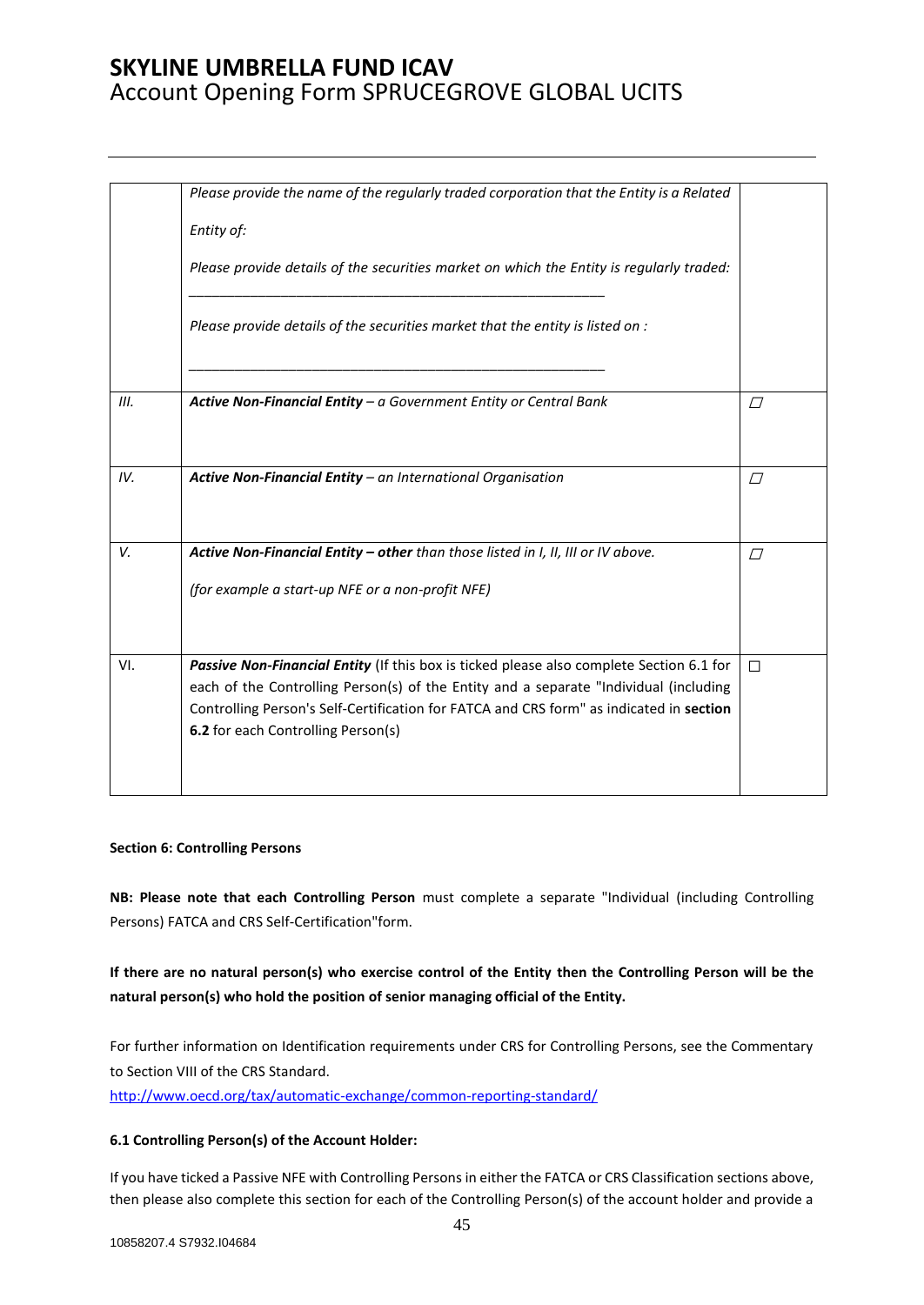separate "Individual (including Controlling Persons) FATCA and CRS Self-Certification" form for each Controlling person as per **6.2 below.**

| Н. |  |
|----|--|
|    |  |
| Ш. |  |

**Note: In case of a trust,** Controlling Persons means the settlor(s), the trustee(s), the protector(s) (if any), the beneficiary(ies) or class(es) of beneficiary(ies), AND any other natural person(s) exercising ultimate effective control over the trust. With respect to an Entity that is a legal person, if there are no natural person(s) who exercise control over the Entity, then the Controlling Person will be the natural person who holds the position of senior managing official of the Entity.

**6.2 Complete a separate "Individual (including Controlling Persons) Self-Certification for FATCA and CRS" form for each Controlling Person listed in Section 6.1.**

#### **\*Section 7: Declarations and Undertakings**

**I/We** declare (as an authorised signatory of the Entity) that the information provided in this form is, to the best of my/our knowledge and belief, accurate and complete.

**I acknowledge and consent** to the fact that the information contained in this form and information regarding the Account Holder may be reported to the tax authorities of the country in which this account(s) is/are maintained and exchanged with tax authorities of another country or countries in which the Account Holder may be tax resident where those countries (or tax authorities in those countries) have entered into Agreements to exchange financial account information.

**I/We** on behalf of the Entity undertake to advise the recipient promptly and provide an updated Self-Certification form within 30 days where any change in circumstance (for guidance refer to Irish Revenue or OECD website) occurs which causes any of the information contained in this form to be incorrect.

\_\_\_\_\_\_\_\_\_\_\_\_\_\_\_\_\_\_\_\_\_\_\_\_\_\_\_\_\_\_\_\_\_\_\_\_\_ \_\_\_\_\_\_\_\_\_\_\_\_\_\_\_\_\_\_\_\_\_\_\_\_\_\_\_\_\_\_\_\_\_\_\_\_\_\_\_

\_\_\_\_\_\_\_\_\_\_\_\_\_\_\_\_\_\_\_\_\_\_\_\_\_\_\_\_\_\_\_\_\_\_\_\_\_ \_\_\_\_\_\_\_\_\_\_\_\_\_\_\_\_\_\_\_\_\_\_\_\_\_\_\_\_\_\_\_\_\_\_\_\_\_\_\_

\_\_\_\_\_\_\_\_\_\_\_\_\_\_\_\_\_\_\_\_\_\_\_\_\_\_\_\_\_\_\_\_\_\_\_\_\_ \_\_\_\_\_\_\_\_\_\_\_\_\_\_\_\_\_\_\_\_\_\_\_\_\_\_\_\_\_\_\_\_\_\_\_\_\_\_\_

#### **\*Authorised Signature(s):**

**\*Print Name(s):** 

**\*Capacity in which declaration is made**: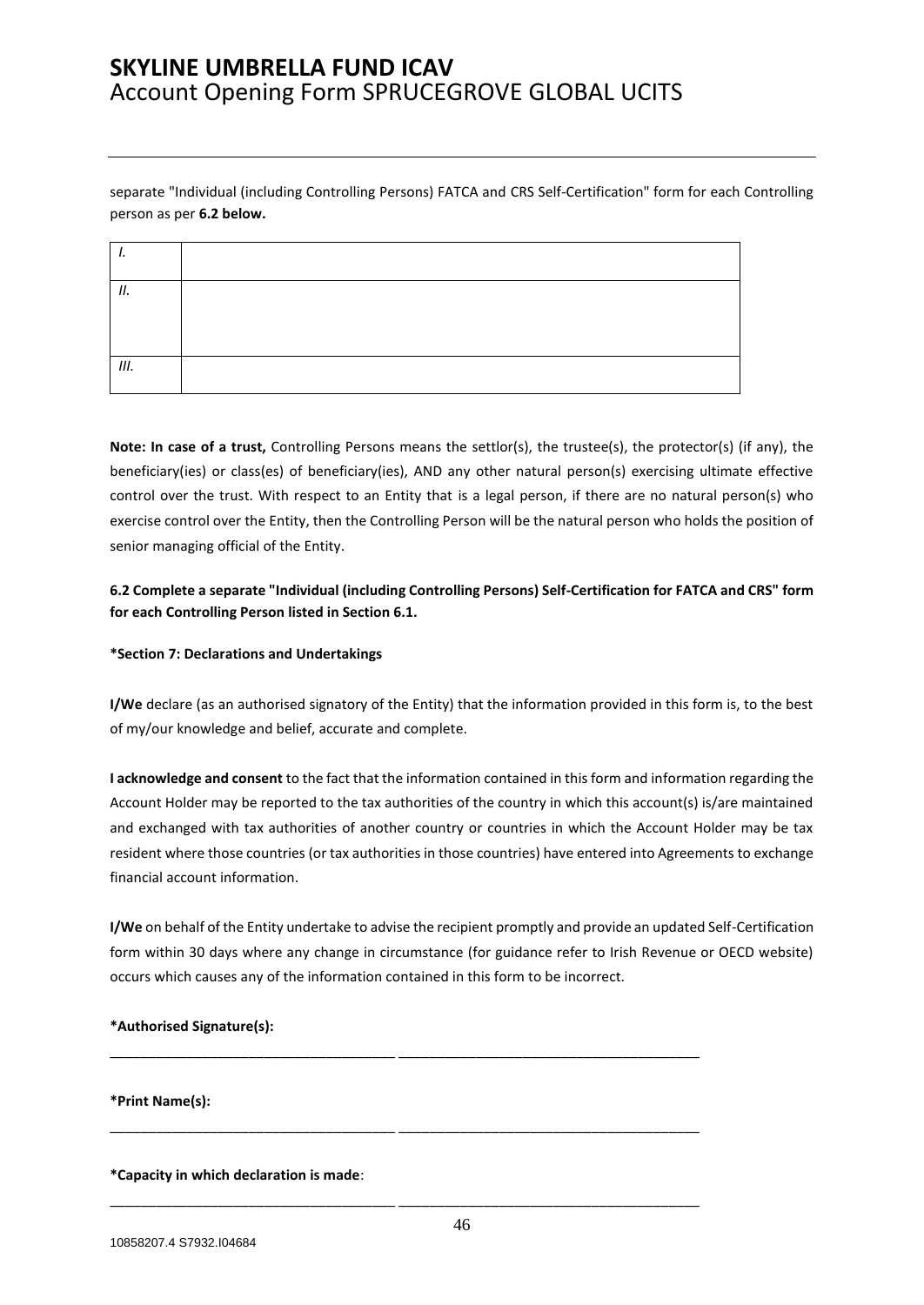**\*Date: (dd/mm/yyyy):** \_\_\_\_\_\_\_\_\_\_\_\_\_\_\_\_\_\_\_\_\_\_\_\_\_\_\_\_\_\_\_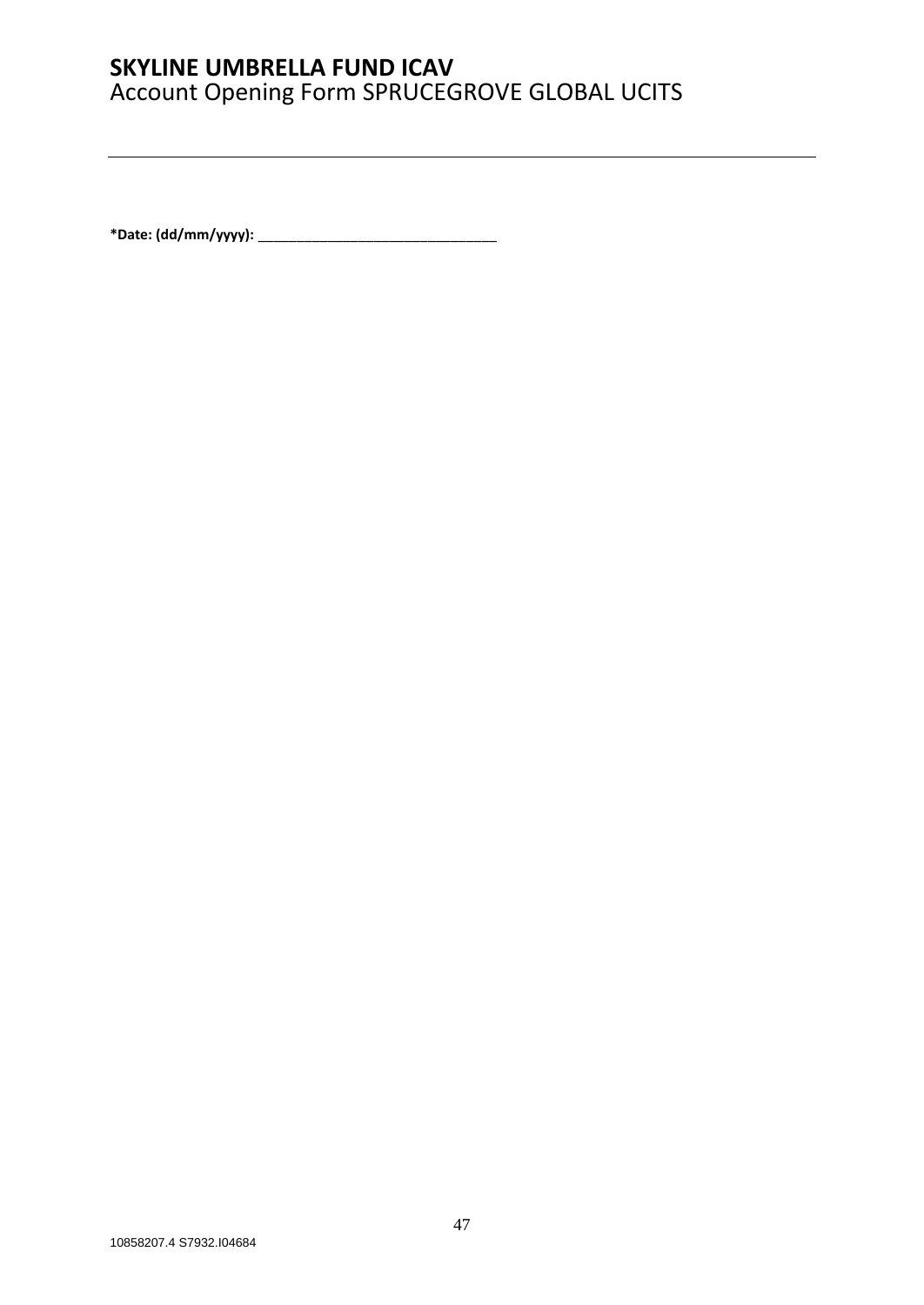#### <span id="page-47-0"></span>**7b. Individual (including Controlling Persons) Self-Certification for FATCA and CRS**

#### **Instructions for completion and data protection notice**

We are obliged under Section 891E, Section 891F and Section 891G of the Taxes Consolidation Act 1997 (as amended) and regulations made pursuant to those sections to collect certain information about each account holder's tax arrangements. Please complete the sections below as directed and provide any additional information that is requested. Please note that by completing this form you are providing personal information which may constitute personal data within the meaning of the General Data Protection Regulation (697/2016/EU) (the "GDPR") and applicable Irish data protection legislation (currently the Irish Data Protection Acts 1988 to 2003. Please note that in in certain circumstances we may be legally obliged to share this information, and other financial information with respect to an account holder's interests in the Fund, with the Irish tax authorities, the Revenue Commissioners. They may in turn exchange this information, and other financial information with foreign tax authorities, including tax authorities outside the EU.

If you have any questions about this form or defining the account holder's tax residency status, please speak to a tax adviser or local tax authority.

For further information and guidance on FATCA or CRS please refer to the Irish Revenue or OECD websites at: http://www.revenue.ie/en/business/aeoi/index.html http://www.oecd.org/tax/automatic-exchange/common-reporting-standard/ in the case of CRS only.

*If any of the information below about the account holder's tax residence or FATCA/CRS classification changes in the future, please advise of these changes promptly.*

*Please note that where there are joint account holders each account holder is required to complete a separate Self-Certification form.* 

*Section 1, 2, 3 and 5 must be completed by all Account holders or Controlling Persons.*

*Section 4 should only be completed by any individual who is a Controlling Person of an entity account holder which is a Passive Non-Financial Entity, or a Controlling Person of an Investment Entity located in a Non-Participating Jurisdiction and managed by another Financial Institution.* 

*For further guidance see:http://www.oecd.org/tax/automatic-exchange/common-reporting-standard/commonreporting-standard-and-related-commentaries/#d.en.345314* 

*Unless otherwise defined in the Account Opening Form, capitalised terms used in this Individual Self-Certification Form shall have the same meaning as set-out under FATCA and/or CRS, as applicable.*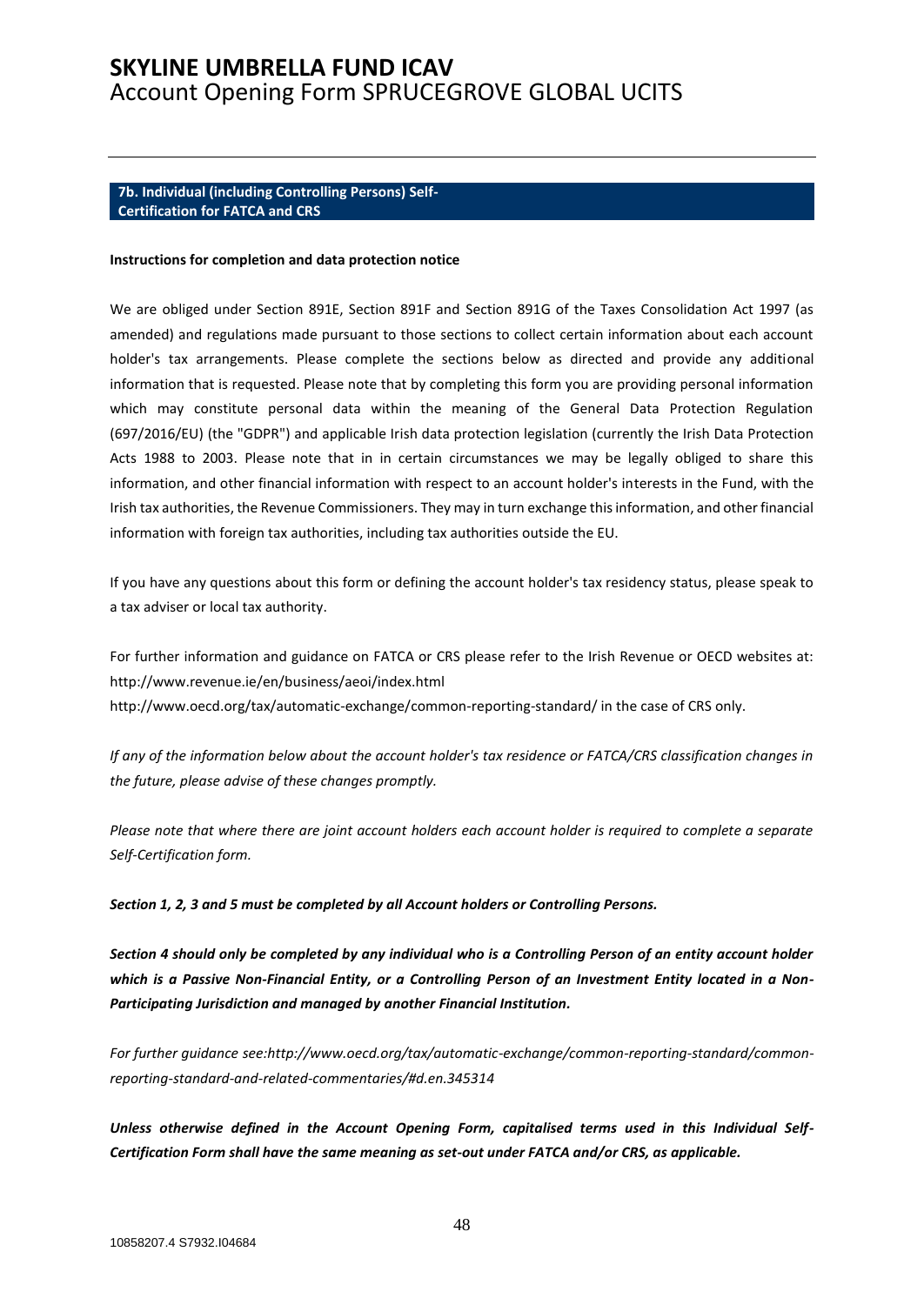| (Mandatory fields are marked with an *)                                                                                                                                    |  |  |  |  |
|----------------------------------------------------------------------------------------------------------------------------------------------------------------------------|--|--|--|--|
| *Section 1: Shareholder/Controlling Person Identification                                                                                                                  |  |  |  |  |
|                                                                                                                                                                            |  |  |  |  |
| *Current Residential Address:                                                                                                                                              |  |  |  |  |
|                                                                                                                                                                            |  |  |  |  |
|                                                                                                                                                                            |  |  |  |  |
|                                                                                                                                                                            |  |  |  |  |
| Mailing address (if different from above):                                                                                                                                 |  |  |  |  |
|                                                                                                                                                                            |  |  |  |  |
|                                                                                                                                                                            |  |  |  |  |
| Postal/ZIP Code: ________________________Country: ______________________________                                                                                           |  |  |  |  |
| *Place and Date Of Birth                                                                                                                                                   |  |  |  |  |
| *Town or City of Birth: ________________________________*Country of Birth: _________________________                                                                       |  |  |  |  |
|                                                                                                                                                                            |  |  |  |  |
| *Section 2: FATCA Declaration of U.S. Citizenship or U.S. Residence for Tax purposes:                                                                                      |  |  |  |  |
| Please tick either (a) or (b) and complete as appropriate.                                                                                                                 |  |  |  |  |
| I confirm that I am a U.S. citizen and/or resident in the U.S. for tax purposes and my U.S.<br>(a) $\Box$<br>federal taxpayer identifying number (U.S. TIN) is as follows: |  |  |  |  |
|                                                                                                                                                                            |  |  |  |  |

### **OR**

(b) ☐ I confirm that **I am not** a U.S. citizen or resident in the U.S. for tax purposes.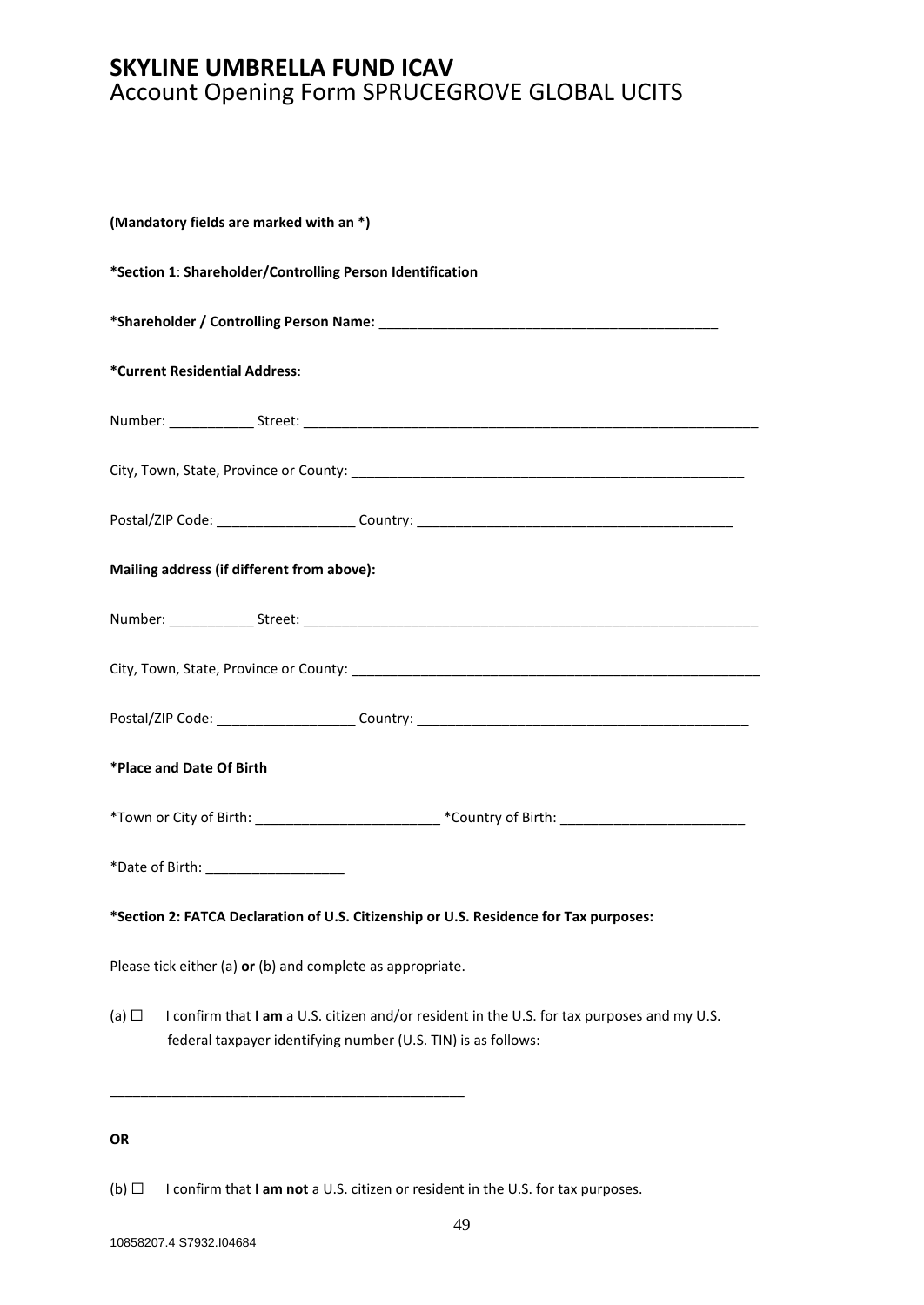**\*Section 3: Common Reporting Standard (CRS) Declaration of Tax Residency/Residencies (please confirm all Tax Residencies)** 

Please indicate your country of tax residence (if resident in more than one country please detail all countries of tax residence and associated tax identification numbers ("TINs")).

**NOTE:** Under the Irish legislation implementing the CRS, provision of a TIN is required to be provided unless:

**a)** You are tax resident in a Jurisdiction that does not issue a TIN, or,

**b)** You are tax resident only in a non-reportable Jurisdiction (i.e. Ireland or the USA)

| <b>Country of Tax Residency</b> | <b>Tax ID Number</b> | ∞If TIN unavailable Select (A, B or C)<br>and check box below |
|---------------------------------|----------------------|---------------------------------------------------------------|
|                                 |                      |                                                               |
|                                 |                      |                                                               |
|                                 |                      |                                                               |

**∞If a TIN is unavailable**, please provide the appropriate reason **A, B** or **C where indicated below**:

- □ **Reason A** The country/jurisdiction where the Account Holder is resident does not issue TINs or TIN equivalents to its residents
- ☐ *Reason B -* The Account Holder is otherwise unable to obtain a TIN (Please explain why you are unable to obtain a TIN
- □ *Reason C -* No TIN is required. (Note: This should only be selected if the domestic law of the relevant country/jurisdiction does not required the collection of the TIN issued by such country/jurisdiction)

*\_\_\_\_\_\_\_\_\_\_\_\_\_\_\_\_\_\_\_\_\_\_\_\_\_\_\_\_\_\_\_\_\_\_\_\_\_\_\_\_\_\_\_\_\_\_\_\_\_\_\_\_\_\_\_\_\_\_\_\_\_\_\_\_\_\_\_\_\_\_\_\_*

#### **Section 4 – Type of Controlling Person**

(**ONLY** to be completed by an individual who is a Controlling Person of an entity which is a Passive NFE or an Investment Entity located in a Non-Participating Jurisdiction and managed by another FinanciaI Institution)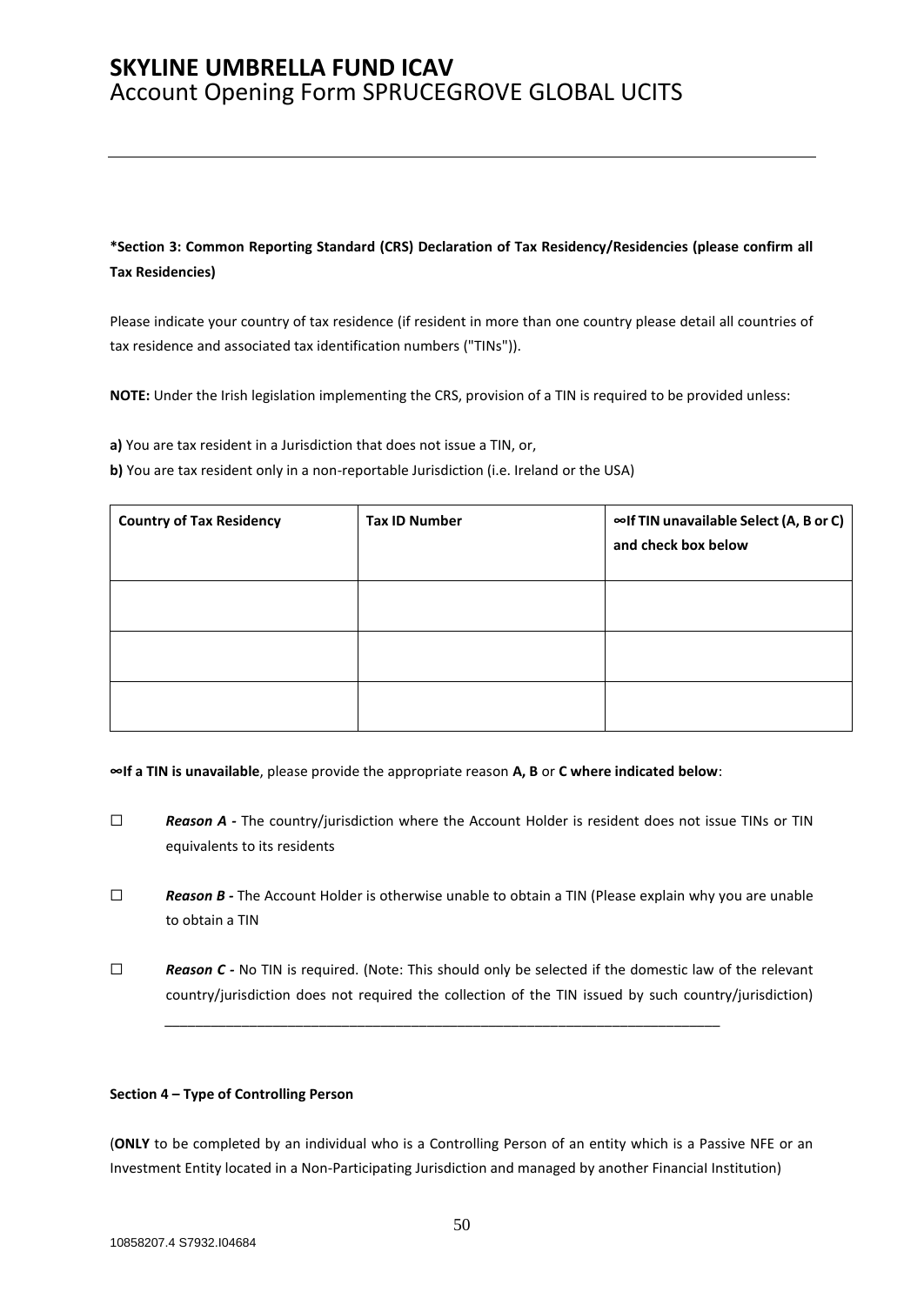For Joint or multiple Controlling Person(s) please complete a separate "Individual (Including Controlling Persons) Self-Certification for FATCA and CRS form for each Controlling Person.

| Please Confirm the type of Controlling Person applicable under CRS that applies to | <b>Please</b> | <b>Entity Name</b> |
|------------------------------------------------------------------------------------|---------------|--------------------|
| you/the Account Holder by ticking the appropriate box                              | tick          |                    |
| Controlling Person of a legal person - control by ownership                        |               |                    |
| Controlling Person of a legal person - control by other means                      |               |                    |
| Controlling Person of a legal person - senior managing official                    |               |                    |
| Controlling Person of a trust - settlor                                            |               |                    |
| Controlling Person of a trust - trustee                                            |               |                    |
| Controlling Person of a trust - protector                                          |               |                    |
| Controlling Person of a trust - beneficiary                                        |               |                    |
| Controlling Person of a trust - other                                              |               |                    |
| Controlling Person of a legal arrangement (non-trust) - settlor-equivalent         |               |                    |
| Controlling Person of a legal arrangement (non-trust) - trustee-equivalent         |               |                    |
| Controlling Person of a legal arrangement (non-trust) - protector- equivalent      |               |                    |
| Controlling Person of a legal arrangement (non-trust) - beneficiary equivalent     |               |                    |
| Controlling Person of a legal arrangement (non-trust) - other-equivalent           |               |                    |

#### **\*Section 5: Declaration and Undertakings:**

I declare that the information provided in this form is. to the best of my knowledge and belief, accurate and complete.

I acknowledge and consent to the fact that the information contained in this form and information regarding the Account Holder may be reported to the tax authorities of the country in which this account(s) is/are maintained and exchanged with tax authorities of another country or countries in which the Account Holder may be tax resident where those countries (or tax authorities in those countries) have entered into Agreements to exchange financial account information.

I undertake to advise the recipient promptly and provide an updated Self-Certification form within 30 days where any change in circumstances occurs which causes any of the information contained in this form to be incorrect.

#### **Data Protection - Customer Information Notice:**

The Common Reporting Standard (CRS), formally referred to as the Standard for Automatic Exchange of Financial Account Information, is an information standard for the automatic exchange of information (AEol), developed in the context of the Organisation for Economic Co-operation and Development (OECD).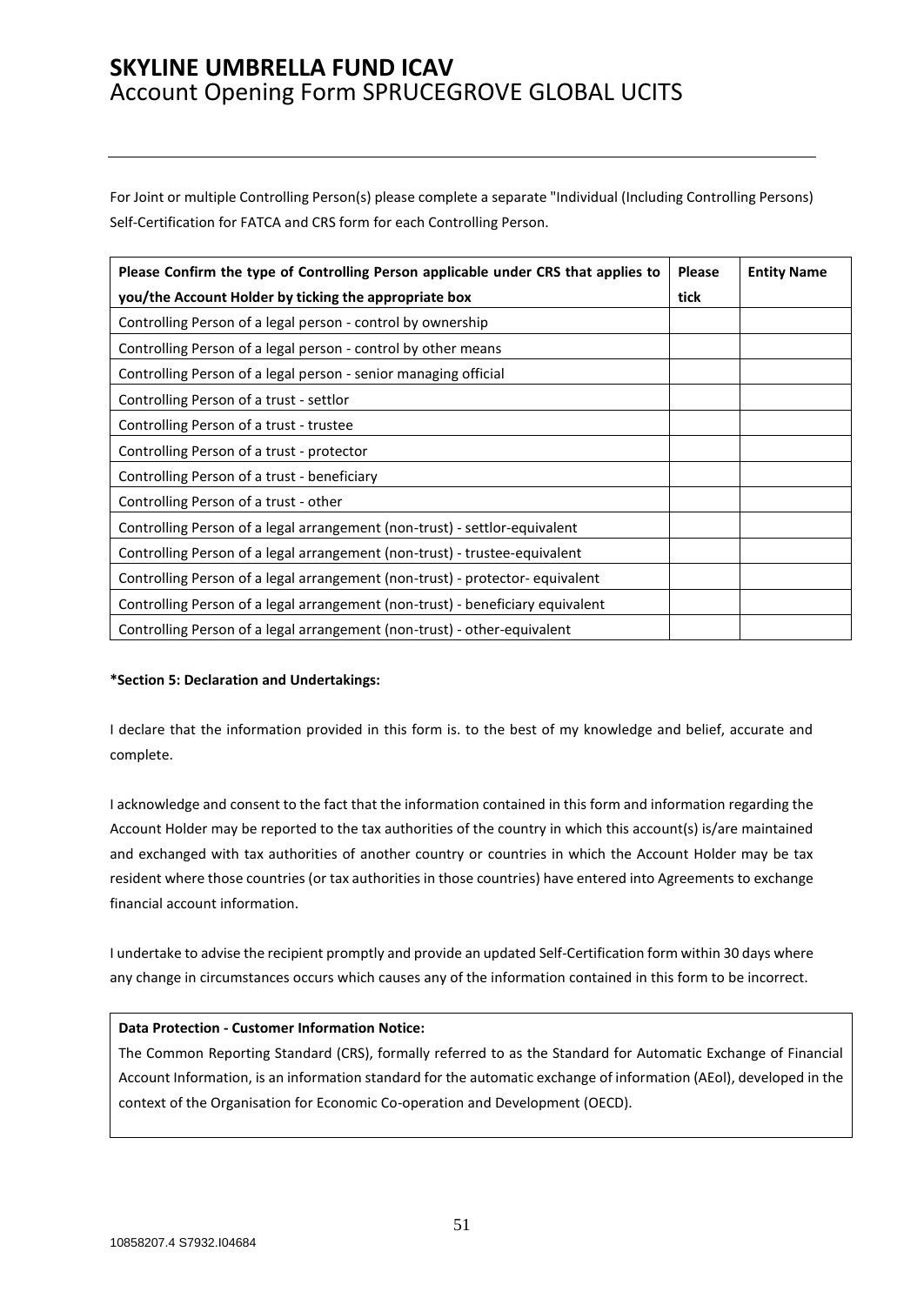The standard requires that Financial Institutions in participating jurisdictions gather certain information from account holders(and, in particular situations, also collect information in relation to relevant Controlling Persons of such account holders).

Under CRS account holder information (and, in particular situations, information in relation to relevant Controlling Persons of such account holders) is to be reported to the relevant tax authority where the account is held, which, if a different country to that in which the account holder resides, will be shared with the relevant tax authority of the account holder's resident country, if that is a CRS-participating jurisdiction.

Further information is available on the OECD website; http;//oecd.org/tax/automatic-exchange/ And on the Irish Revenue website -https://www.revenue/ie/en/companles-and-charities/internationaltax/aeoi/index.aspx

\*Authorised Signature: \_\_\_\_\_\_\_\_\_\_\_\_\_\_\_\_\_\_\_\_\_\_\_\_\_\_\_\_\_\_\_\_\_\_\_\_\_\_\_\_

\*Print Name: \_\_\_\_\_\_\_\_\_\_\_\_\_\_\_\_\_\_\_\_\_\_\_\_\_\_\_\_\_\_\_\_\_\_\_\_\_\_\_\_

| *Date: (dd/mm/yyyy): |  |
|----------------------|--|
|----------------------|--|

\*Capacity (if Controlling Person): \_\_\_\_\_\_\_\_\_\_\_\_\_\_\_\_\_\_\_\_\_\_\_\_\_\_\_\_\_\_\_\_\_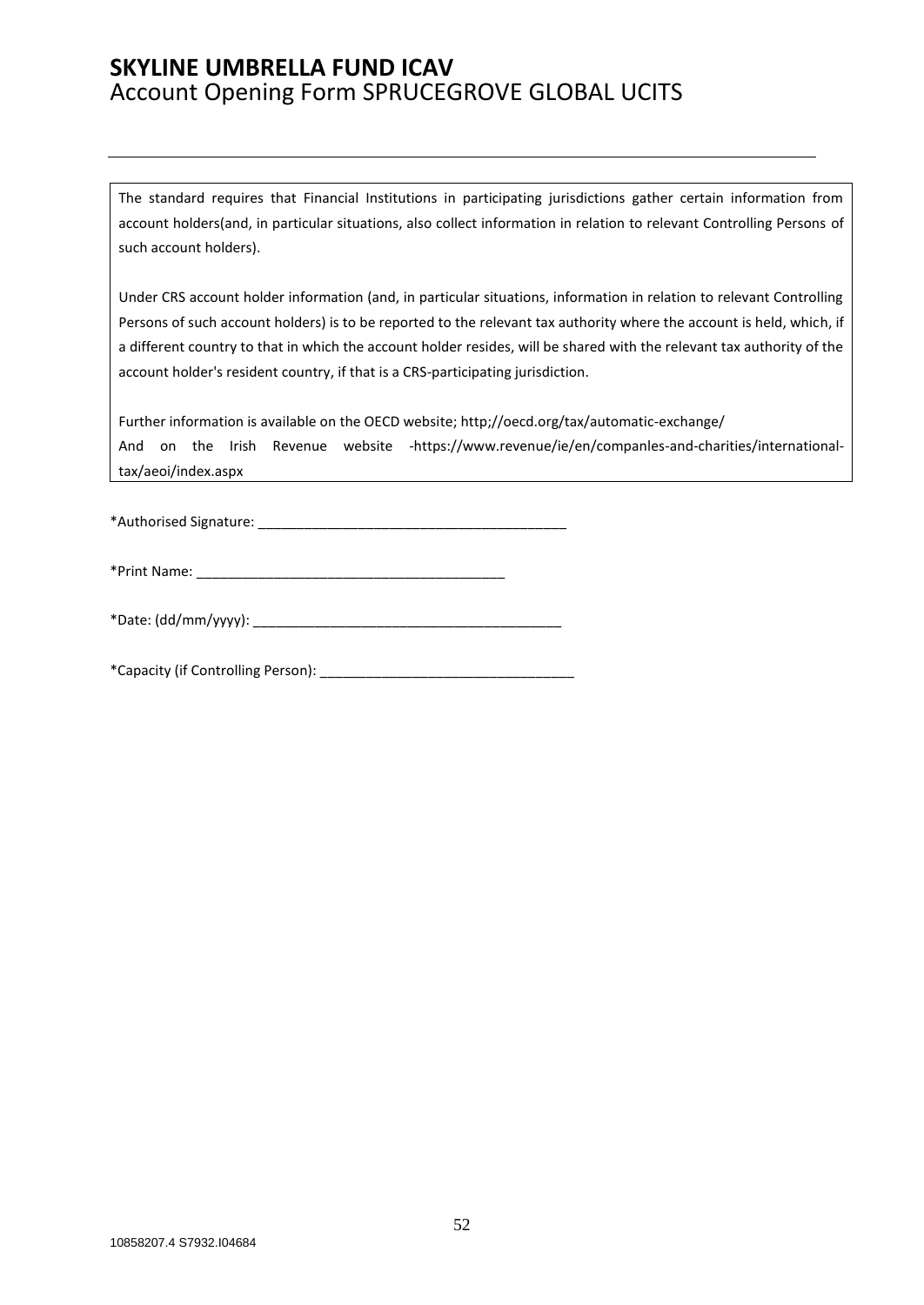#### <span id="page-52-0"></span>**8. Return of Values (Investment Undertakings) Regulations 2013 (for Irish resident investors only)**

Pursuant to the Return of Values (Investment Undertakings) Regulations 2013 (S.I. 245 of 2013) (the "Return Regulations"), the Fund is required to collect certain information from certain Irish residents. All applicants, whether individuals, bodies corporate or unincorporated bodies of persons, which are Irish resident or ordinarily resident should review the list of Exempt Irish Investors in the Prospectus. If the applicant is Irish resident or ordinarily resident and is not an Exempt Irish Investor, please provide the relevant Tax Identification Number (TIN) / PPS Number together with any one original or copy of the following additional documents: P60, P45, P21 Balancing Statement, Payslip (where employer is identified by name or tax number), Drug Payment Scheme Card, Tax Assessment, Tax Return Form, PAYE Notice of Tax Credits, Child Benefit Award Letter / Book, Pension book, Social Services Card, or Public Services Card. In addition, printed documentation issued by the Irish Revenue Commissioners or the Department of Social Protection which includes the applicant's name, address and tax reference number is also acceptable. In the case of joint account holders, the additional documentation is required for each applicant. By signing this Account Opening Form the applicant acknowledges that information relating to its investment in Shares in the Fund, the value of such investment and its name(s), address(es) and tax reference / PPS number may be subject to disclosure to the Revenue Commissioners in accordance with the Return Regulations.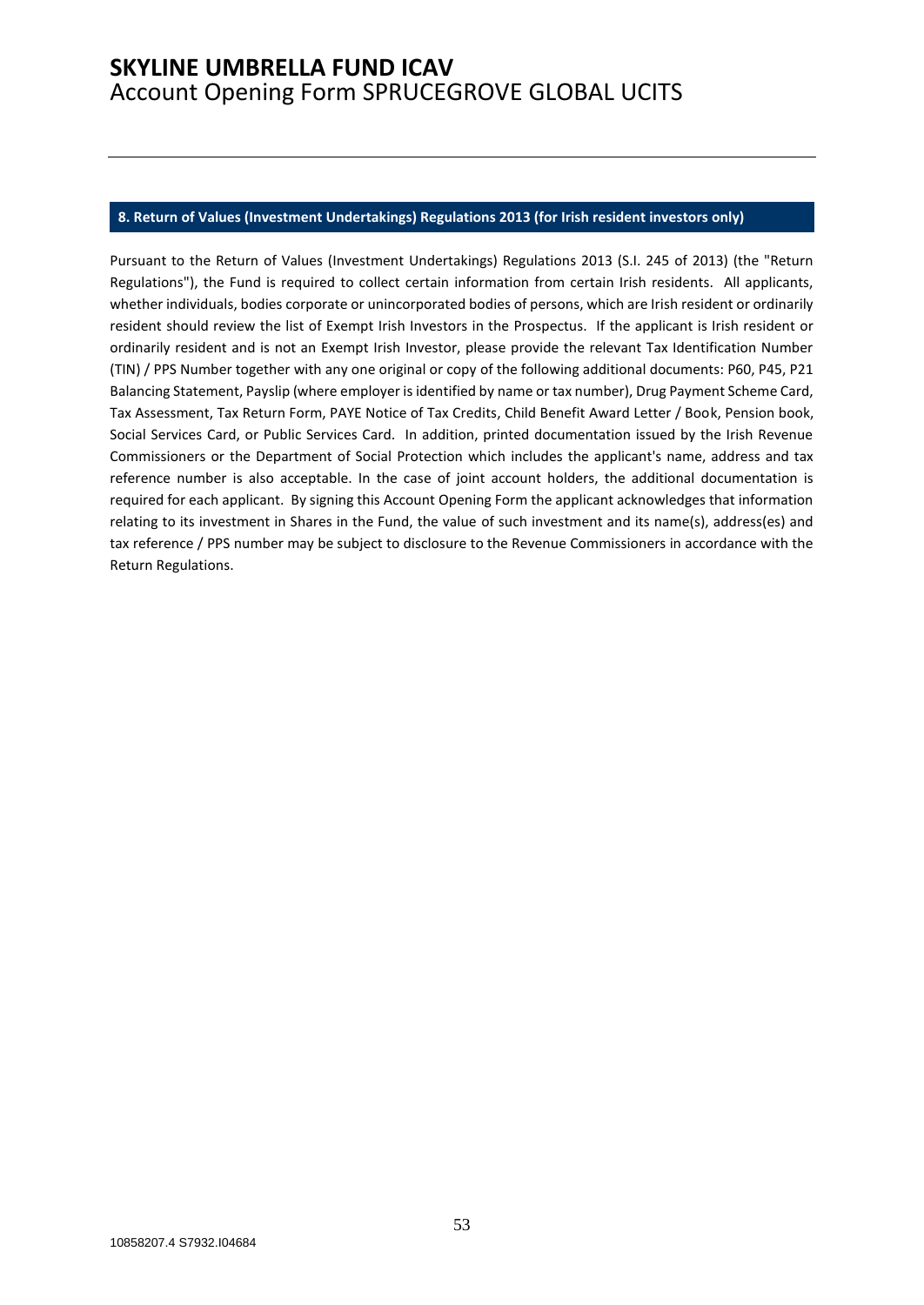### <span id="page-53-0"></span>**9. Applicant Signatures** *Please sign*

| Checklist prior to submission of the Account Opening Form to the Administrator (please tick $(\nu)$ when                                                                          |  |  |  |
|-----------------------------------------------------------------------------------------------------------------------------------------------------------------------------------|--|--|--|
| complete where applicable)                                                                                                                                                        |  |  |  |
| Section 1: Are all registration details completed?                                                                                                                                |  |  |  |
| Section 1: Are all registration details completed in relation to an authorised contactee/agent?                                                                                   |  |  |  |
| Section 2: Have all details been completed to include the amount of shares in figures and<br>words?                                                                               |  |  |  |
| Section 2: Are all bank account details provided?                                                                                                                                 |  |  |  |
| Section 3: Have you completed the Declaration of residency form (to include the tax exempt<br>declaration, where relevant) and completed and attached all relevant documentation? |  |  |  |
| Section 4: Have you completed the Identity verification section fully and attached the required<br>identity verification documentation?                                           |  |  |  |
| Section 5: Have you read and understood the Representations & Warranties section? Have<br>you signed it?                                                                          |  |  |  |
| Section 7a: Have you completed the FATCA form if completing on behalf of an entity?                                                                                               |  |  |  |
| Section 7b: Have you completed the FATCA form if you are an individual investor?                                                                                                  |  |  |  |
| Section 7a: Have you completed the CRS form if completing on behalf of an entity?                                                                                                 |  |  |  |
| Section 7b: Have you completed the CRS form if you are an individual investor?                                                                                                    |  |  |  |
| Section 8: Have you completed the Return of values (investment undertakings) section fully?<br>(Irish resident investors only)                                                    |  |  |  |
| Section 9: Have you fully signed and dated this Account Opening Form?                                                                                                             |  |  |  |
|                                                                                                                                                                                   |  |  |  |
| If applicable, have you attached supporting evidence for anti-money laundering purposes?                                                                                          |  |  |  |

I/we agree to be bound by the representations and statements set out in this Account Opening Form. If applicable, attach an authorised signatory list of those entitled to instruct on this investment.

**Signature Joint Applicant (if applicable) Signature**

**Date Date**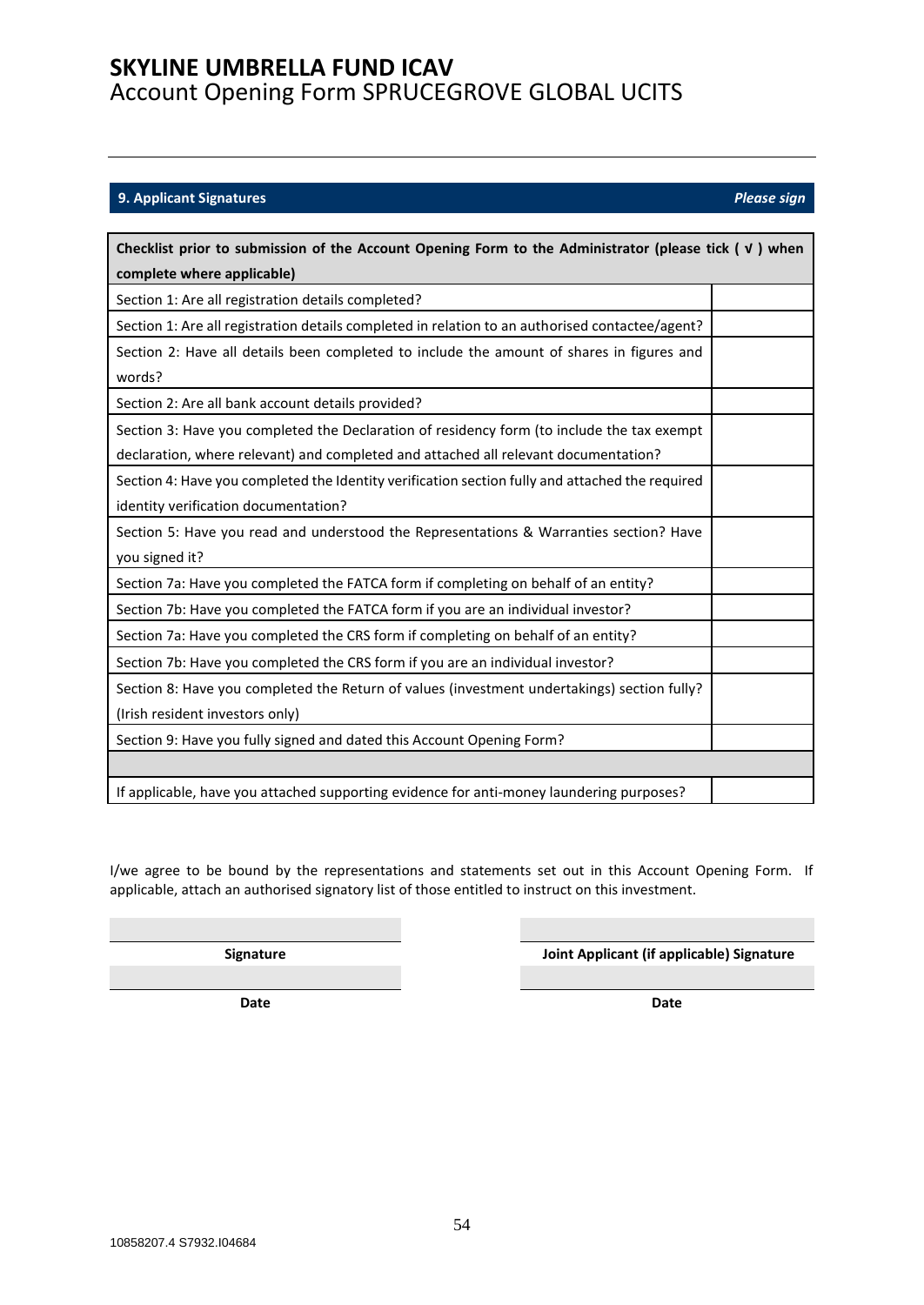# **APPENDIX I – SUBSCRIPTION FORM**

#### <span id="page-54-0"></span>**This Subscription Form is for investors wishing to subscribe for shares in the Sub-Fund(s) indicated below.**

The completed Subscription Form should be completed in compliance with the Prospectus and delivered to the Administrator, at the address below, by post, facsimile or as provided for in the Prospectus.

### **ADDRESS FOR DOCUMENTATION**

| <b>Attention: Transfer Agency</b>                                               |
|---------------------------------------------------------------------------------|
| c/o Northern Trust International Fund Administration Services (Ireland) Limited |
| 2 <sup>nd</sup> Floor, Block A                                                  |
| <b>City East Plaza</b>                                                          |
| <b>Towlerton, Ballysimon</b>                                                    |
| <b>Limerick</b>                                                                 |
| <b>V94 X2N9</b>                                                                 |
| <b>Ireland</b>                                                                  |
| T+353 14345124                                                                  |
| F+353 14345285                                                                  |
| <b>E</b> davy ta queries @ ntrs.com                                             |

I/we hereby apply to purchase Shares in the amount of which sum will be paid by telegraphic transfer, and agree to be bound by the Instrument of Incorporation of the ICAV and its material contracts as set out in the Prospectus:

| <b>Share Class Name</b> |            | <b>Monetary</b><br>Amount* | <b>Monetary Amount in</b><br>words* | Number of Shares* |
|-------------------------|------------|----------------------------|-------------------------------------|-------------------|
| Class A Shares          | <b>EUR</b> |                            |                                     |                   |
| Class B Shares          | <b>EUR</b> |                            |                                     |                   |
| Class C Shares          | <b>EUR</b> |                            |                                     |                   |
| Class D Shares          | <b>EUR</b> |                            |                                     |                   |
| Class E Shares          | <b>EUR</b> |                            |                                     |                   |
| Class F Shares**        | <b>EUR</b> |                            |                                     |                   |
| Class A Shares          | GBP        |                            |                                     |                   |
| Class B Shares          | GBP        |                            |                                     |                   |
| Class C Shares          | GBP        |                            |                                     |                   |
| Class D Shares          | GBP        |                            |                                     |                   |
| Class E Shares          | GBP        |                            |                                     |                   |
| Class F Shares**        | GBP        |                            |                                     |                   |
| Class A Shares          | <b>USD</b> |                            |                                     |                   |
| Class B Shares          | <b>USD</b> |                            |                                     |                   |
| Class C Shares          | <b>USD</b> |                            |                                     |                   |
| Class D Shares          | <b>USD</b> |                            |                                     |                   |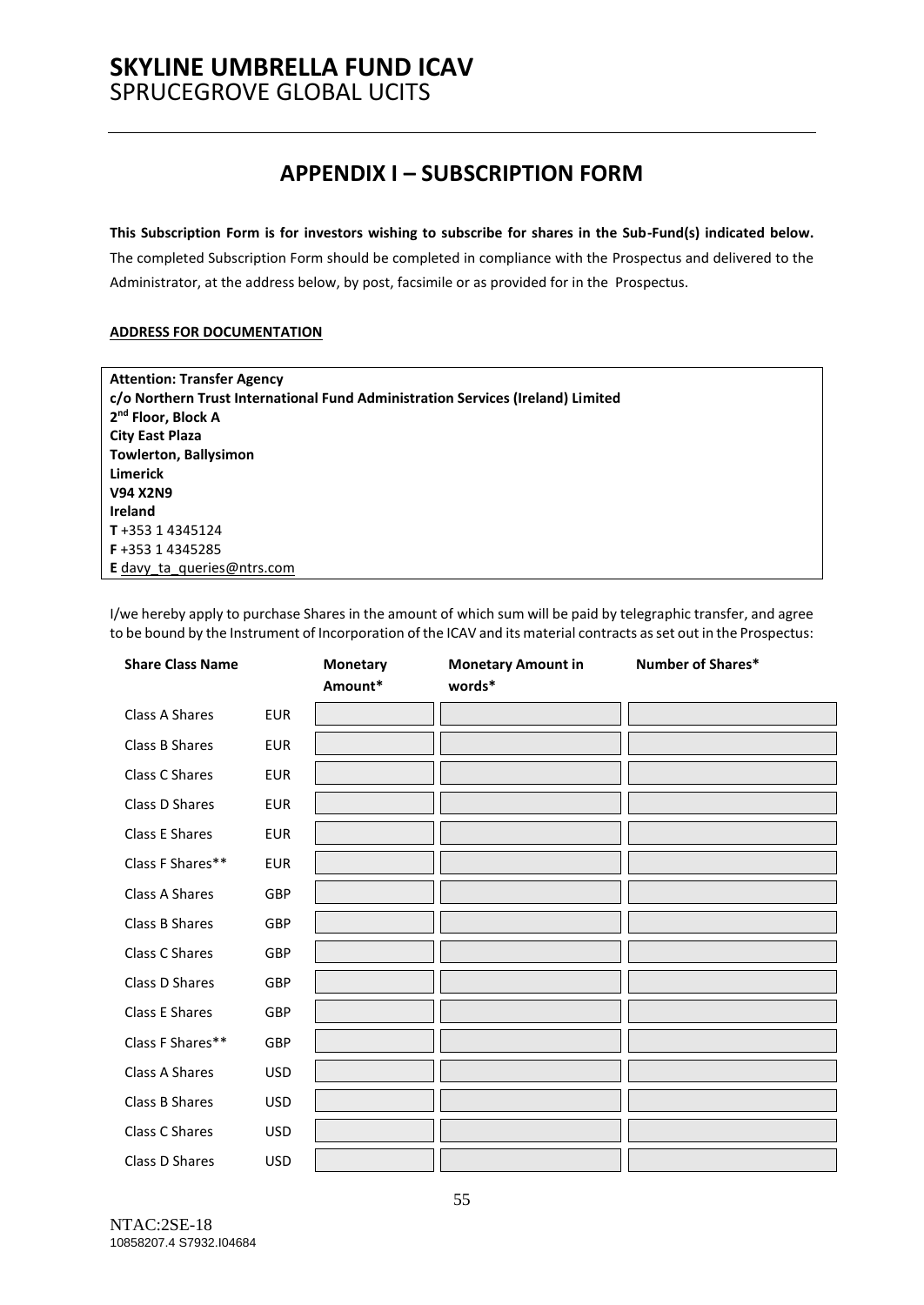| Class E Shares   | USD |  |  |
|------------------|-----|--|--|
| Class F Shares** | USD |  |  |

**\* Please complete EITHER monetary amount/monetary amount in words OR number of shares \*\* Note that the Directors shall close the Class F to further subscriptions 12 months after the Initial Offer Period (as set out in the Supplement) begins. Existing investors in Class F may continue to subscribe for new shares in Class F after the 12 months have lapsed. The 12 months may be extended up to 24 months at the discretion of the Directors.**

The minimum initial subscription amounts are set out below:

|                         |            | Minimum initial   |
|-------------------------|------------|-------------------|
| <b>Share Class Name</b> |            | investment amount |
| Class A Shares          | <b>EUR</b> | €5,000,000        |
| Class B Shares          | <b>EUR</b> | €15,000,000       |
| Class C Shares          | <b>EUR</b> | €50,000,000       |
| Class D Shares          | <b>EUR</b> | €100,000,000      |
| Class E Shares          | <b>EUR</b> | €400,000,000      |
| Class F Shares          | <b>EUR</b> | €20,000,000       |
| Class A Shares          | <b>GBP</b> | £5,000,000        |
| Class B Shares          | <b>GBP</b> | £15,000,000       |
| Class C Shares          | <b>GBP</b> | £50,000,000       |
| Class D Shares          | <b>GBP</b> | £100,000,000      |
| Class E Shares          | GBP        | £400,000,000      |
| <b>Class F Shares</b>   | GBP        | £20,000,000       |
| Class A Shares          | USD        | \$5,000,000       |
| Class B Shares          | <b>USD</b> | \$15,000,000      |
| Class C Shares          | <b>USD</b> | \$50,000,000      |
| Class D Shares          | <b>USD</b> | \$100,000,000     |
| Class E Shares          | <b>USD</b> | \$400,000,000     |
| <b>Class F Shares</b>   | <b>USD</b> | \$20,000,000      |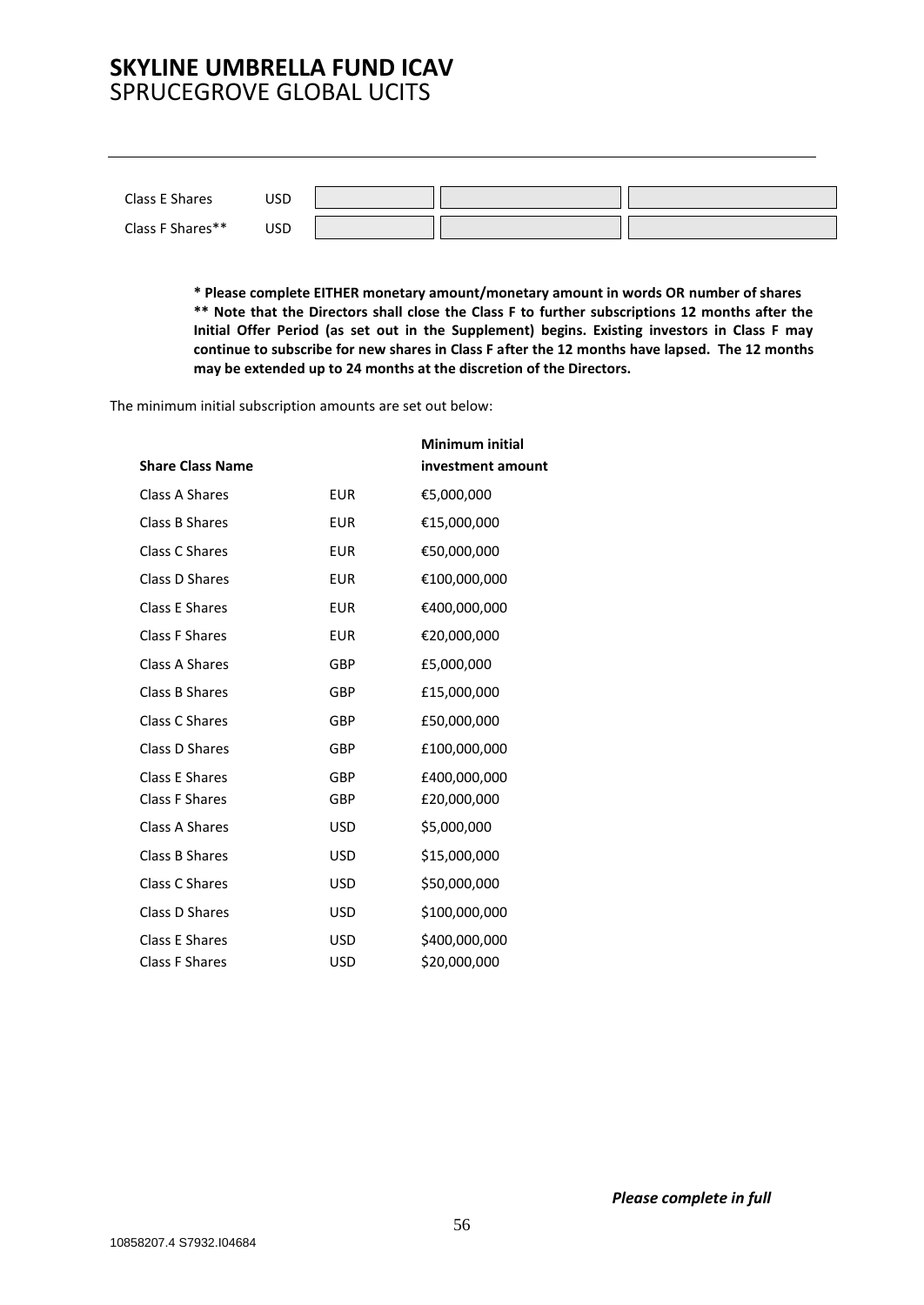Cleared subscription monies must be received no later than close of business on the **second Business Day following the relevant Dealing Day**.

If payment in full in cleared funds is not received within the required number of Business Days any provisional allotment of shares may be cancelled.

**Please note any subscription proceeds paid in currencies other than the Base Currency of the Fund or the designated currency of the relevant Share Class will be converted into that currency at prevailing exchange rates. This foreign exchange transaction will be arranged by the Administrator at the cost and risk of the relevant investor.**

#### **Bank account details for USD Subscription Payments**

Pay subscription monies in USD to the following bank account:

| <b>U.S. Dollar</b>                                                                 |  |  |
|------------------------------------------------------------------------------------|--|--|
| Beneficiary Bank: The Northern Trust International Banking Corporation, New Jersey |  |  |
| <b>SWIFT: CNORUS33</b>                                                             |  |  |
| <b>Fedwire ABA: 026001122</b>                                                      |  |  |
| <b>CHIPS ABA: 0112</b>                                                             |  |  |
| Beneficiary: Skyline Umbrella Fund ICAV - Sprucegrove Global UCITS - 193714-20010  |  |  |
| Reference: * Sprucegrove Global UCITS                                              |  |  |
|                                                                                    |  |  |

#### **Note: Currency subscription settlement times**

| GBP  | 16:00 GMT |
|------|-----------|
| EURO | 14:30 GMT |
| USD  | 16:00 GMT |

#### **Bank account details for EUR Subscription Payments**

Pay subscription monies in EUR to the following bank account:

| $Euro - EUR$                                                                             |  |  |
|------------------------------------------------------------------------------------------|--|--|
| <b>Intermediary Bank: Barclays Bank PLC, Frankfurt</b>                                   |  |  |
| <b>SWIFT: BARCDEFF</b>                                                                   |  |  |
| Beneficiary Bank: The Northern Trust International Banking Corporation, New Jersey       |  |  |
| <b>SWIFT: CNORUS33</b>                                                                   |  |  |
| A/C Number: 0210472800                                                                   |  |  |
| <b>Beneficiary:</b> Skyline Umbrella Fund ICAV - Sprucegrove Global UCITS - 628834-20019 |  |  |
| <b>Reference:</b> * Sprucegrove Global UCITS                                             |  |  |

#### **Bank account details for GBP Subscription Payments**

Pay subscription monies in GBP to the following bank account:

#### **British Pound – GBP**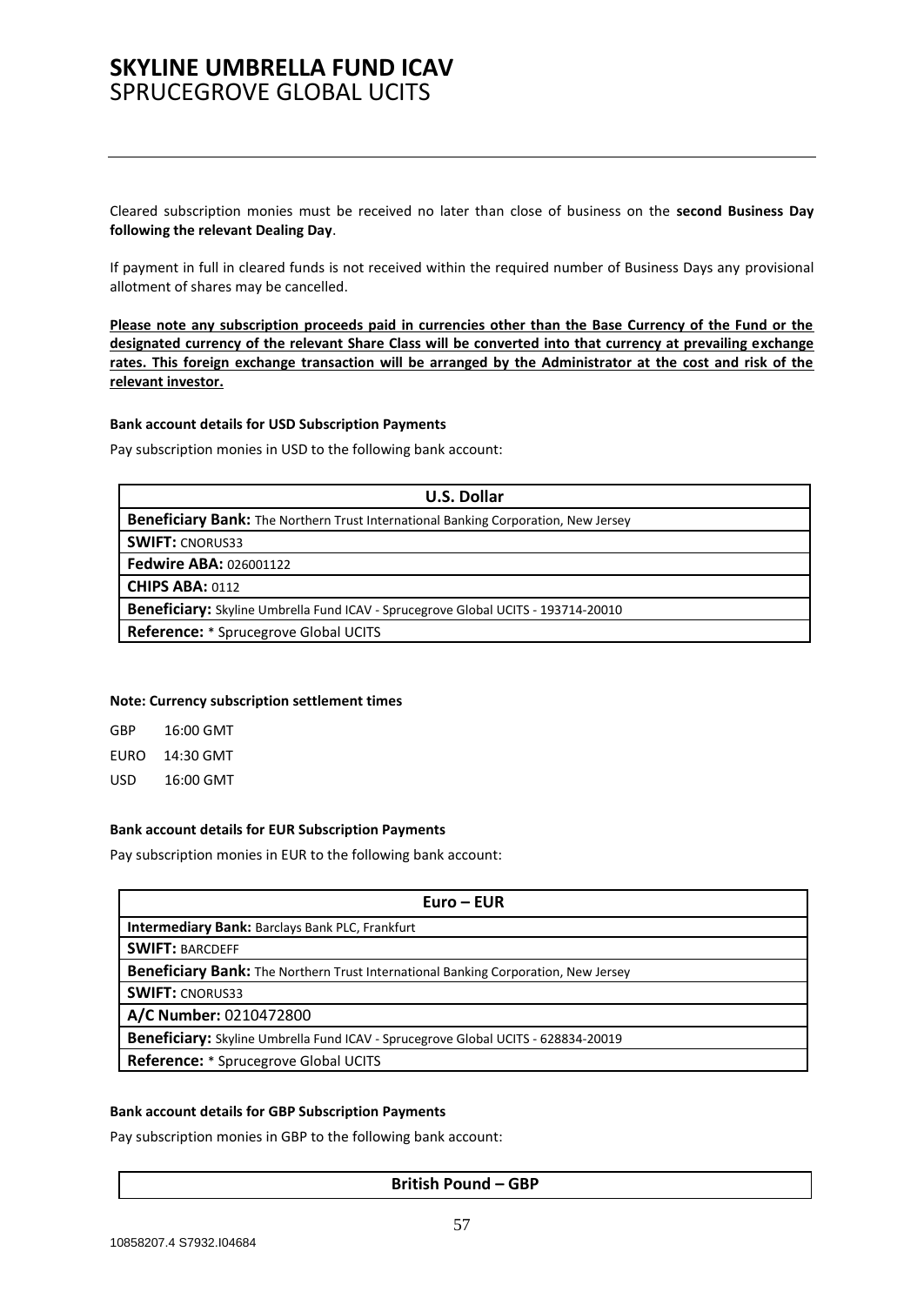#### **Intermediary Bank:** Barclays Bank PLC, London

**SWIFT:** BARCGB22

**Beneficiary Bank:** The Northern Trust International Banking Corporation, New Jersey

**SWIFT:** CNORUS33

**IBAN:** GB64BARC20325353529495

**Beneficiary:** Skyline Umbrella Fund ICAV - Sprucegrove Global UCITS - 628875-20019

**Reference:** \* Sprucegrove Global UCITS

*Note: Currency subscription settlement times GBP 15:00 GMT*

#### **REGISTERED INFORMATION**

Registered Account Name

Account Number<sup>1</sup>

Your Company Contact

Name: Phone No:

Fax No:

<sup>&</sup>lt;sup>1</sup> Please note you would have received this by email from the Administrator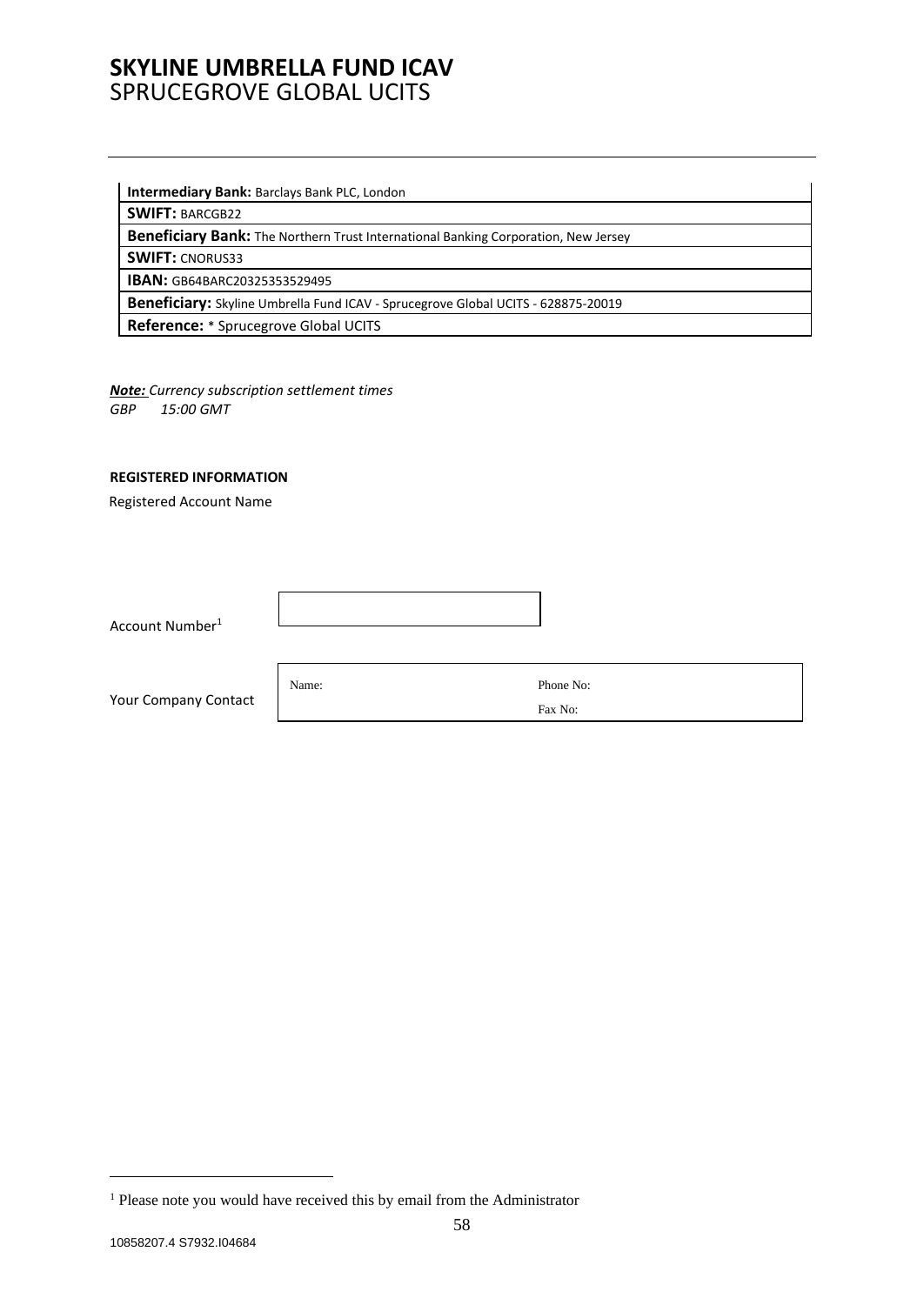# **APPENDIX II – REDEMPTION FORM**

#### <span id="page-58-0"></span>**This Redemption Form is for client(s) redeeming Shares from the Sub-Fund(s) below.**

This completed Redemption Form should be posted or sent by facsimile to the Administrator at the address below no later than the Dealing Deadline. Redemptions will not be processed on non-cleared/verified accounts.

#### **ADDRESS FOR DOCUMENTATION**

| <b>Attention: Transfer Agency</b>                                               |
|---------------------------------------------------------------------------------|
| c/o Northern Trust International Fund Administration Services (Ireland) Limited |
| 2 <sup>nd</sup> Floor, Block A                                                  |
| <b>City East Plaza</b>                                                          |
| <b>Towlerton, Ballysimon</b>                                                    |
| <b>Limerick</b>                                                                 |
| <b>V94 X2N9</b>                                                                 |
| <b>Ireland</b>                                                                  |
| T+353 14345124                                                                  |
| <b>F</b> +353 14345285                                                          |
| <b>E</b> davy ta queries@ntrs.com                                               |

Please see the Prospectus for full details of how to apply for a redemption of shares.

Any redemption request which would reduce the value of your aggregate shareholding below the Minimum Subscription amounts specified in the Prospectus may be refused or may result in the redemption of all of your shares.

It should be noted that any outstanding unpaid interest that you owe, arising due to late settlement of subscription monies, may be deducted from the redemption proceeds.

Redemption monies for the Classes of Shares in the ICAV will be remitted in the designated currency of the Class of Shares (or such other currency as the Directors may from time to time determine).

I/We, having received and read a copy of the Prospectus and Instrument of Incorporation of the ICAV wish to redeem Shares in the ICAV as indicated in the table below:

| <b>Share Class Name</b> |            | <b>Monetary</b><br>Amount* | <b>Monetary Amount in</b><br>words* | <b>Number of Shares*</b> |
|-------------------------|------------|----------------------------|-------------------------------------|--------------------------|
| Class A Shares          | <b>EUR</b> |                            |                                     |                          |
| Class B Shares          | <b>EUR</b> |                            |                                     |                          |
| Class C Shares          | <b>EUR</b> |                            |                                     |                          |
| Class D Shares          | <b>EUR</b> |                            |                                     |                          |
| Class E Shares          | <b>EUR</b> |                            |                                     |                          |
| Class F Shares          | <b>EUR</b> |                            |                                     |                          |
| Class A Shares          | <b>GBP</b> |                            |                                     |                          |
| Class B Shares          | GBP        |                            |                                     |                          |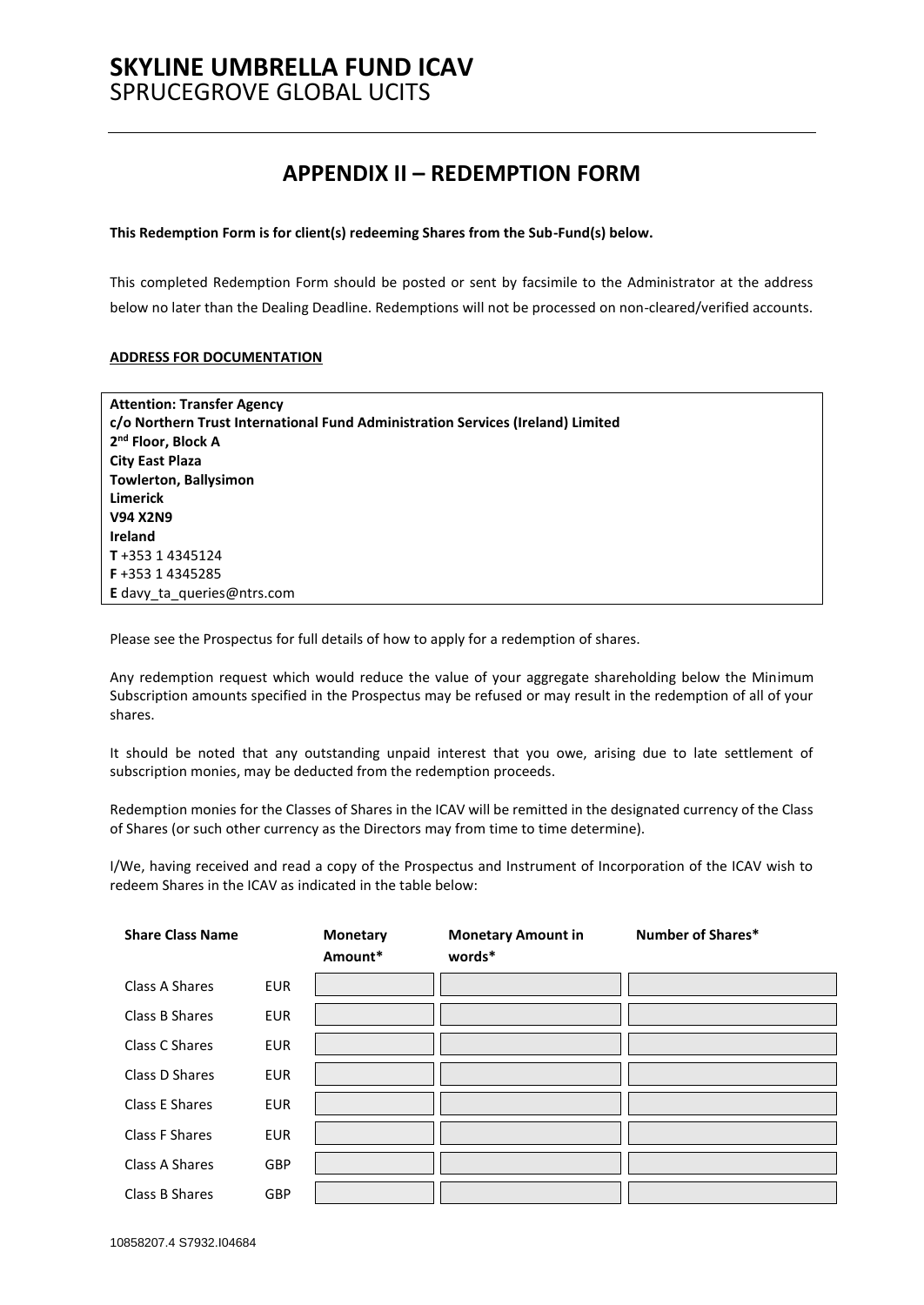| Class C Shares | GBP        |  |
|----------------|------------|--|
| Class D Shares | <b>GBP</b> |  |
| Class E Shares | GBP        |  |
| Class F Shares | GBP        |  |
| Class A Shares | <b>USD</b> |  |
| Class B Shares | <b>USD</b> |  |
| Class C Shares | <b>USD</b> |  |
| Class D Shares | <b>USD</b> |  |
| Class E Shares | <b>USD</b> |  |
| Class F Shares | <b>USD</b> |  |

#### **\* Please complete EITHER monetary amount/monetary amount in words OR number of shares**

Payments will be made by default to the details provided at the time of registration. If these details have changed please complete the following and contact the Administrator.

#### **Bank Details (for the purposes of receiving redemption monies):**

| <b>Bank Name:</b>      |  |
|------------------------|--|
| <b>Branch Name:</b>    |  |
| <b>IBAN:</b>           |  |
| BIC:                   |  |
| <b>Account Name:</b>   |  |
| <b>Account Number:</b> |  |
| <b>Sort Code:</b>      |  |

I/we acknowledge and agree that if all of the relevant anti-money laundering ("**AML**") information and Tax information requested under Application Form has not been supplied to the Administrator, that my/our shareholding will be redeemed but that the related monies will be held by the Administrator until such documentation requested has been supplied.

| Signature:         | Signature:         |
|--------------------|--------------------|
| <b>Print name:</b> | <b>Print name:</b> |

Position (only if signing on behalf of the beneficial owner)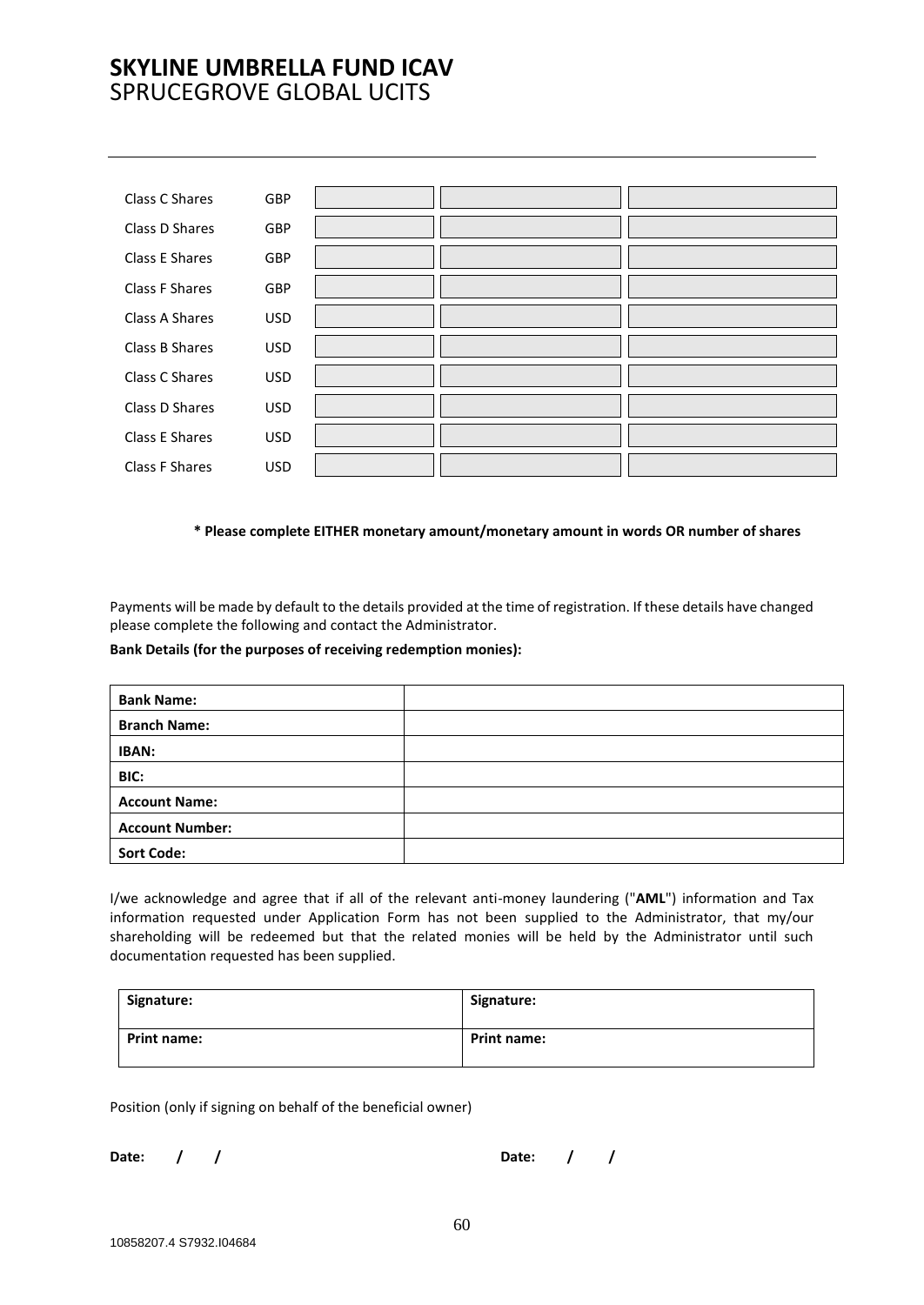### **REGISTERED INFORMATION**

Registered Account Name

Account Number<sup>2</sup>

Your Company Contact

Name: Phone No:

Fax No:

<sup>2</sup> Please note you would have received this by email from the Administrator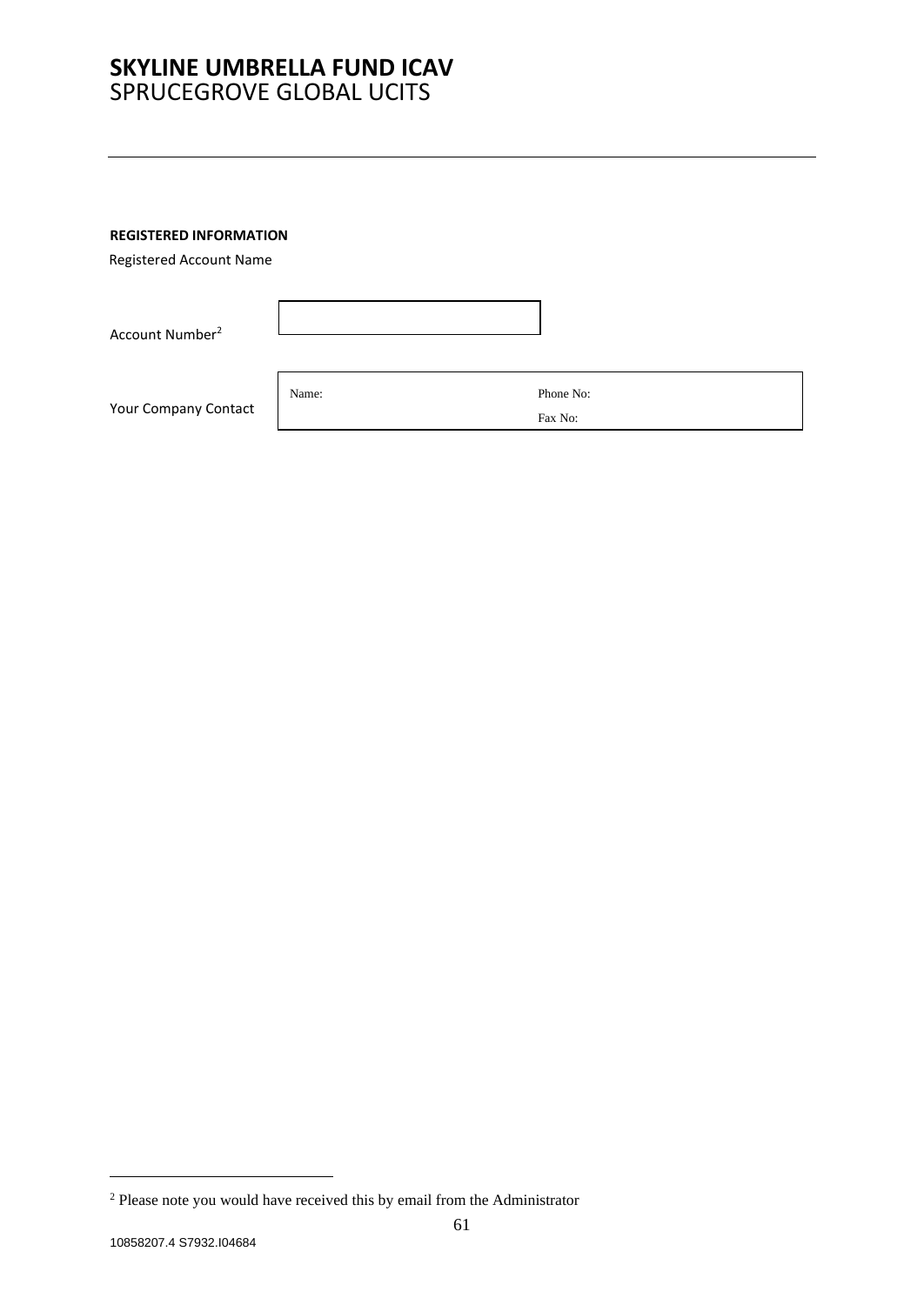## **APPENDIX III**

<span id="page-61-0"></span>This notice sets out how the Fund will process personal information (as a Data Controller)

Where your details are provided to the Fund as a consequence of your investment in the Fund, then the Fund, acting as a data controller may itself (or through a third party such as Northern Trust International Fund Administration Services (Ireland) Limited (the "**Administrator**") acting in its capacity as the Fund's administrator) process your personal information or that of your directors, officers, employees and/or beneficial owners. When processing your personal information, there may also be times where the Administrator will act as a data controller. In connection with this, please note the following:

#### **Purposes of Processing and Legal basis for processing**

Your personal data may be processed by the Fund or the Administrator (or any of their affiliates, agents, employees, delegates or sub-contractors) for the following purposes:

- to facilitate the opening of your account with the Fund, the management and administration of your holdings in the Fund and any related account on an on-going basis (the "**Services**") which are necessary for the performance of your contract with the Fund, including without limitation the processing of redemption, conversion, transfer and additional subscription requests and the payment of distributions;
- in order to carry out anti-money laundering checks and related actions which the Fund considers appropriate to meet any legal obligations imposed on the Fund relating to, or the processing in the public interest or to pursue the Fund's legitimate interests in relation to, the prevention of fraud, money laundering, terrorist financing, bribery, corruption, tax evasion and to prevent the provision of financial and other services to persons who may be subject to economic or trade sanctions, on an on-going basis, in accordance with the Fund and the Administrator's anti-money laundering procedures;
- to report tax related information to tax authorities in order to comply with a legal obligation;
- to monitor and record calls and electronic communications for (i) processing and verification of instructions, (ii) investigation and fraud prevention purposes, (iii) for crime detection, prevention, investigation and prosecution, (iv) to enforce or defend the Fund and its affiliates', itself or through third parties to whom it delegates such responsibilities or rights in order to comply with any legal obligation imposed on the Fund, (v) to pursue the Fund's legitimate interests in relation to such matters or (vi) where the processing is in the public interest;
- to disclose information to other third parties such as service providers of the Fund, auditors, regulatory authorities and technology providers in order to comply with any legal obligation imposed on the Fund or in order to pursue the legitimate interests of the Fund;
- to monitor and record calls for quality, business analysis, training and related purposes in order to pursue the legitimate interests of the Fund to improve its service delivery;
- to update and maintain records and fee calculation;
- to retain AML and other records of individuals to assist with the subsequent screening of them by the Administrator including in relation to other funds or clients of the Administrator in pursuance of the Administrator's and its clients' legitimate interests;

and which are necessary to comply with the Fund or the Administrator's legal obligations and/or which are necessary for the Fund or the Administrator's legitimate interests indicated above and/or the processing is in the public interest.

#### **Recipients of Data and International Transfer of Data**

The Fund may disclose your personal information as follows:

- to its service providers, including the Administrator, and their affiliates, and other third party service providers engaged by the Fund in order to process the data for the above mentioned purposes;
- to competent authorities (including tax authorities), courts and bodies as required by law or requested or to affiliates for internal investigations and reporting; and